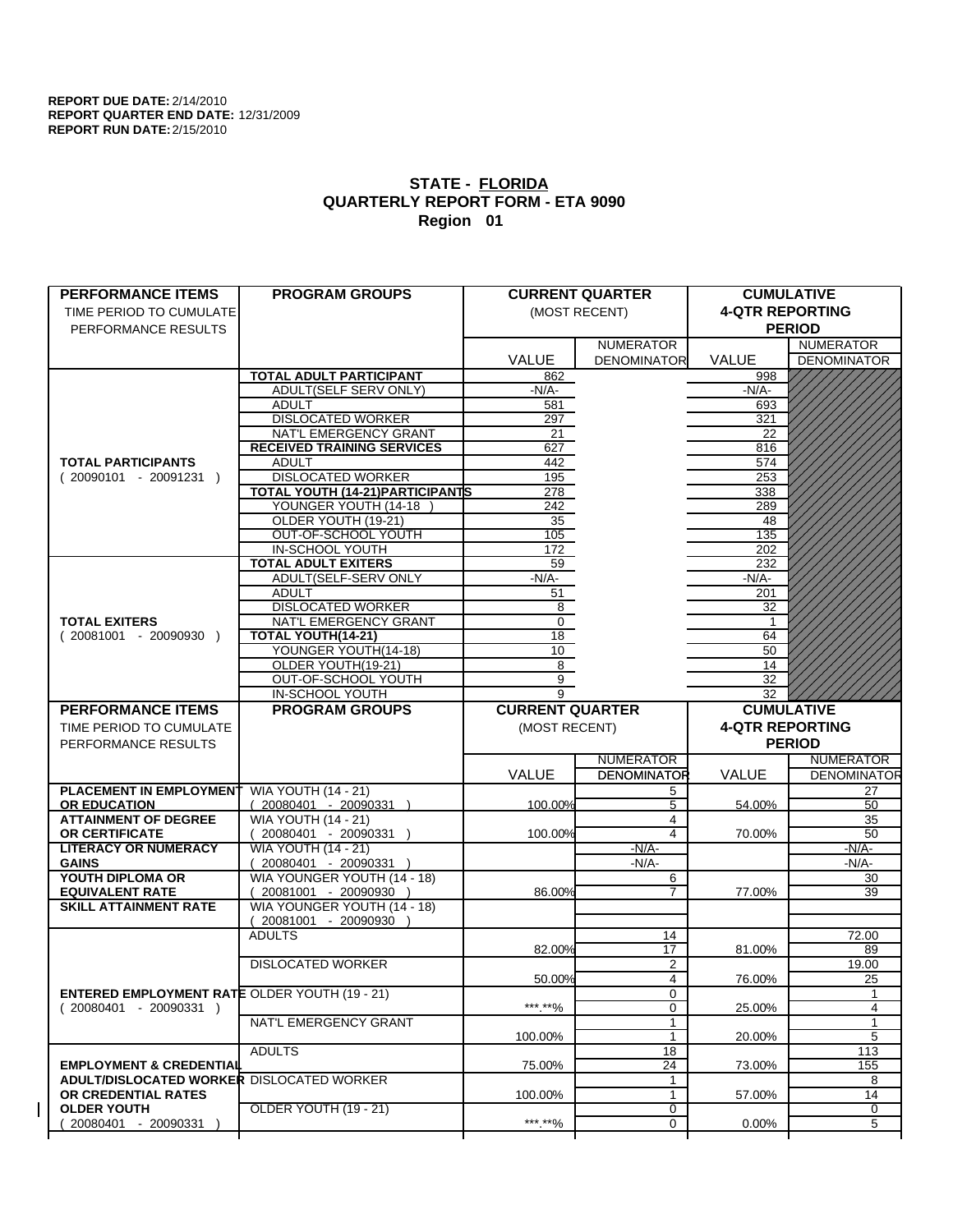$\bar{\Gamma}$ 

 $\mathbf{L}$ 

# **STATE - FLORIDA QUARTERLY REPORT FORM - ETA 9090 Region 01**

|                            | <b>ADULTS</b>            |                                 | 16             |             | 151            |
|----------------------------|--------------------------|---------------------------------|----------------|-------------|----------------|
|                            |                          | 89.00%                          | 18             | 94.00%      | 161            |
|                            | <b>DISLOCATED WORKER</b> |                                 | $\overline{2}$ |             | 20             |
| <b>RETENTION RATE</b>      |                          | 100.00%                         | 2              | 95.00%      | 21             |
| 20071001<br>- 20080930     | OLDER YOUTH (19 - 21)    |                                 | 0              |             | 4              |
|                            |                          | ***.**%                         | $\Omega$       | 100.00%     | 4              |
|                            | YOUNGER YOUTH (14 - 18)  |                                 | 13             |             | 38             |
|                            |                          | 48.00%                          | 27             | 54.00%      | 71             |
|                            | NAT'L EMERGENCY GRANT    |                                 | $\Omega$       |             | 0              |
|                            |                          | ***.**%                         |                | *** **%     |                |
|                            | <b>ADULTS</b>            |                                 | \$209,242.50   |             | \$2,517,134.88 |
|                            |                          | \$11,012.76                     | 19             | \$14,301.90 | 176            |
| <b>SIX MONTHS EARNINGS</b> | <b>DISLOCATED WORKER</b> |                                 | \$32,495.00    |             | \$187,920.00   |
| <b>INCREASE</b>            |                          | \$10,831.67                     | 3              | \$8,170.43  | 23             |
| 20071001<br>- 20080930     | OLDER YOUTH (19 - 21)    |                                 | \$0.00         |             | \$18,877.00    |
|                            |                          | $\mathfrak{S}^{***}$ *** *** ** |                | \$6,292.33  | 3              |
|                            | NAT'L EMERGENCY GRANT    |                                 | \$0.00         |             | \$0.00         |
|                            |                          | $S*********$                    | $\Omega$       | \$0.00      | 6              |
|                            |                          |                                 |                |             |                |

 $\bar{\Gamma}$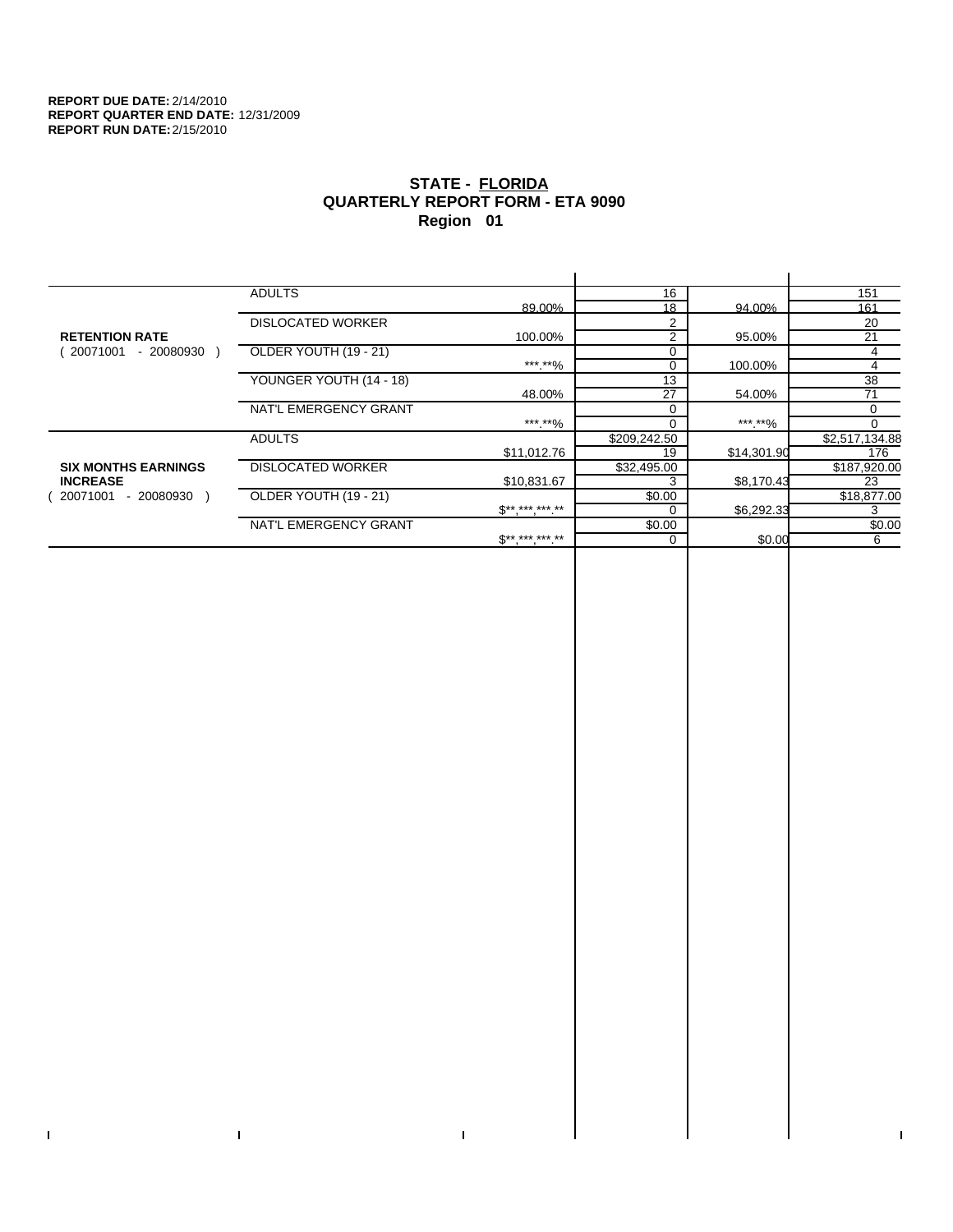| <b>PERFORMANCE ITEMS</b>                                                        | <b>PROGRAM GROUPS</b>                         |                        | <b>CURRENT QUARTER</b> |                        | <b>CUMULATIVE</b>  |
|---------------------------------------------------------------------------------|-----------------------------------------------|------------------------|------------------------|------------------------|--------------------|
| TIME PERIOD TO CUMULATE                                                         |                                               |                        | (MOST RECENT)          | <b>4-QTR REPORTING</b> |                    |
| PERFORMANCE RESULTS                                                             |                                               |                        |                        |                        | <b>PERIOD</b>      |
|                                                                                 |                                               |                        | <b>NUMERATOR</b>       |                        | <b>NUMERATOR</b>   |
|                                                                                 |                                               | <b>VALUE</b>           | <b>DENOMINATOR</b>     | VALUE                  | <b>DENOMINATOR</b> |
|                                                                                 | <b>TOTAL ADULT PARTICIPANT</b>                | 294                    |                        | 622                    |                    |
|                                                                                 | ADULT(SELF SERV ONLY)                         | -N/A-                  |                        | -N/A-                  |                    |
|                                                                                 | <b>ADULT</b>                                  | 237                    |                        | 564                    |                    |
|                                                                                 | <b>DISLOCATED WORKER</b>                      | 63                     |                        | 68                     |                    |
|                                                                                 | NAT'L EMERGENCY GRANT                         | 65                     |                        | 103                    |                    |
|                                                                                 | <b>RECEIVED TRAINING SERVICES</b>             | 204                    |                        | 542                    |                    |
| <b>TOTAL PARTICIPANTS</b>                                                       | <b>ADULT</b>                                  | 168                    |                        | 503                    |                    |
| $(20090101 - 20091231)$                                                         | <b>DISLOCATED WORKER</b>                      | 40                     |                        | 43                     |                    |
|                                                                                 | <b>TOTAL YOUTH (14-21) PARTICIPANTS</b>       | 11                     |                        | 129                    |                    |
|                                                                                 | YOUNGER YOUTH (14-18                          | 5                      |                        | 115                    |                    |
|                                                                                 | OLDER YOUTH (19-21)                           | 6                      |                        | 14                     |                    |
|                                                                                 | OUT-OF-SCHOOL YOUTH                           | 11                     |                        | $\overline{39}$        |                    |
|                                                                                 | IN-SCHOOL YOUTH<br><b>TOTAL ADULT EXITERS</b> | $\mathbf 0$<br>49      |                        | 90<br>350              |                    |
|                                                                                 | ADULT(SELF-SERV ONLY                          | $-N/A-$                |                        | $-N/A-$                |                    |
|                                                                                 | <b>ADULT</b>                                  | 49                     |                        | 348                    |                    |
|                                                                                 | <b>DISLOCATED WORKER</b>                      | $\mathbf{1}$           |                        | 7                      |                    |
| <b>TOTAL EXITERS</b>                                                            | NAT'L EMERGENCY GRANT                         | 19                     |                        | 38                     |                    |
| $(20081001 - 20090930)$                                                         | TOTAL YOUTH(14-21)                            | 30                     |                        | 124                    |                    |
|                                                                                 | YOUNGER YOUTH(14-18)                          | 30                     |                        | 115                    |                    |
|                                                                                 | OLDER YOUTH(19-21)                            | 0                      |                        | 9                      |                    |
|                                                                                 | OUT-OF-SCHOOL YOUTH                           | $\mathbf 0$            |                        | 28                     |                    |
|                                                                                 | IN-SCHOOL YOUTH                               | 30                     |                        | 96                     |                    |
|                                                                                 |                                               |                        |                        |                        |                    |
| <b>PERFORMANCE ITEMS</b>                                                        | <b>PROGRAM GROUPS</b>                         | <b>CURRENT QUARTER</b> |                        |                        | <b>CUMULATIVE</b>  |
| TIME PERIOD TO CUMULATE                                                         |                                               | (MOST RECENT)          |                        | <b>4-QTR REPORTING</b> |                    |
| PERFORMANCE RESULTS                                                             |                                               |                        |                        |                        | <b>PERIOD</b>      |
|                                                                                 |                                               |                        | <b>NUMERATOR</b>       |                        | <b>NUMERATOR</b>   |
|                                                                                 |                                               | <b>VALUE</b>           | <b>DENOMINATOR</b>     | <b>VALUE</b>           | <b>DENOMINATOR</b> |
| PLACEMENT IN EMPLOYMENT                                                         | <b>WIA YOUTH (14 - 21)</b>                    |                        | 21                     |                        | 54                 |
| <b>OR EDUCATION</b>                                                             | $(20080401 - 20090331)$                       | 54.00%                 | 39                     | 70.00%                 | 77                 |
| <b>ATTAINMENT OF DEGREE</b>                                                     | <b>WIA YOUTH (14 - 21)</b>                    |                        | 15                     |                        | 33                 |
| <b>OR CERTIFICATE</b>                                                           | $(20080401 - 20090331)$                       | 41.00%                 | 37                     | 45.00%                 | 74                 |
| <b>LITERACY OR NUMERACY</b>                                                     | <b>WIA YOUTH (14 - 21)</b>                    |                        | $-N/A-$                |                        | <u>-N/A-</u>       |
| <b>GAINS</b>                                                                    | 20080401 - 20090331                           |                        | $-N/A-$                |                        | $-N/A-$            |
| YOUTH DIPLOMA OR                                                                | WIA YOUNGER YOUTH (14 - 18)                   |                        | $\overline{2}$         |                        | 31                 |
| <b>EQUIVALENT RATE</b>                                                          | 20081001 - 20090930 )                         | 67.00%                 | 3                      | 69.00%                 | 45                 |
| <b>SKILL ATTAINMENT RATE</b>                                                    | WIA YOUNGER YOUTH (14 - 18)                   |                        |                        |                        |                    |
|                                                                                 | (20081001 - 20090930                          |                        |                        |                        |                    |
|                                                                                 | <b>ADULTS</b>                                 |                        | 12                     |                        | 38.00              |
|                                                                                 |                                               | 80.00%                 | 15                     | 90.00%                 | 42                 |
|                                                                                 | <b>DISLOCATED WORKER</b>                      |                        | $\overline{2}$         |                        | 8.00               |
|                                                                                 |                                               | 100.00%                | $\overline{2}$<br>0    | 100.00%                | 8<br>2             |
| <b>ENTERED EMPLOYMENT RATE OLDER YOUTH (19 - 21)</b><br>$(20080401 - 20090331)$ |                                               | *** **%                | 0                      | 100.00%                | 2                  |
|                                                                                 | NAT'L EMERGENCY GRANT                         |                        | 0                      |                        | 0                  |
|                                                                                 |                                               | 0.00%                  | 3                      | 0.00%                  | 3                  |
|                                                                                 | <b>ADULTS</b>                                 |                        | 18                     |                        | 124                |
| <b>EMPLOYMENT &amp; CREDENTIAL</b>                                              |                                               | 69.00%                 | 26                     | 75.00%                 | 165                |
| <b>ADULT/DISLOCATED WORKER DISLOCATED WORKER</b>                                |                                               |                        | 0                      |                        | 1                  |
| OR CREDENTIAL RATES                                                             |                                               | $0.00\%$               | $\mathbf{1}$           | 33.00%                 | 3                  |
| <b>OLDER YOUTH</b><br>20080401 - 20090331                                       | <b>OLDER YOUTH (19 - 21)</b>                  | ***.**%                | 0<br>0                 | 67.00%                 | 2<br>3             |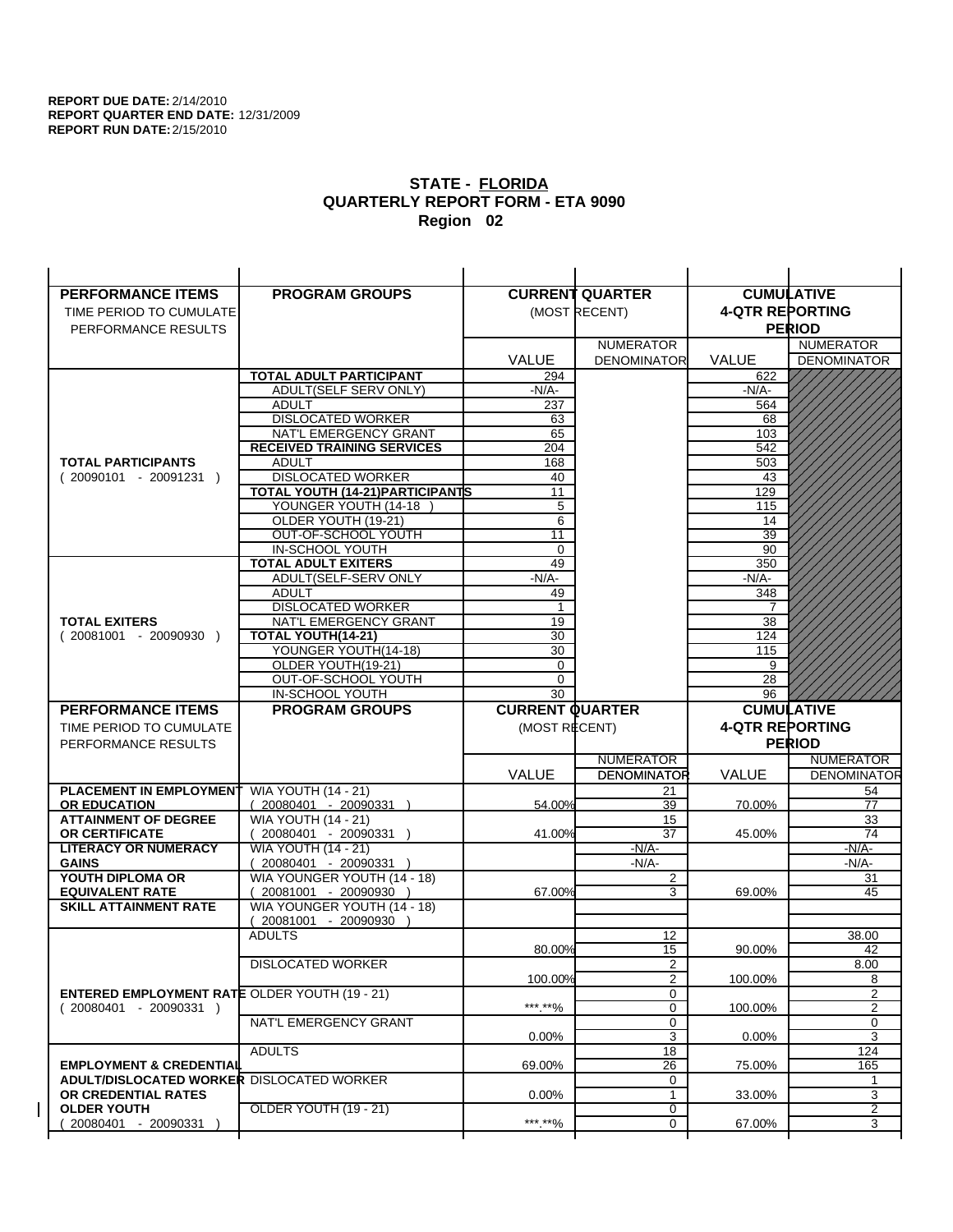$\bar{\Gamma}$ 

 $\mathbf{L}$ 

# **STATE - FLORIDA QUARTERLY REPORT FORM - ETA 9090 Region 02**

|                            | <b>ADULTS</b>            |                 | 16           |                     | 152            |
|----------------------------|--------------------------|-----------------|--------------|---------------------|----------------|
|                            |                          | 94.00%          | 17           | 96.00%              | 158            |
|                            | <b>DISLOCATED WORKER</b> |                 | 3            |                     | 5              |
| <b>RETENTION RATE</b>      |                          | 100.00%         | 3            | 100.00%             | 5              |
| 20071001<br>- 20080930     | OLDER YOUTH (19 - 21)    |                 |              |                     | 2              |
|                            |                          | 100.00%         |              | 67.00%              | 3              |
|                            | YOUNGER YOUTH (14 - 18)  |                 |              |                     | 11             |
|                            |                          | 57.00%          |              | 61.00%              | 18             |
|                            | NAT'L EMERGENCY GRANT    |                 |              |                     | 0              |
|                            |                          | ***.**%         |              | *** **%             | $\Omega$       |
|                            | <b>ADULTS</b>            |                 | \$275,174.81 |                     | \$2,857,148.00 |
|                            |                          | \$16,186.75     | 17           | \$17,636.72         | 162            |
| <b>SIX MONTHS EARNINGS</b> | <b>DISLOCATED WORKER</b> |                 | \$40,620.00  |                     | \$73,681.00    |
| <b>INCREASE</b>            |                          | \$13,540.00     |              | \$14,736.20         | 5              |
| - 20080930<br>20071001     | OLDER YOUTH (19 - 21)    |                 | \$3,466.00   |                     | \$5,533.00     |
|                            |                          | \$3,466.00      |              | \$2,766.50          | 2              |
|                            | NAT'L EMERGENCY GRANT    |                 | \$0.00       |                     | \$0.00         |
|                            |                          | $S^{*********}$ |              | $S^{**}$ *** *** ** | 0              |
|                            |                          |                 |              |                     |                |

 $\bar{\Gamma}$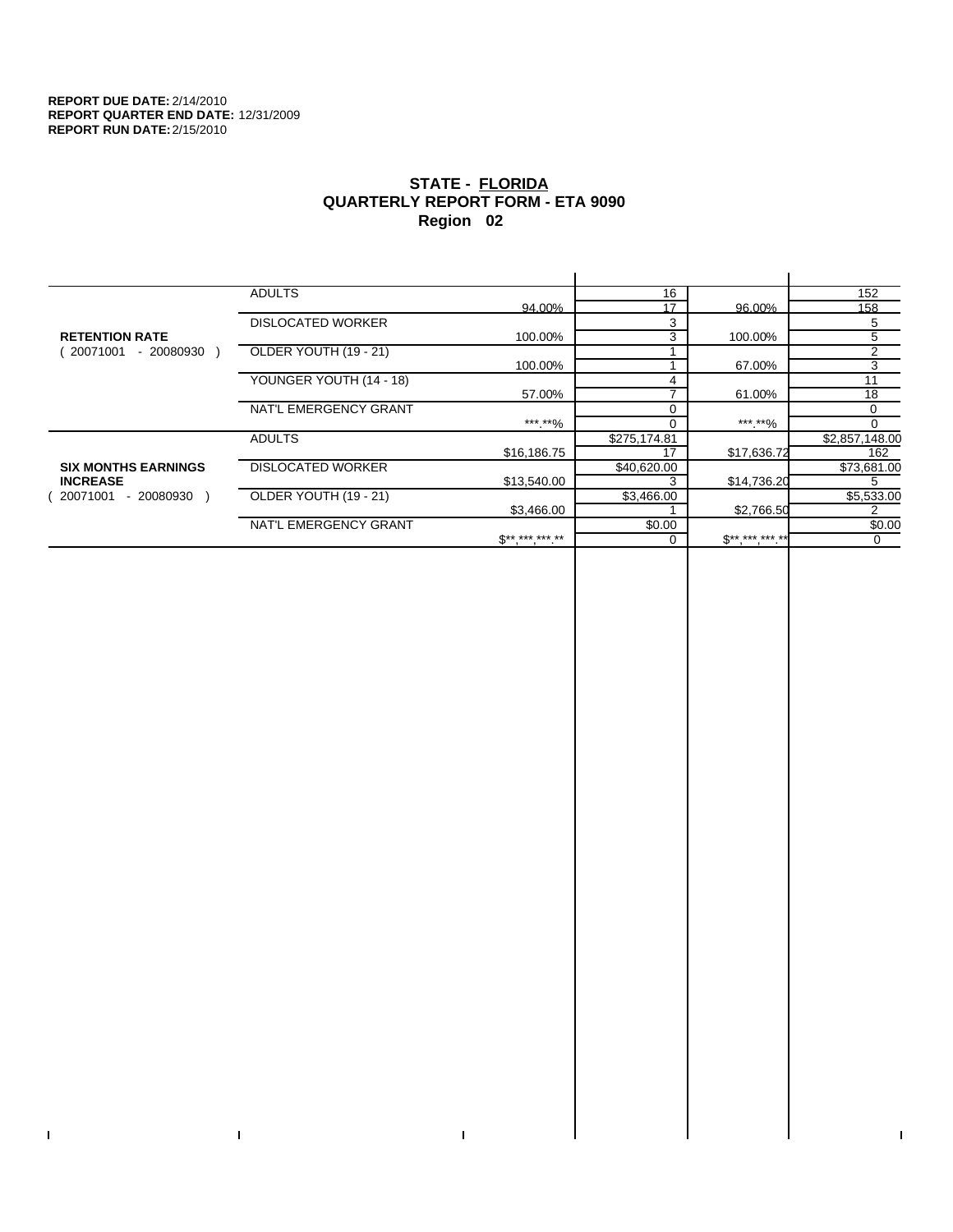| <b>PERFORMANCE ITEMS</b>                             | <b>PROGRAM GROUPS</b>                              |                        | <b>CURRENT QUARTER</b>       |                        | <b>CUMULATIVE</b>  |
|------------------------------------------------------|----------------------------------------------------|------------------------|------------------------------|------------------------|--------------------|
| TIME PERIOD TO CUMULATE                              |                                                    |                        | (MOST RECENT)                | <b>4-QTR REPORTING</b> |                    |
| PERFORMANCE RESULTS                                  |                                                    |                        |                              |                        | <b>PERIOD</b>      |
|                                                      |                                                    |                        | <b>NUMERATOR</b>             |                        | <b>NUMERATOR</b>   |
|                                                      |                                                    | <b>VALUE</b>           | <b>DENOMINATOR</b>           | VALUE                  | <b>DENOMINATOR</b> |
|                                                      | <b>TOTAL ADULT PARTICIPANT</b>                     | 210                    |                              | 254                    |                    |
|                                                      | ADULT(SELF SERV ONLY)                              | -N/A-                  |                              | $-N/A-$                |                    |
|                                                      | <b>ADULT</b>                                       | 140                    |                              | 172                    |                    |
|                                                      | <b>DISLOCATED WORKER</b>                           | 72                     |                              | 84                     |                    |
|                                                      | NAT'L EMERGENCY GRANT                              | $\mathbf 0$            |                              | $\Omega$               |                    |
|                                                      | <b>RECEIVED TRAINING SERVICES</b>                  | 126                    |                              | 180                    |                    |
| <b>TOTAL PARTICIPANTS</b>                            | <b>ADULT</b>                                       | 72                     |                              | 113                    |                    |
| $(20090101 - 20091231)$                              | <b>DISLOCATED WORKER</b>                           | 54                     |                              | 69                     |                    |
|                                                      | <b>TOTAL YOUTH (14-21) PARTICIPANTS</b>            | 142                    |                              | 279                    |                    |
|                                                      | YOUNGER YOUTH (14-18<br>OLDER YOUTH (19-21)        | 128                    |                              | 261                    |                    |
|                                                      | OUT-OF-SCHOOL YOUTH                                | 14<br>$\overline{28}$  |                              | 18<br>$\overline{37}$  |                    |
|                                                      | IN-SCHOOL YOUTH                                    | 114                    |                              | 242                    |                    |
|                                                      | <b>TOTAL ADULT EXITERS</b>                         | 16                     |                              | 61                     |                    |
|                                                      | ADULT(SELF-SERV ONLY                               | $-N/A-$                |                              | $-N/A-$                |                    |
|                                                      | <b>ADULT</b>                                       | 10                     |                              | 46                     |                    |
|                                                      | <b>DISLOCATED WORKER</b>                           | 6                      |                              | 15                     |                    |
| <b>TOTAL EXITERS</b>                                 | NAT'L EMERGENCY GRANT                              | 0                      |                              | 0                      |                    |
| $(20081001 - 20090930)$                              | TOTAL YOUTH(14-21)                                 | 60                     |                              | 155                    |                    |
|                                                      | YOUNGER YOUTH(14-18)                               | 58                     |                              | 151                    |                    |
|                                                      | OLDER YOUTH(19-21)                                 | 2                      |                              | 4                      |                    |
|                                                      | OUT-OF-SCHOOL YOUTH                                | $\overline{4}$         |                              | 10                     |                    |
|                                                      | IN-SCHOOL YOUTH                                    | 56                     |                              | 145                    |                    |
|                                                      |                                                    |                        |                              |                        |                    |
| <b>PERFORMANCE ITEMS</b>                             | <b>PROGRAM GROUPS</b>                              | <b>CURRENT QUARTER</b> |                              |                        | <b>CUMULATIVE</b>  |
| TIME PERIOD TO CUMULATE                              |                                                    | (MOST RECENT)          |                              | <b>4-QTR REPORTING</b> |                    |
| PERFORMANCE RESULTS                                  |                                                    |                        |                              |                        | <b>PERIOD</b>      |
|                                                      |                                                    |                        | <b>NUMERATOR</b>             |                        | <b>NUMERATOR</b>   |
|                                                      |                                                    | <b>VALUE</b>           | <b>DENOMINATOR</b>           | <b>VALUE</b>           | <b>DENOMINATOR</b> |
| PLACEMENT IN EMPLOYMENT                              | <b>WIA YOUTH (14 - 21)</b>                         |                        | 12                           |                        | 41                 |
| <b>OR EDUCATION</b>                                  | $(20080401 - 20090331)$                            | 32.00%                 | 37                           | 53.00%                 | $\overline{77}$    |
| <b>ATTAINMENT OF DEGREE</b>                          | <b>WIA YOUTH (14 - 21)</b>                         |                        | 20                           |                        | 50                 |
| <b>OR CERTIFICATE</b>                                | $(20080401 - 20090331)$                            | 53.00%                 | 38                           | 64.00%                 | 78                 |
| <b>LITERACY OR NUMERACY</b><br><b>GAINS</b>          | <b>WIA YOUTH (14 - 21)</b>                         |                        | -N/A-                        |                        | -N/A-              |
| YOUTH DIPLOMA OR                                     | 20080401 - 20090331<br>WIA YOUNGER YOUTH (14 - 18) |                        | $-N/A-$<br>10                |                        | $-N/A-$<br>37      |
| <b>EQUIVALENT RATE</b>                               | 20081001 - 20090930 )                              | 77.00%                 | 13                           | 62.00%                 | 60                 |
| <b>SKILL ATTAINMENT RATE</b>                         | WIA YOUNGER YOUTH (14 - 18)                        |                        |                              |                        |                    |
|                                                      | (20081001 - 20090930                               |                        |                              |                        |                    |
|                                                      | <b>ADULTS</b>                                      |                        | 3                            |                        | 26.00              |
|                                                      |                                                    | 75.00%                 | 4                            | 93.00%                 | 28                 |
|                                                      | <b>DISLOCATED WORKER</b>                           |                        | 4                            |                        | 13.00              |
|                                                      |                                                    | 100.00%                | 4                            | 93.00%                 | 14                 |
| <b>ENTERED EMPLOYMENT RATE OLDER YOUTH (19 - 21)</b> |                                                    |                        | 0                            |                        |                    |
| $(20080401 - 20090331)$                              |                                                    | *** **%                | 0                            | 50.00%                 | 2                  |
|                                                      | NAT'L EMERGENCY GRANT                              |                        | 0                            |                        | 0<br>0             |
|                                                      | <b>ADULTS</b>                                      | ***.**%                | 0<br>$\overline{\mathbf{c}}$ | *** **%                | 28                 |
| <b>EMPLOYMENT &amp; CREDENTIAL</b>                   |                                                    | 100.00%                | $\overline{2}$               | 90.00%                 | 31                 |
| <b>ADULT/DISLOCATED WORKER DISLOCATED WORKER</b>     |                                                    |                        | 3                            |                        | 9                  |
| OR CREDENTIAL RATES                                  |                                                    | 100.00%                | 3                            | 75.00%                 | 12                 |
| <b>OLDER YOUTH</b>                                   | OLDER YOUTH (19 - 21)                              |                        | 1                            |                        | $\overline{2}$     |
| 20080401 - 20090331                                  |                                                    | 100.00%                | 1                            | 67.00%                 | 3                  |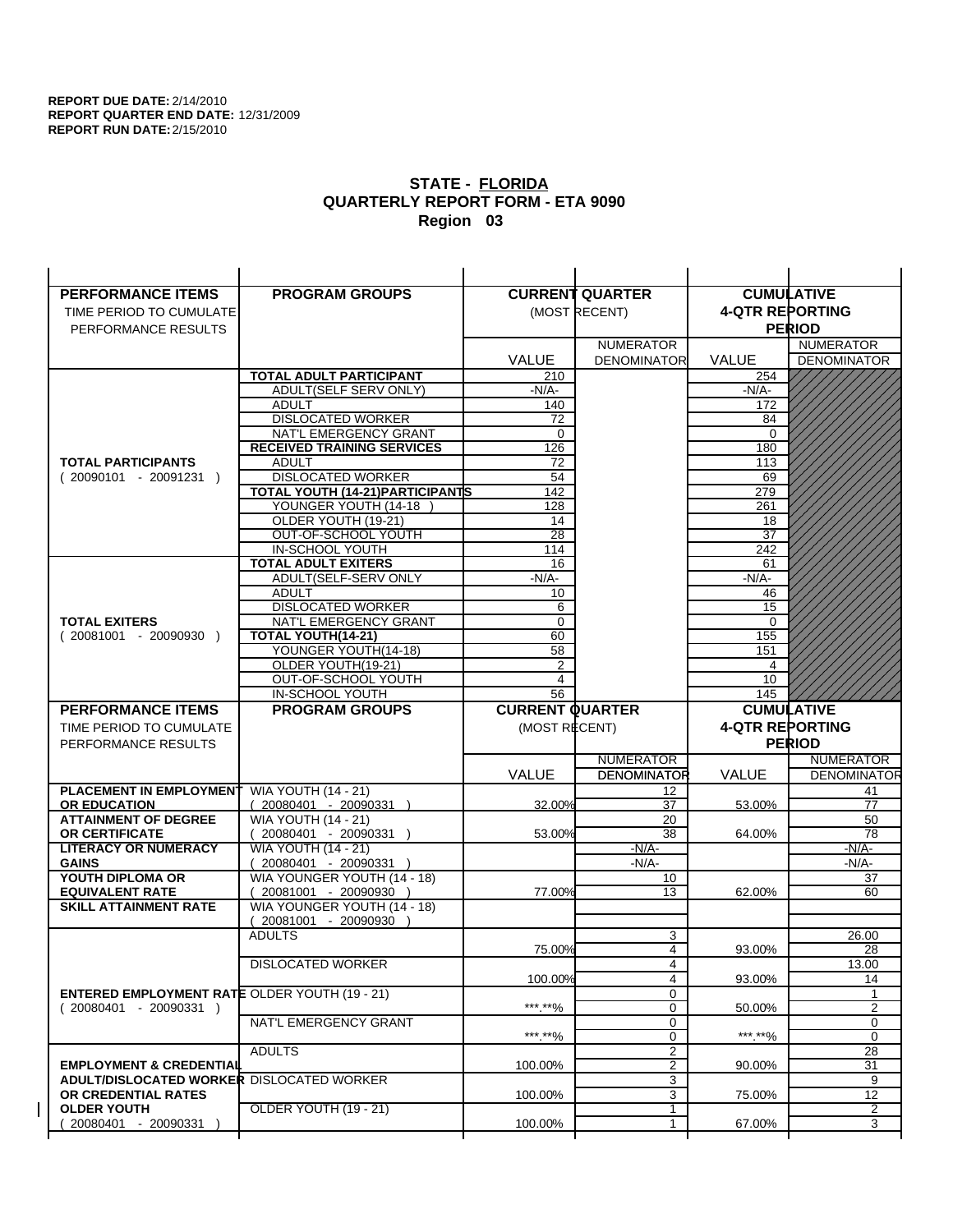$\bar{\Gamma}$ 

 $\mathbf{I}$ 

# **STATE - FLORIDA QUARTERLY REPORT FORM - ETA 9090 Region 03**

|                            | <b>ADULTS</b>            |              | 10           |              | 70             |
|----------------------------|--------------------------|--------------|--------------|--------------|----------------|
|                            |                          | 91.00%       | 11           | 93.00%       | 75             |
|                            | <b>DISLOCATED WORKER</b> |              | 2            |              | 15             |
| <b>RETENTION RATE</b>      |                          | 67.00%       | 3            | 94.00%       | 16             |
| 20071001<br>- 20080930     | OLDER YOUTH (19 - 21)    |              | $\Omega$     |              | 3              |
|                            |                          | ***.**%      | 0            | 43.00%       |                |
|                            | YOUNGER YOUTH (14 - 18)  |              | 3            |              | 20             |
|                            |                          | 75.00%       | 4            | 80.00%       | 25             |
|                            | NAT'L EMERGENCY GRANT    |              |              |              | 0              |
|                            |                          | ***.**%      |              | ***.**%      |                |
|                            | <b>ADULTS</b>            |              | \$112,868.32 |              | \$1,017,291.68 |
|                            |                          | \$10,260.76  | 11           | \$13,385.42  | 76             |
| <b>SIX MONTHS EARNINGS</b> | <b>DISLOCATED WORKER</b> |              | \$34,534.64  |              | \$214,078.97   |
| <b>INCREASE</b>            |                          | \$11,511.55  |              | \$13,379.94  | 16             |
| - 20080930<br>20071001     | OLDER YOUTH (19 - 21)    |              | \$0.00       |              | \$20,971.23    |
|                            |                          | $S*********$ |              | \$3,495.20   | 6              |
|                            | NAT'L EMERGENCY GRANT    |              | \$0.00       |              | \$0.00         |
|                            |                          | $S*********$ |              | $$*********$ | 0              |
|                            |                          |              |              |              |                |

 $\bar{\Gamma}$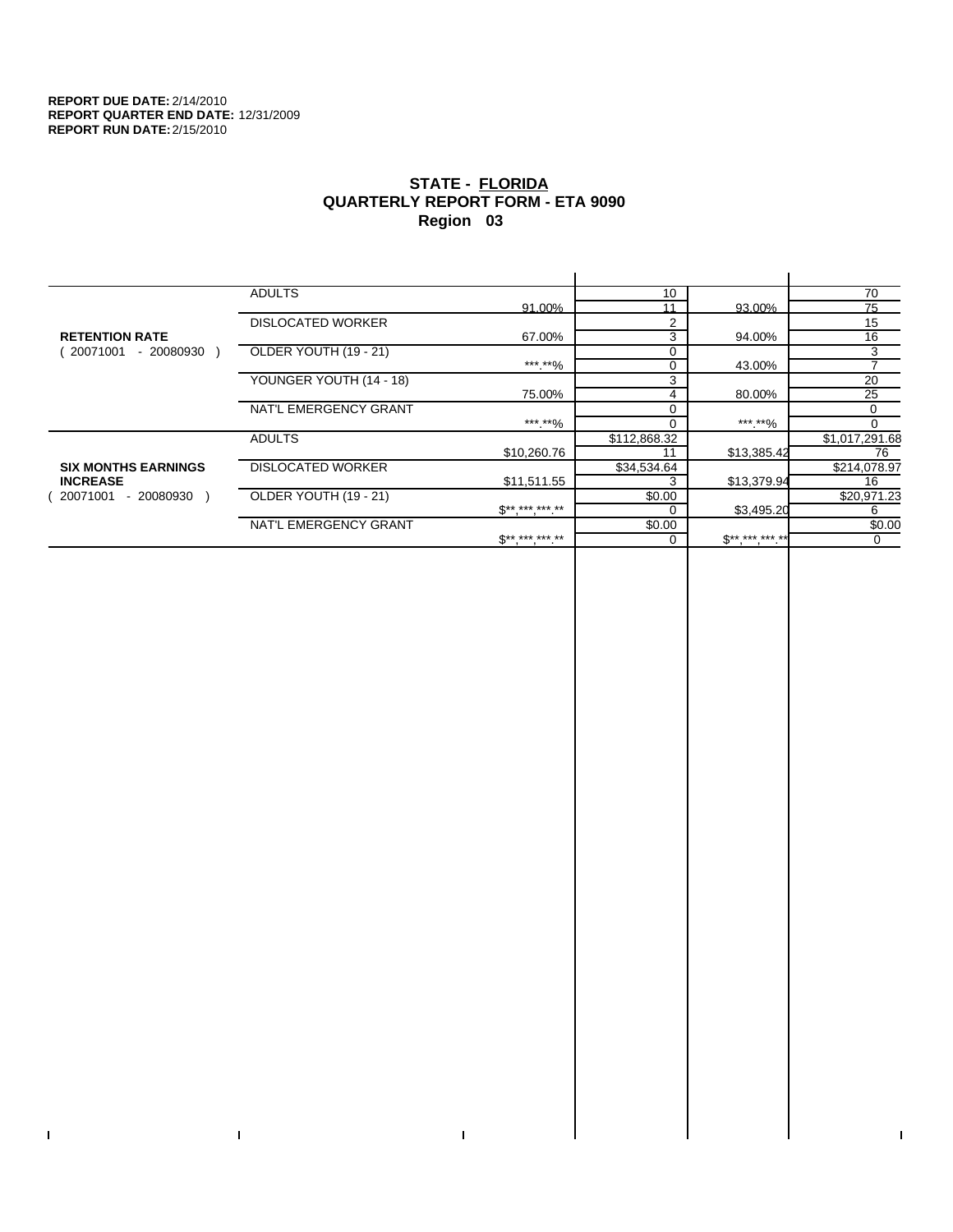| <b>PERFORMANCE ITEMS</b>                             | <b>PROGRAM GROUPS</b>                                |                        | <b>CURRENT QUARTER</b> |                        | <b>CUMULATIVE</b>  |
|------------------------------------------------------|------------------------------------------------------|------------------------|------------------------|------------------------|--------------------|
| TIME PERIOD TO CUMULATE                              |                                                      |                        | (MOST RECENT)          | <b>4-QTR REPORTING</b> |                    |
| PERFORMANCE RESULTS                                  |                                                      |                        |                        |                        | <b>PERIOD</b>      |
|                                                      |                                                      |                        | <b>NUMERATOR</b>       |                        | <b>NUMERATOR</b>   |
|                                                      |                                                      | <b>VALUE</b>           | <b>DENOMINATOR</b>     | VALUE                  | <b>DENOMINATOR</b> |
|                                                      | <b>TOTAL ADULT PARTICIPANT</b>                       | 769                    |                        | 1083                   |                    |
|                                                      | ADULT(SELF SERV ONLY)                                | $-N/A-$                |                        | -N/A-                  |                    |
|                                                      | <b>ADULT</b>                                         | 555                    |                        | 849                    |                    |
|                                                      | <b>DISLOCATED WORKER</b>                             | 221                    |                        | 241                    |                    |
|                                                      | NAT'L EMERGENCY GRANT                                | 0                      |                        | $\Omega$               |                    |
|                                                      | <b>RECEIVED TRAINING SERVICES</b>                    | 472                    |                        | 682                    |                    |
| <b>TOTAL PARTICIPANTS</b>                            | <b>ADULT</b>                                         | 336                    |                        | 528                    |                    |
| $(20090101 - 20091231)$                              | <b>DISLOCATED WORKER</b>                             | 143                    |                        | 161                    |                    |
|                                                      | <b>TOTAL YOUTH (14-21) PARTICIPANTS</b>              | 262                    |                        | 345                    |                    |
|                                                      | YOUNGER YOUTH (14-18                                 | 222                    |                        | 289                    |                    |
|                                                      | OLDER YOUTH (19-21)<br>OUT-OF-SCHOOL YOUTH           | 40<br>46               |                        | 56<br>60               |                    |
|                                                      | IN-SCHOOL YOUTH                                      | 216                    |                        | 285                    |                    |
|                                                      | <b>TOTAL ADULT EXITERS</b>                           | 160                    |                        | 387                    |                    |
|                                                      | ADULT(SELF-SERV ONLY                                 | $-N/A-$                |                        | $-N/A-$                |                    |
|                                                      | <b>ADULT</b>                                         | 144                    |                        | 366                    |                    |
|                                                      | <b>DISLOCATED WORKER</b>                             | 16                     |                        | 21                     |                    |
| <b>TOTAL EXITERS</b>                                 | NAT'L EMERGENCY GRANT                                | 0                      |                        | 0                      |                    |
| $(20081001 - 20090930)$                              | TOTAL YOUTH(14-21)                                   | 67                     |                        | 97                     |                    |
|                                                      | YOUNGER YOUTH(14-18)                                 | 55                     |                        | 74                     |                    |
|                                                      | OLDER YOUTH(19-21)                                   | 12                     |                        | 23                     |                    |
|                                                      | OUT-OF-SCHOOL YOUTH                                  | 11                     |                        | 21                     |                    |
|                                                      | IN-SCHOOL YOUTH                                      | $\overline{56}$        |                        | 76                     |                    |
|                                                      |                                                      |                        |                        |                        |                    |
| <b>PERFORMANCE ITEMS</b>                             | <b>PROGRAM GROUPS</b>                                | <b>CURRENT QUARTER</b> |                        |                        | <b>CUMULATIVE</b>  |
| TIME PERIOD TO CUMULATE                              |                                                      | (MOST RECENT)          |                        | <b>4-QTR REPORTING</b> |                    |
| PERFORMANCE RESULTS                                  |                                                      |                        |                        |                        | <b>PERIOD</b>      |
|                                                      |                                                      |                        | <b>NUMERATOR</b>       |                        | <b>NUMERATOR</b>   |
|                                                      |                                                      | <b>VALUE</b>           | <b>DENOMINATOR</b>     | <b>VALUE</b>           | <b>DENOMINATOR</b> |
| PLACEMENT IN EMPLOYMENT                              | <b>WIA YOUTH (14 - 21)</b>                           |                        | 2                      |                        | 76                 |
| <b>OR EDUCATION</b>                                  | $(20080401 - 20090331)$                              | 100.00%                | $\overline{2}$         | 79.00%                 | 96                 |
| <b>ATTAINMENT OF DEGREE</b>                          | <b>WIA YOUTH (14 - 21)</b>                           |                        | 3                      |                        | 105                |
| <b>OR CERTIFICATE</b>                                | $(20080401 - 20090331)$                              | 100.00%                | 3                      | 100.00%                | 105                |
| <b>LITERACY OR NUMERACY</b>                          | <b>WIA YOUTH (14 - 21)</b>                           |                        | $-N/A$ -               |                        | $-N/A-$            |
| <b>GAINS</b>                                         | 20080401 - 20090331                                  |                        | $-N/A-$                |                        | $-N/A-$            |
| YOUTH DIPLOMA OR<br><b>EQUIVALENT RATE</b>           | WIA YOUNGER YOUTH (14 - 18)<br>20081001 - 20090930 ) | 100.00%                | 33<br>33               | 100.00%                | 46<br>46           |
| <b>SKILL ATTAINMENT RATE</b>                         | WIA YOUNGER YOUTH (14 - 18)                          |                        |                        |                        |                    |
|                                                      | (20081001 - 20090930                                 |                        |                        |                        |                    |
|                                                      | <b>ADULTS</b>                                        |                        | 40                     |                        | 162.00             |
|                                                      |                                                      | 98.00%                 | 41                     | 95.00%                 | 171                |
|                                                      | <b>DISLOCATED WORKER</b>                             |                        | $\overline{2}$         |                        | 14.00              |
|                                                      |                                                      | 100.00%                | 2                      | 100.00%                | 14                 |
| <b>ENTERED EMPLOYMENT RATE OLDER YOUTH (19 - 21)</b> |                                                      |                        | 0                      |                        | 18                 |
| $(20080401 - 20090331)$                              |                                                      | ***.**%                | 0                      | 90.00%                 | $\overline{20}$    |
|                                                      | NAT'L EMERGENCY GRANT                                |                        | 0                      |                        | 0                  |
|                                                      |                                                      | ***.**%                | $\mathbf 0$            | ***.**%                | 0                  |
| <b>EMPLOYMENT &amp; CREDENTIAL</b>                   | <b>ADULTS</b>                                        | 97.00%                 | 30<br>31               | 96.00%                 | 306<br>319         |
| <b>ADULT/DISLOCATED WORKER DISLOCATED WORKER</b>     |                                                      |                        | 0                      |                        | 3                  |
| OR CREDENTIAL RATES                                  |                                                      | ***.**%                | 0                      | 100.00%                | 3                  |
| <b>OLDER YOUTH</b>                                   | OLDER YOUTH (19 - 21)                                |                        | 1                      |                        | $\overline{25}$    |
| 20080401 - 20090331                                  |                                                      | 100.00%                | 1                      | 93.00%                 | 27                 |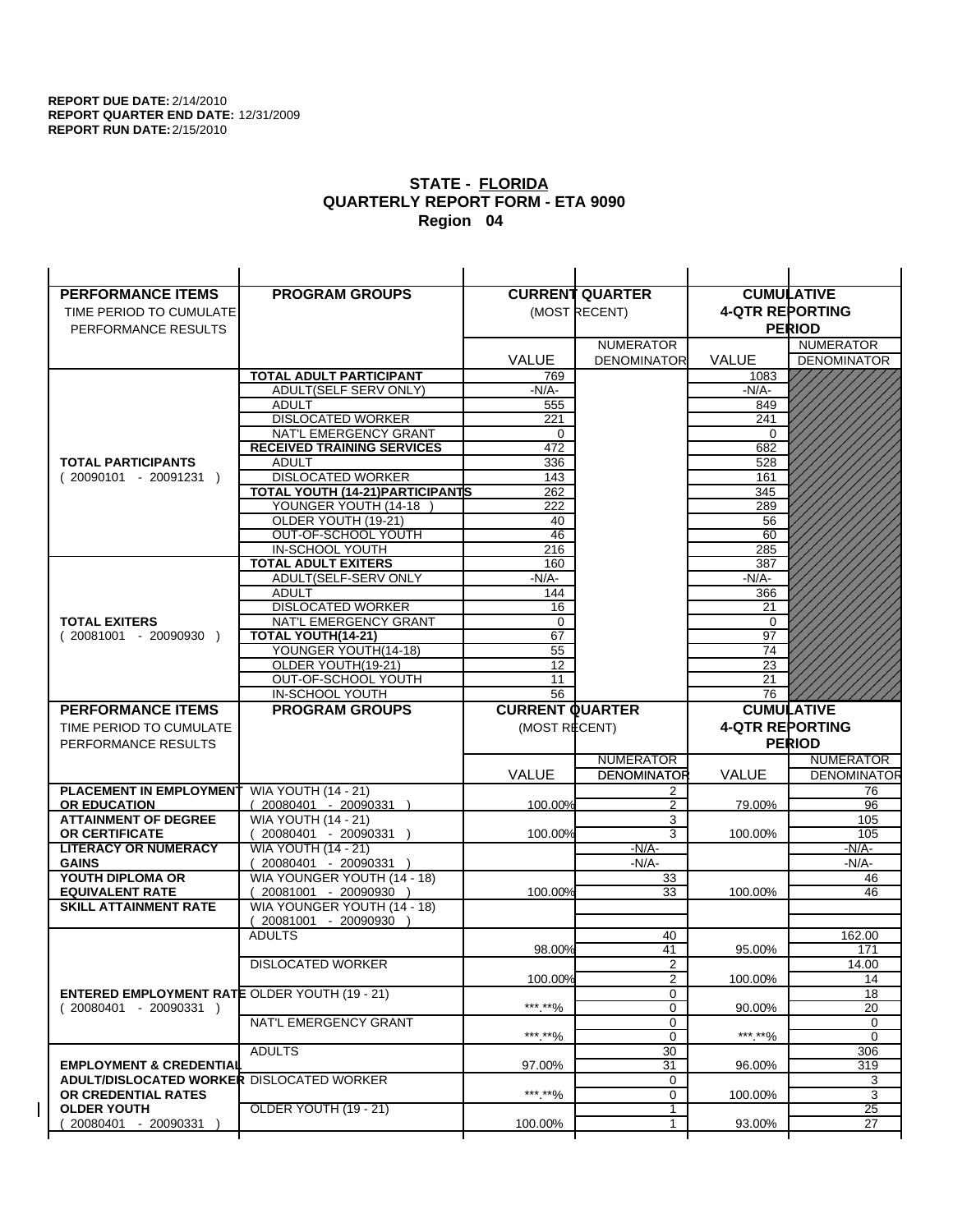$\bar{\Gamma}$ 

 $\mathbf{I}$ 

# **STATE - FLORIDA QUARTERLY REPORT FORM - ETA 9090 Region 04**

|                            | <b>ADULTS</b>            |              | 47           |             | 600             |
|----------------------------|--------------------------|--------------|--------------|-------------|-----------------|
|                            |                          | 89.00%       | 53           | 97.00%      | 620             |
|                            | <b>DISLOCATED WORKER</b> |              | 10           |             | 23              |
| <b>RETENTION RATE</b>      |                          | 100.00%      | 10           | 96.00%      | 24              |
| - 20080930<br>20071001     | OLDER YOUTH (19 - 21)    |              | 5            |             | $\overline{25}$ |
|                            |                          | 83.00%       | 6            | 83.00%      | 30              |
|                            | YOUNGER YOUTH (14 - 18)  |              | 20           |             | 34              |
|                            |                          | 74.00%       | 27           | 67.00%      | 51              |
|                            | NAT'L EMERGENCY GRANT    |              | $\Omega$     |             | 0               |
|                            |                          | ***.**%      |              | ***.**%     |                 |
|                            | <b>ADULTS</b>            |              | \$705,860.54 |             | \$11,973,437.22 |
|                            |                          | \$13,071.49  | 54           | \$18,945.31 | 632             |
| <b>SIX MONTHS EARNINGS</b> | <b>DISLOCATED WORKER</b> |              | \$136,487.00 |             | \$351,268.70    |
| <b>INCREASE</b>            |                          | \$13,648.70  | 10           | \$14,636.20 | 24              |
| - 20080930<br>20071001     | OLDER YOUTH (19 - 21)    |              | \$15,627.62  |             | \$192,307.98    |
|                            |                          | \$3,125.52   |              | \$6,868.14  | 28              |
|                            | NAT'L EMERGENCY GRANT    |              | \$0.00       |             | \$0.00          |
|                            |                          | $S*********$ |              | $S********$ | 0               |
|                            |                          |              |              |             |                 |

 $\bar{\Gamma}$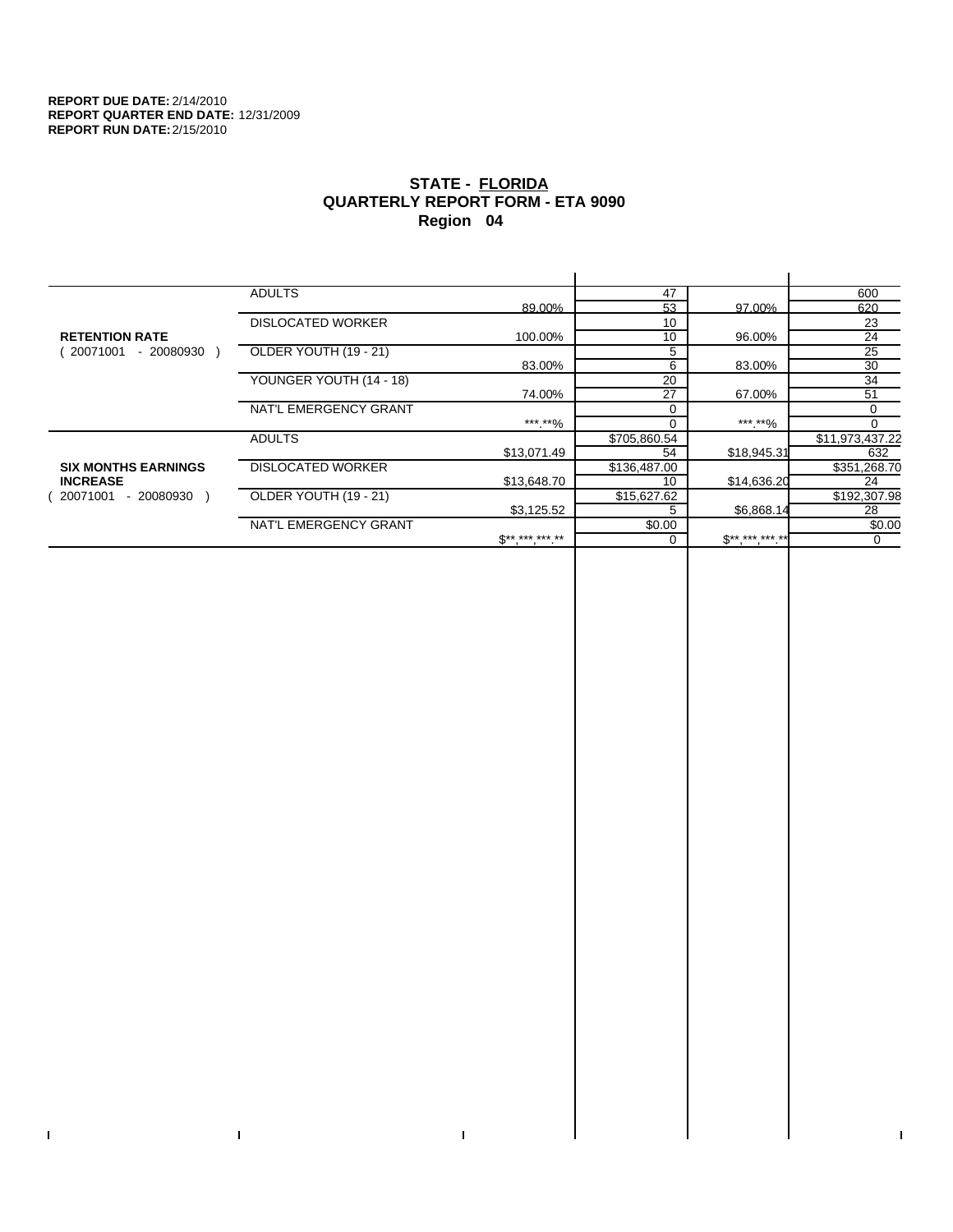| <b>PERFORMANCE ITEMS</b>                             | <b>PROGRAM GROUPS</b>                                 |                        | <b>CURRENT QUARTER</b> |                        | <b>CUMULATIVE</b>        |
|------------------------------------------------------|-------------------------------------------------------|------------------------|------------------------|------------------------|--------------------------|
| TIME PERIOD TO CUMULATE                              |                                                       |                        | (MOST RECENT)          | <b>4-QTR REPORTING</b> |                          |
| PERFORMANCE RESULTS                                  |                                                       |                        |                        |                        | <b>PERIOD</b>            |
|                                                      |                                                       |                        | <b>NUMERATOR</b>       |                        | <b>NUMERATOR</b>         |
|                                                      |                                                       | <b>VALUE</b>           | <b>DENOMINATOR</b>     | VALUE                  | <b>DENOMINATOR</b>       |
|                                                      | <b>TOTAL ADULT PARTICIPANT</b>                        | 224                    |                        | 268                    |                          |
|                                                      | ADULT(SELF SERV ONLY)                                 | -N/A-                  |                        | -N/A-                  |                          |
|                                                      | <b>ADULT</b>                                          | 205                    |                        | 243                    |                          |
|                                                      | <b>DISLOCATED WORKER</b>                              | 21                     |                        | 28                     |                          |
|                                                      | NAT'L EMERGENCY GRANT                                 | 1                      |                        |                        |                          |
|                                                      | <b>RECEIVED TRAINING SERVICES</b>                     | 171                    |                        | 200                    |                          |
| <b>TOTAL PARTICIPANTS</b>                            | <b>ADULT</b>                                          | 158                    |                        | 182                    |                          |
| $(20090101 - 20091231)$                              | <b>DISLOCATED WORKER</b>                              | 14                     |                        | 19                     |                          |
|                                                      | <b>TOTAL YOUTH (14-21) PARTICIPANTS</b>               | 206                    |                        | 317                    |                          |
|                                                      | YOUNGER YOUTH (14-18                                  | 101                    |                        | 176                    |                          |
|                                                      | OLDER YOUTH (19-21)                                   | 105                    |                        | 141                    |                          |
|                                                      | OUT-OF-SCHOOL YOUTH                                   | 149                    |                        | 196                    |                          |
|                                                      | IN-SCHOOL YOUTH<br><b>TOTAL ADULT EXITERS</b>         | 57<br>15               |                        | 121                    |                          |
|                                                      | ADULT(SELF-SERV ONLY                                  | $-N/A-$                |                        | 53<br>$-N/A-$          |                          |
|                                                      | <b>ADULT</b>                                          | 14                     |                        | 47                     |                          |
|                                                      | <b>DISLOCATED WORKER</b>                              | 1                      |                        | 8                      |                          |
| <b>TOTAL EXITERS</b>                                 | NAT'L EMERGENCY GRANT                                 | 0                      |                        | $\mathbf 0$            |                          |
| $(20081001 - 20090930)$                              | <b>TOTAL YOUTH(14-21)</b>                             | 84                     |                        | 121                    |                          |
|                                                      | YOUNGER YOUTH(14-18)                                  | 54                     |                        | 77                     |                          |
|                                                      | OLDER YOUTH(19-21)                                    | 30                     |                        | 44                     |                          |
|                                                      | OUT-OF-SCHOOL YOUTH                                   | 27                     |                        | 56                     |                          |
|                                                      | IN-SCHOOL YOUTH                                       | $\overline{57}$        |                        | 65                     |                          |
|                                                      |                                                       |                        |                        |                        |                          |
| <b>PERFORMANCE ITEMS</b>                             | <b>PROGRAM GROUPS</b>                                 | <b>CURRENT QUARTER</b> |                        |                        | <b>CUMULATIVE</b>        |
| TIME PERIOD TO CUMULATE                              |                                                       |                        |                        | <b>4-QTR REPORTING</b> |                          |
|                                                      |                                                       | (MOST RECENT)          |                        |                        | <b>PERIOD</b>            |
| PERFORMANCE RESULTS                                  |                                                       |                        | <b>NUMERATOR</b>       |                        | <b>NUMERATOR</b>         |
|                                                      |                                                       |                        | <b>DENOMINATOR</b>     | <b>VALUE</b>           |                          |
| PLACEMENT IN EMPLOYMENT                              |                                                       | <b>VALUE</b>           | 3                      |                        | <b>DENOMINATOR</b><br>22 |
| <b>OR EDUCATION</b>                                  | <b>WIA YOUTH (14 - 21)</b><br>$(20080401 - 20090331)$ | 38.00%                 | 8                      | 73.00%                 | 30                       |
| <b>ATTAINMENT OF DEGREE</b>                          | <b>WIA YOUTH (14 - 21)</b>                            |                        | $\overline{7}$         |                        | 27                       |
| <b>OR CERTIFICATE</b>                                | $(20080401 - 20090331)$                               | 78.00%                 | $\overline{9}$         | 79.00%                 | 34                       |
| <b>LITERACY OR NUMERACY</b>                          | <b>WIA YOUTH (14 - 21)</b>                            |                        | $-N/A-$                |                        | -N/A-                    |
| <b>GAINS</b>                                         | 20080401 - 20090331                                   |                        | $-N/A-$                |                        | $-N/A-$                  |
| YOUTH DIPLOMA OR                                     | WIA YOUNGER YOUTH (14 - 18)                           |                        | 4                      |                        | 12                       |
| <b>EQUIVALENT RATE</b>                               | 20081001 - 20090930 )                                 | 80.00%                 | 5                      | 71.00%                 | 17                       |
| <b>SKILL ATTAINMENT RATE</b>                         | WIA YOUNGER YOUTH (14 - 18)                           |                        |                        |                        |                          |
|                                                      | (20081001 - 20090930                                  |                        |                        |                        |                          |
|                                                      | <b>ADULTS</b>                                         |                        | 6                      |                        | 17.00                    |
|                                                      |                                                       | 100.00%                | 6                      | 89.00%                 | 19                       |
|                                                      | <b>DISLOCATED WORKER</b>                              |                        | $\overline{2}$         |                        | 6.00                     |
|                                                      |                                                       | 100.00%                | 2                      | 100.00%                | 6                        |
| <b>ENTERED EMPLOYMENT RATE OLDER YOUTH (19 - 21)</b> |                                                       |                        | 0<br>1                 |                        | 10                       |
| $(20080401 - 20090331)$                              | NAT'L EMERGENCY GRANT                                 | $0.00\%$               | 0                      | 91.00%                 | 11<br>0                  |
|                                                      |                                                       | ***.**%                | 0                      | *** **%                | 0                        |
|                                                      | <b>ADULTS</b>                                         |                        | 9                      |                        | 20                       |
| <b>EMPLOYMENT &amp; CREDENTIAL</b>                   |                                                       | 100.00%                | 9                      | 95.00%                 | 21                       |
| <b>ADULT/DISLOCATED WORKER DISLOCATED WORKER</b>     |                                                       |                        | 1                      |                        | 4                        |
| OR CREDENTIAL RATES                                  |                                                       | 100.00%                | $\mathbf{1}$           | 100.00%                | 4                        |
| <b>OLDER YOUTH</b><br>20080401 - 20090331            | <b>OLDER YOUTH (19 - 21)</b>                          | 50.00%                 | 1<br>$\overline{2}$    | 60.00%                 | $\overline{9}$<br>15     |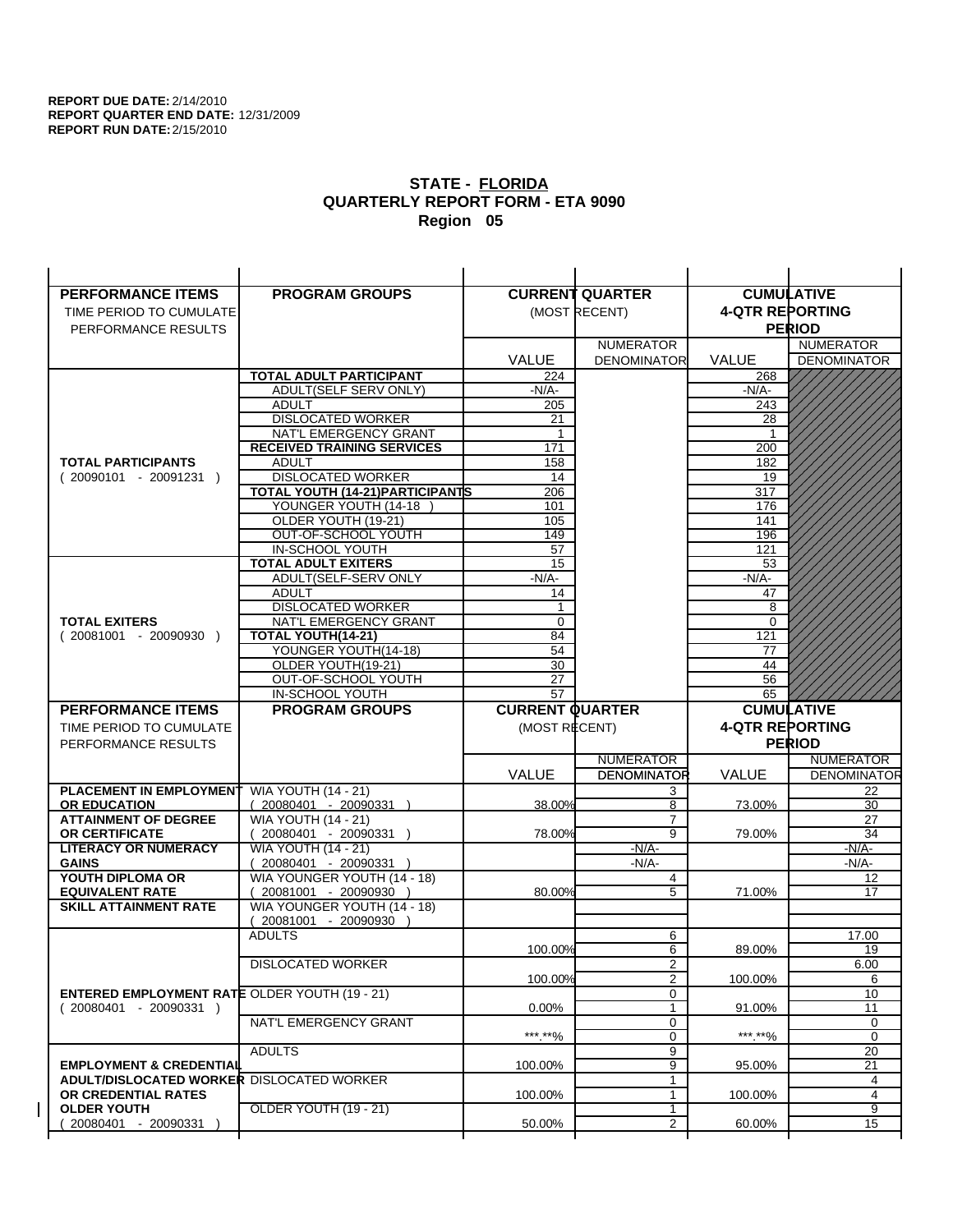$\bar{\Gamma}$ 

 $\mathbf{I}$ 

# **STATE - FLORIDA QUARTERLY REPORT FORM - ETA 9090 Region 05**

|                            | <b>ADULTS</b>            |                               | 3             |             | 22           |
|----------------------------|--------------------------|-------------------------------|---------------|-------------|--------------|
|                            |                          | 75.00%                        |               | 96.00%      | 23           |
|                            | <b>DISLOCATED WORKER</b> |                               | 2             |             | 5            |
| <b>RETENTION RATE</b>      |                          | 100.00%                       | $\mathcal{P}$ | 83.00%      | 6            |
| 20071001<br>- 20080930     | OLDER YOUTH (19 - 21)    |                               |               |             | 4            |
|                            |                          | 100.00%                       |               | 67.00%      | 6            |
|                            | YOUNGER YOUTH (14 - 18)  |                               |               |             | ⇁            |
|                            |                          | 33.00%                        | 3             | 54.00%      | 13           |
|                            | NAT'L EMERGENCY GRANT    |                               |               |             | $\Omega$     |
|                            |                          | ***.**%                       |               | ***.**%     | 0            |
|                            | <b>ADULTS</b>            |                               | \$57,461.00   |             | \$447,921.50 |
|                            |                          | \$11,492.20                   |               | \$15,997.20 | 28           |
| <b>SIX MONTHS EARNINGS</b> | <b>DISLOCATED WORKER</b> |                               | \$27,633.00   |             | \$84,348.00  |
| <b>INCREASE</b>            |                          | \$13,816.50                   |               | \$12,049.71 |              |
| $-20080930$<br>20071001    | OLDER YOUTH (19 - 21)    |                               | \$32,158.00   |             | \$38,010.82  |
|                            |                          | \$32,158.00                   |               | \$6,335.14  | 6            |
|                            | NAT'L EMERGENCY GRANT    |                               | \$0.00        |             | \$0.00       |
|                            |                          | $\mathbb{S}^{***}$ *** *** ** |               | $S********$ | 0            |
|                            |                          |                               |               |             |              |

 $\bar{\Gamma}$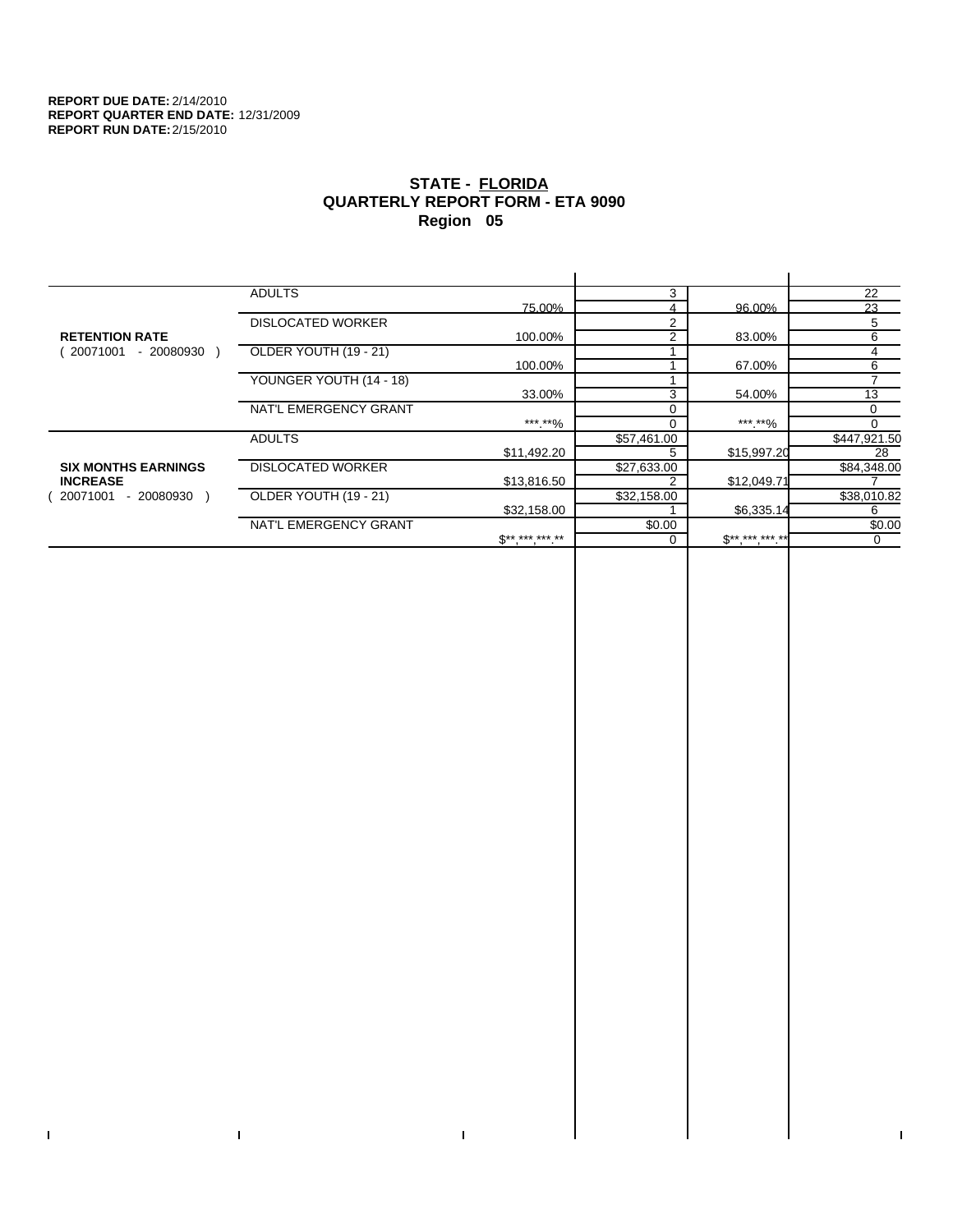| <b>PERFORMANCE ITEMS</b>                                                        | <b>PROGRAM GROUPS</b>                              |                        | <b>CURRENT QUARTER</b> |                        | <b>CUMULATIVE</b>  |
|---------------------------------------------------------------------------------|----------------------------------------------------|------------------------|------------------------|------------------------|--------------------|
| TIME PERIOD TO CUMULATE                                                         |                                                    |                        | (MOST RECENT)          | <b>4-QTR REPORTING</b> |                    |
| PERFORMANCE RESULTS                                                             |                                                    |                        |                        |                        | <b>PERIOD</b>      |
|                                                                                 |                                                    |                        | <b>NUMERATOR</b>       |                        | <b>NUMERATOR</b>   |
|                                                                                 |                                                    | <b>VALUE</b>           | <b>DENOMINATOR</b>     | VALUE                  | <b>DENOMINATOR</b> |
|                                                                                 | <b>TOTAL ADULT PARTICIPANT</b>                     | 81                     |                        | 107                    |                    |
|                                                                                 | ADULT(SELF SERV ONLY)                              | $-N/A$ -               |                        | -N/A-                  |                    |
|                                                                                 | <b>ADULT</b>                                       | 68                     |                        | 93                     |                    |
|                                                                                 | <b>DISLOCATED WORKER</b>                           | 21                     |                        | 23                     |                    |
|                                                                                 | NAT'L EMERGENCY GRANT                              | $\mathbf 0$            |                        | 0                      |                    |
|                                                                                 | <b>RECEIVED TRAINING SERVICES</b>                  | 40                     |                        | 61                     |                    |
| <b>TOTAL PARTICIPANTS</b>                                                       | <b>ADULT</b>                                       | 32                     |                        | 52                     |                    |
| $(20090101 - 20091231)$                                                         | <b>DISLOCATED WORKER</b>                           | 12                     |                        | 14                     |                    |
|                                                                                 | <b>TOTAL YOUTH (14-21) PARTICIPANTS</b>            | 29                     |                        | 44                     |                    |
|                                                                                 | YOUNGER YOUTH (14-18                               | 24                     |                        | 34                     |                    |
|                                                                                 | OLDER YOUTH (19-21)                                | 5                      |                        | 10                     |                    |
|                                                                                 | OUT-OF-SCHOOL YOUTH                                | $\overline{9}$         |                        | 14                     |                    |
|                                                                                 | IN-SCHOOL YOUTH                                    | 20<br>19               |                        | 30<br>35               |                    |
|                                                                                 | <b>TOTAL ADULT EXITERS</b><br>ADULT(SELF-SERV ONLY | $-N/A-$                |                        | -N/A-                  |                    |
|                                                                                 | <b>ADULT</b>                                       | 19                     |                        | 34                     |                    |
|                                                                                 | <b>DISLOCATED WORKER</b>                           | 0                      |                        | $\overline{2}$         |                    |
| <b>TOTAL EXITERS</b>                                                            | NAT'L EMERGENCY GRANT                              | 0                      |                        | $\mathbf 0$            |                    |
| $(20081001 - 20090930)$                                                         | TOTAL YOUTH(14-21)                                 | 12                     |                        | 18                     |                    |
|                                                                                 | YOUNGER YOUTH(14-18)                               | 9                      |                        | 13                     |                    |
|                                                                                 | OLDER YOUTH(19-21)                                 | $\overline{3}$         |                        | 5                      |                    |
|                                                                                 | OUT-OF-SCHOOL YOUTH                                | 4                      |                        | $\overline{7}$         |                    |
|                                                                                 | IN-SCHOOL YOUTH                                    | 8                      |                        | 11                     |                    |
|                                                                                 |                                                    |                        |                        |                        |                    |
| <b>PERFORMANCE ITEMS</b>                                                        | <b>PROGRAM GROUPS</b>                              | <b>CURRENT QUARTER</b> |                        |                        | <b>CUMULATIVE</b>  |
| TIME PERIOD TO CUMULATE                                                         |                                                    | (MOST RECENT)          |                        | <b>4-QTR REPORTING</b> |                    |
| PERFORMANCE RESULTS                                                             |                                                    |                        |                        |                        | <b>PERIOD</b>      |
|                                                                                 |                                                    |                        | <b>NUMERATOR</b>       |                        | <b>NUMERATOR</b>   |
|                                                                                 |                                                    | <b>VALUE</b>           | <b>DENOMINATOR</b>     | <b>VALUE</b>           |                    |
| <b>PLACEMENT IN EMPLOYMENT</b>                                                  | <b>WIA YOUTH (14 - 21)</b>                         |                        | 0                      |                        | 12                 |
| <b>OR EDUCATION</b>                                                             | $(20080401 - 20090331)$                            | 0.00%                  | $\overline{1}$         | 63.00%                 | 19                 |
| <b>ATTAINMENT OF DEGREE</b>                                                     | <b>WIA YOUTH (14 - 21)</b>                         |                        | $\Omega$               |                        | 12                 |
| OR CERTIFICATE                                                                  | 20080401 - 20090331 )                              | 0.00%                  | 1                      | 71.00%                 | 17                 |
| <b>LITERACY OR NUMERACY</b>                                                     | <b>WIA YOUTH (14 - 21)</b>                         |                        | $-N/A$ -               |                        | -N/A-              |
| <b>GAINS</b>                                                                    | 20080401 - 20090331                                |                        | -N/A-                  |                        | $-N/A-$            |
| YOUTH DIPLOMA OR                                                                | WIA YOUNGER YOUTH (14 - 18)                        |                        | 5                      |                        | 6                  |
| <b>EQUIVALENT RATE</b>                                                          | 20081001 - 20090930 )                              | 56.00%                 | 9                      | 60.00%                 | 10                 |
| <b>SKILL ATTAINMENT RATE</b>                                                    | WIA YOUNGER YOUTH (14 - 18)                        |                        |                        |                        |                    |
|                                                                                 | (20081001 - 20090930                               |                        |                        |                        | <b>DENOMINATOR</b> |
|                                                                                 | <b>ADULTS</b>                                      |                        | $\overline{2}$         |                        | 18.00              |
|                                                                                 |                                                    | 100.00%                | $\overline{2}$         | 75.00%                 | 24                 |
|                                                                                 | <b>DISLOCATED WORKER</b>                           | ***.**%                | 0<br>$\mathbf 0$       |                        | 3.00<br>3          |
|                                                                                 |                                                    |                        | 0                      | 100.00%                | 1                  |
| <b>ENTERED EMPLOYMENT RATE OLDER YOUTH (19 - 21)</b><br>$(20080401 - 20090331)$ |                                                    | $0.00\%$               | $\mathbf{1}$           | 50.00%                 | $\overline{2}$     |
|                                                                                 | NAT'L EMERGENCY GRANT                              |                        | 0                      |                        | 0                  |
|                                                                                 |                                                    | *** **%                | 0                      | ***.**%                | 0                  |
|                                                                                 | <b>ADULTS</b>                                      |                        | 3                      |                        | 19                 |
| <b>EMPLOYMENT &amp; CREDENTIAL</b>                                              |                                                    | 100.00%                | $\overline{3}$         | 86.00%                 | $\overline{22}$    |
| <b>ADULT/DISLOCATED WORKER DISLOCATED WORKER</b>                                |                                                    |                        | 0                      |                        | 3                  |
| OR CREDENTIAL RATES                                                             |                                                    | ***.**%                | 0                      | 100.00%                | 3                  |
| <b>OLDER YOUTH</b><br>20080401 - 20090331                                       | <b>OLDER YOUTH (19 - 21)</b>                       | 0.00%                  | 0<br>2                 | 25.00%                 | $\mathbf{1}$<br>4  |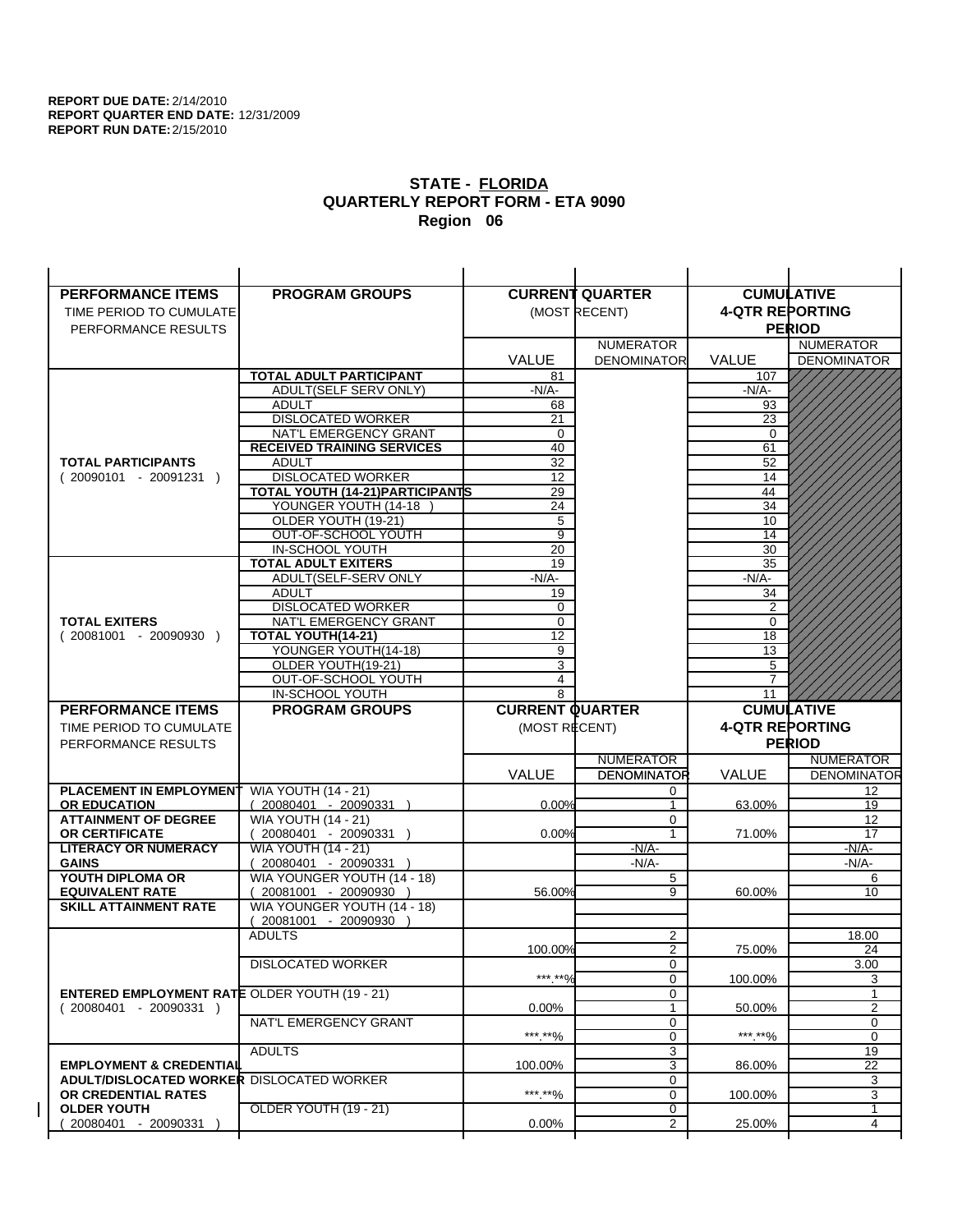$\bar{\Gamma}$ 

 $\mathbf{L}$ 

# **STATE - FLORIDA QUARTERLY REPORT FORM - ETA 9090 Region 06**

|                            | <b>ADULTS</b>            |                     | 5            |                       | 37           |
|----------------------------|--------------------------|---------------------|--------------|-----------------------|--------------|
|                            |                          | 83.00%              | ี่ค          | 93.00%                | 40           |
|                            | <b>DISLOCATED WORKER</b> |                     |              |                       | 8            |
| <b>RETENTION RATE</b>      |                          | 100.00%             |              | 100.00%               | 8            |
| 20071001<br>- 20080930     | OLDER YOUTH (19 - 21)    |                     |              |                       | 3            |
|                            |                          | $0.00\%$            |              | 75.00%                | 4            |
|                            | YOUNGER YOUTH (14 - 18)  |                     |              |                       | 8            |
|                            |                          | 25.00%              |              | 50.00%                | 16           |
|                            | NAT'L EMERGENCY GRANT    |                     |              |                       | $\Omega$     |
|                            |                          | ***.**%             |              | *** **%               | <sup>0</sup> |
|                            | <b>ADULTS</b>            |                     | \$86,162.00  |                       | \$644,293.00 |
|                            |                          | \$14,360.33         | 6            | \$14,006.37           | 46           |
| <b>SIX MONTHS EARNINGS</b> | <b>DISLOCATED WORKER</b> |                     | \$17,557.00  |                       | \$98,695.00  |
| <b>INCREASE</b>            |                          | \$17,557.00         |              | \$12,336.88           | 8            |
| 20071001<br>- 20080930     | OLDER YOUTH (19 - 21)    |                     | (\$1,618.00) |                       | \$7,584.00   |
|                            |                          | (\$1,618.00)        |              | \$1,896.00            |              |
|                            | NAT'L EMERGENCY GRANT    |                     | \$0.00       |                       | \$0.00       |
|                            |                          | $S^{**}$ *** *** ** |              | $$***$ , ***, ***. ** | $\Omega$     |
|                            |                          |                     |              |                       |              |

 $\bar{\Gamma}$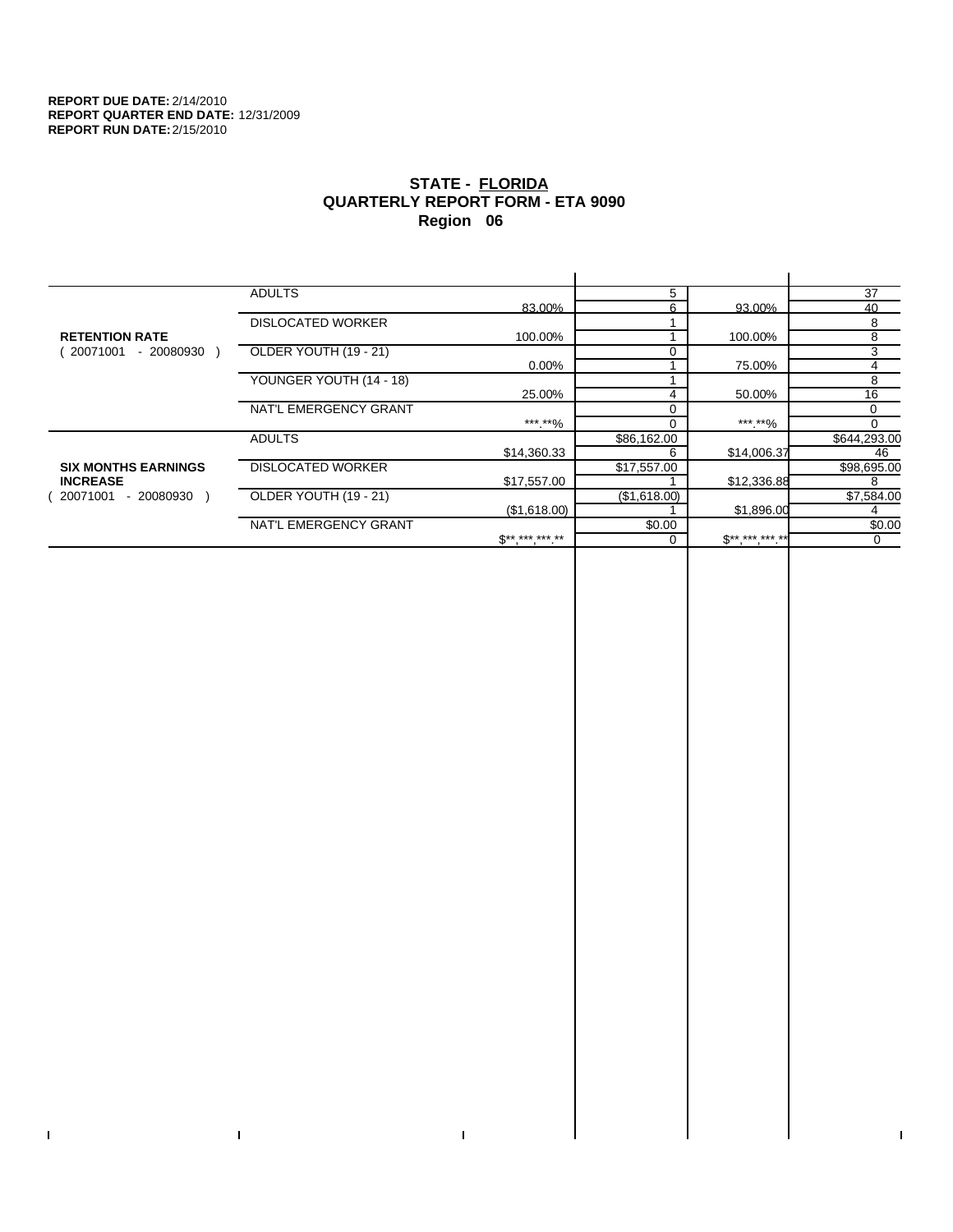| <b>PERFORMANCE ITEMS</b>                               | <b>PROGRAM GROUPS</b>                         |                        | <b>CURRENT QUARTER</b> |                        | <b>CUMULATIVE</b>  |
|--------------------------------------------------------|-----------------------------------------------|------------------------|------------------------|------------------------|--------------------|
| TIME PERIOD TO CUMULATE                                |                                               |                        | (MOST RECENT)          | <b>4-QTR REPORTING</b> |                    |
| PERFORMANCE RESULTS                                    |                                               |                        |                        |                        | <b>PERIOD</b>      |
|                                                        |                                               |                        | <b>NUMERATOR</b>       |                        | <b>NUMERATOR</b>   |
|                                                        |                                               | <b>VALUE</b>           | <b>DENOMINATOR</b>     | VALUE                  | <b>DENOMINATOR</b> |
|                                                        | <b>TOTAL ADULT PARTICIPANT</b>                | 185                    |                        | 243                    |                    |
|                                                        | ADULT(SELF SERV ONLY)                         | -N/A-                  |                        | $-N/A-$                |                    |
|                                                        | <b>ADULT</b>                                  | 108                    |                        | 156                    |                    |
|                                                        | <b>DISLOCATED WORKER</b>                      | 80                     |                        | 90                     |                    |
|                                                        | NAT'L EMERGENCY GRANT                         | $\mathbf 0$            |                        | $\mathbf 0$            |                    |
|                                                        | <b>RECEIVED TRAINING SERVICES</b>             | 117                    |                        | 168                    |                    |
| <b>TOTAL PARTICIPANTS</b>                              | <b>ADULT</b>                                  | 70                     |                        | 117                    |                    |
| $(20090101 - 20091231)$                                | <b>DISLOCATED WORKER</b>                      | 49                     |                        | 53                     |                    |
|                                                        | <b>TOTAL YOUTH (14-21) PARTICIPANTS</b>       | 127                    |                        | 168                    |                    |
|                                                        | YOUNGER YOUTH (14-18                          | 96                     |                        | 130                    |                    |
|                                                        | OLDER YOUTH (19-21)                           | 31                     |                        | 38                     |                    |
|                                                        | OUT-OF-SCHOOL YOUTH                           | 50                     |                        | 64                     |                    |
|                                                        | IN-SCHOOL YOUTH<br><b>TOTAL ADULT EXITERS</b> | 77<br>15               |                        | 104<br>76              |                    |
|                                                        | ADULT(SELF-SERV ONLY                          | $-N/A-$                |                        | $-N/A-$                |                    |
|                                                        | <b>ADULT</b>                                  | 12                     |                        | 65                     |                    |
|                                                        | <b>DISLOCATED WORKER</b>                      | 3                      |                        | 11                     |                    |
| <b>TOTAL EXITERS</b>                                   | NAT'L EMERGENCY GRANT                         | 0                      |                        | 0                      |                    |
| $(20081001 - 20090930)$                                | <b>TOTAL YOUTH(14-21)</b>                     | 26                     |                        | 57                     |                    |
|                                                        | YOUNGER YOUTH(14-18)                          | 23                     |                        | 43                     |                    |
|                                                        | OLDER YOUTH(19-21)                            | 3                      |                        | 14                     |                    |
|                                                        | OUT-OF-SCHOOL YOUTH                           | 8                      |                        | 22                     |                    |
|                                                        | IN-SCHOOL YOUTH                               | 18                     |                        | 35                     |                    |
|                                                        |                                               |                        |                        |                        |                    |
| <b>PERFORMANCE ITEMS</b>                               | <b>PROGRAM GROUPS</b>                         | <b>CURRENT QUARTER</b> |                        |                        | <b>CUMULATIVE</b>  |
| TIME PERIOD TO CUMULATE                                |                                               | (MOST RECENT)          |                        | <b>4-QTR REPORTING</b> |                    |
| PERFORMANCE RESULTS                                    |                                               |                        |                        |                        | <b>PERIOD</b>      |
|                                                        |                                               |                        | <b>NUMERATOR</b>       |                        | <b>NUMERATOR</b>   |
|                                                        |                                               | <b>VALUE</b>           | <b>DENOMINATOR</b>     | <b>VALUE</b>           | <b>DENOMINATOR</b> |
| PLACEMENT IN EMPLOYMENT                                | <b>WIA YOUTH (14 - 21)</b>                    |                        | 4                      |                        | 30                 |
| <b>OR EDUCATION</b>                                    | $(20080401 - 20090331)$                       | 67.00%                 | 6                      | 79.00%                 | 38                 |
| <b>ATTAINMENT OF DEGREE</b>                            | <b>WIA YOUTH (14 - 21)</b>                    |                        | 5                      |                        | 32                 |
| <b>OR CERTIFICATE</b>                                  | $(20080401 - 20090331)$                       | 83.00%                 | 6                      | 74.00%                 | 43                 |
| <b>LITERACY OR NUMERACY</b>                            | <b>WIA YOUTH (14 - 21)</b>                    |                        | $-N/A$ -               |                        | -N/A-              |
| <b>GAINS</b>                                           | 20080401 - 20090331                           |                        | $-N/A-$                |                        | $-N/A-$            |
| YOUTH DIPLOMA OR                                       | WIA YOUNGER YOUTH (14 - 18)                   |                        | 18                     |                        | 31                 |
| <b>EQUIVALENT RATE</b><br><b>SKILL ATTAINMENT RATE</b> | 20081001 - 20090930 )                         | 86.00%                 | 21                     | 79.00%                 | 39                 |
|                                                        | WIA YOUNGER YOUTH (14 - 18)                   |                        |                        |                        |                    |
|                                                        | (20081001 - 20090930<br><b>ADULTS</b>         |                        | 7                      |                        | 26.00              |
|                                                        |                                               | 100.00%                | $\overline{7}$         | 100.00%                | 26                 |
|                                                        | <b>DISLOCATED WORKER</b>                      |                        | $\overline{3}$         |                        | 11.00              |
|                                                        |                                               | 100.00%                | 3                      | 100.00%                | 11                 |
| <b>ENTERED EMPLOYMENT RATE OLDER YOUTH (19 - 21)</b>   |                                               |                        | 2                      |                        | 8                  |
| $(20080401 - 20090331)$                                |                                               | 100.00%                | $\overline{2}$         | 89.00%                 | 9                  |
|                                                        | NAT'L EMERGENCY GRANT                         |                        | 0                      |                        | 0                  |
|                                                        |                                               | ***.**%                | 0                      | *** **%                | 0                  |
|                                                        | <b>ADULTS</b>                                 |                        | 11                     |                        | 61                 |
| <b>EMPLOYMENT &amp; CREDENTIAL</b>                     |                                               | 73.00%                 | 15                     | 87.00%                 | 70                 |
| <b>ADULT/DISLOCATED WORKER DISLOCATED WORKER</b>       |                                               |                        | 1                      |                        | 4                  |
| OR CREDENTIAL RATES                                    |                                               | 100.00%                | $\mathbf{1}$<br>1      | 80.00%                 | 5                  |
| <b>OLDER YOUTH</b><br>20080401 - 20090331              | <b>OLDER YOUTH (19 - 21)</b>                  | 50.00%                 | $\overline{2}$         | 38.00%                 | 5<br>13            |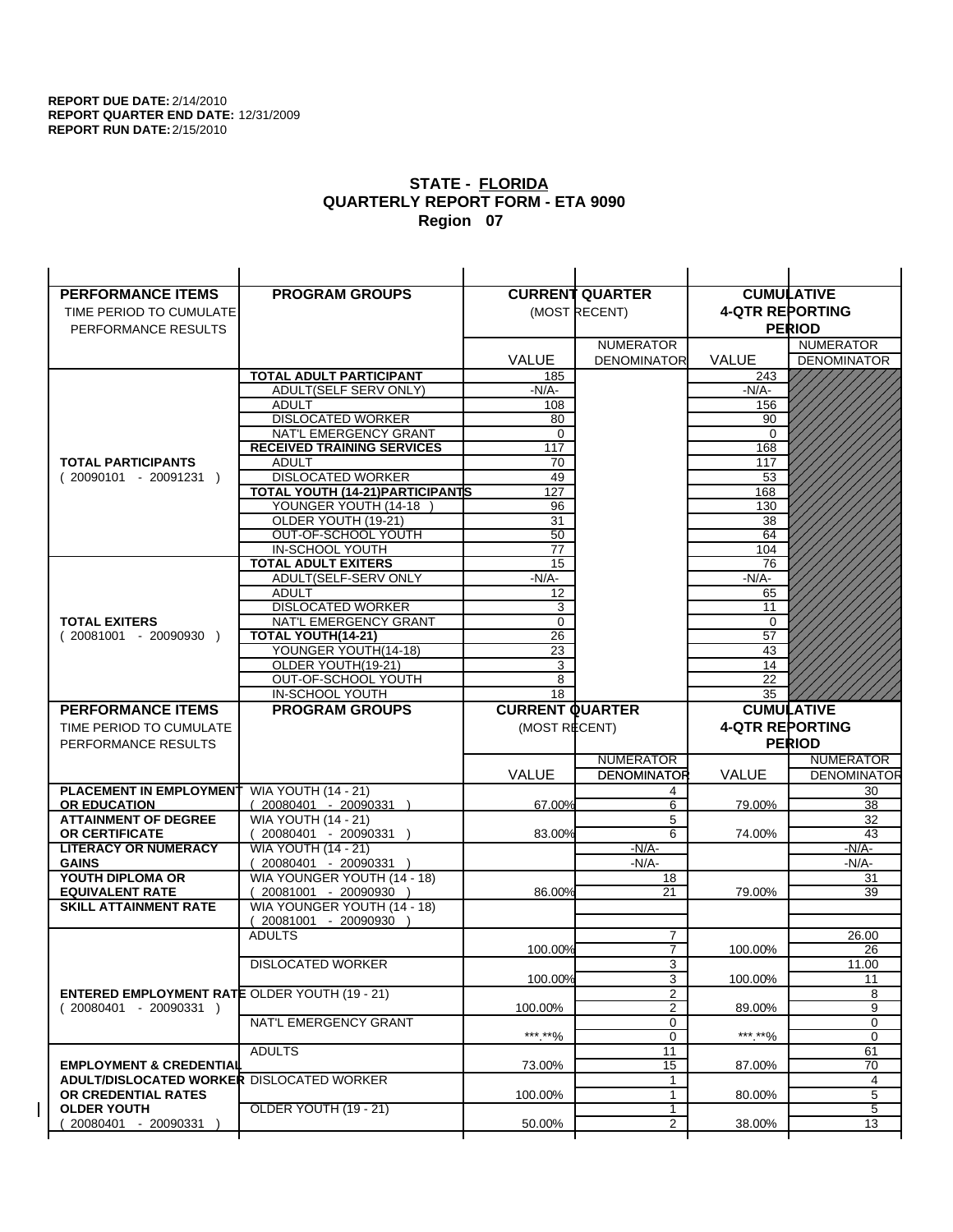$\bar{\Gamma}$ 

 $\mathbf{L}$ 

# **STATE - FLORIDA QUARTERLY REPORT FORM - ETA 9090 Region 07**

|                            | <b>ADULTS</b>            |                     | 27           |                     | 65           |
|----------------------------|--------------------------|---------------------|--------------|---------------------|--------------|
|                            |                          | 96.00%              | 28           | 92.00%              | 71           |
|                            | <b>DISLOCATED WORKER</b> |                     |              |                     | 11           |
| <b>RETENTION RATE</b>      |                          | 100.00%             |              | 100.00%             | 11           |
| 20071001<br>- 20080930     | OLDER YOUTH (19 - 21)    |                     |              |                     | 9            |
|                            |                          | 100.00%             |              | 82.00%              | 11           |
|                            | YOUNGER YOUTH (14 - 18)  |                     | 6            |                     | 19           |
|                            |                          | 75.00%              | 8            | 73.00%              | 26           |
|                            | NAT'L EMERGENCY GRANT    |                     | 0            |                     | 0            |
|                            |                          | *** **%             | 0            | *** **%             | 0            |
|                            | <b>ADULTS</b>            |                     | \$424,513.60 |                     | \$937,930.10 |
|                            |                          | \$15,161.20         | 28           | \$13,210.28         |              |
| <b>SIX MONTHS EARNINGS</b> | <b>DISLOCATED WORKER</b> |                     | \$8,727.00   |                     | \$160,197.64 |
| <b>INCREASE</b>            |                          | \$8,727.00          |              | \$14,563.42         | 11           |
| - 20080930 )<br>20071001   | OLDER YOUTH (19 - 21)    |                     | \$6,991.00   |                     | \$62,796.00  |
|                            |                          | \$6,991.00          |              | \$6,279.60          | 10           |
|                            | NAT'L EMERGENCY GRANT    |                     | \$0.00       |                     | \$0.00       |
|                            |                          | $S^{**}$ *** *** ** | 0            | $S^{**}$ *** *** ** | 0            |
|                            |                          |                     |              |                     |              |

 $\bar{\Gamma}$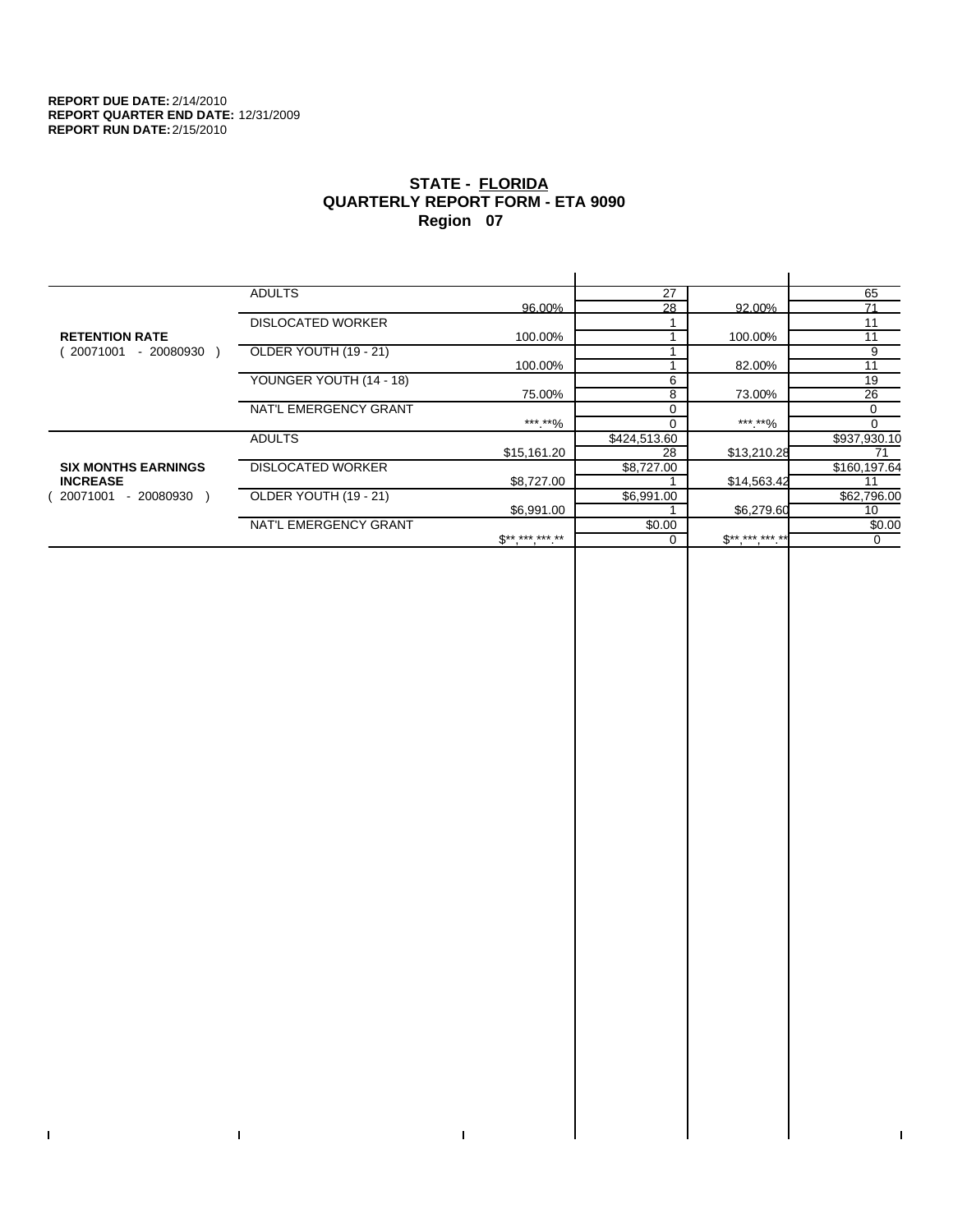| <b>PERFORMANCE ITEMS</b>                                                | <b>PROGRAM GROUPS</b>                                |                        | <b>CURRENT QUARTER</b> |                        | <b>CUMULATIVE</b>  |
|-------------------------------------------------------------------------|------------------------------------------------------|------------------------|------------------------|------------------------|--------------------|
| TIME PERIOD TO CUMULATE                                                 |                                                      |                        | (MOST RECENT)          | <b>4-QTR REPORTING</b> |                    |
| PERFORMANCE RESULTS                                                     |                                                      |                        |                        |                        | <b>PERIOD</b>      |
|                                                                         |                                                      |                        | <b>NUMERATOR</b>       |                        | <b>NUMERATOR</b>   |
|                                                                         |                                                      | <b>VALUE</b>           | <b>DENOMINATOR</b>     | <b>VALUE</b>           | <b>DENOMINATOR</b> |
|                                                                         | <b>TOTAL ADULT PARTICIPANT</b>                       | 2412                   |                        | 5243                   |                    |
|                                                                         | ADULT(SELF SERV ONLY)                                | -N/A-                  |                        | -N/A-                  |                    |
|                                                                         | <b>ADULT</b>                                         | 2088                   |                        | 4917                   |                    |
|                                                                         | <b>DISLOCATED WORKER</b>                             | 371                    |                        | 376                    |                    |
|                                                                         | NAT'L EMERGENCY GRANT                                | 11                     |                        | 13                     |                    |
|                                                                         | <b>RECEIVED TRAINING SERVICES</b>                    | 2082                   |                        | 5037                   |                    |
| <b>TOTAL PARTICIPANTS</b>                                               | <b>ADULT</b>                                         | 1830                   |                        | 4780                   |                    |
| $(20090101 - 20091231)$                                                 | <b>DISLOCATED WORKER</b>                             | 296                    |                        | 303                    |                    |
|                                                                         | TOTAL YOUTH (14-21) PARTICIPANTS                     | 350                    |                        | 627                    |                    |
|                                                                         | YOUNGER YOUTH (14-18                                 | 268                    |                        | 486                    |                    |
|                                                                         | OLDER YOUTH (19-21)                                  | 82<br>116              |                        | 141<br>199             |                    |
|                                                                         | OUT-OF-SCHOOL YOUTH<br>IN-SCHOOL YOUTH               | 234                    |                        | 428                    |                    |
|                                                                         | <b>TOTAL ADULT EXITERS</b>                           | 528                    |                        | 3164                   |                    |
|                                                                         | ADULT(SELF-SERV ONLY                                 | $-N/A-$                |                        | $-N/A-$                |                    |
|                                                                         | <b>ADULT</b>                                         | 528                    |                        | 3160                   |                    |
|                                                                         | <b>DISLOCATED WORKER</b>                             | 1                      |                        | 9                      |                    |
| <b>TOTAL EXITERS</b>                                                    | NAT'L EMERGENCY GRANT                                | 0                      |                        | 3                      |                    |
| $(20081001 - 20090930)$                                                 | TOTAL YOUTH(14-21)                                   | 125                    |                        | 319                    |                    |
|                                                                         | YOUNGER YOUTH(14-18)                                 | 104                    |                        | 254                    |                    |
|                                                                         | OLDER YOUTH(19-21)                                   | 21                     |                        | 65                     |                    |
|                                                                         | OUT-OF-SCHOOL YOUTH                                  | 24                     |                        | 92                     |                    |
|                                                                         | IN-SCHOOL YOUTH                                      | 101                    |                        | 227                    |                    |
|                                                                         |                                                      |                        |                        |                        |                    |
| <b>PERFORMANCE ITEMS</b>                                                | <b>PROGRAM GROUPS</b>                                | <b>CURRENT QUARTER</b> |                        |                        | <b>CUMULATIVE</b>  |
| TIME PERIOD TO CUMULATE                                                 |                                                      | (MOST RECENT)          |                        | <b>4-QTR REPORTING</b> |                    |
| PERFORMANCE RESULTS                                                     |                                                      |                        |                        |                        | <b>PERIOD</b>      |
|                                                                         |                                                      |                        | <b>NUMERATOR</b>       |                        | <b>NUMERATOR</b>   |
|                                                                         |                                                      | <b>VALUE</b>           | <b>DENOMINATOR</b>     | <b>VALUE</b>           | <b>DENOMINATOR</b> |
| PLACEMENT IN EMPLOYMENT                                                 | <b>WIA YOUTH (14 - 21)</b>                           |                        | 21                     |                        | 107                |
| <b>OR EDUCATION</b>                                                     | $(20080401 - 20090331)$                              | 41.00%                 | 51                     | 49.00%                 | 218                |
| <b>ATTAINMENT OF DEGREE</b>                                             | <b>WIA YOUTH (14 - 21)</b>                           |                        | 43                     |                        | 212                |
| <b>OR CERTIFICATE</b>                                                   | $(20080401 - 20090331)$                              | 66.00%                 | 65                     | 74.00%                 | 288                |
| <b>LITERACY OR NUMERACY</b>                                             | <b>WIA YOUTH (14 - 21)</b>                           |                        | $-N/A-$                |                        | -N/A-              |
| <b>GAINS</b>                                                            | 20080401 - 20090331                                  |                        | $-N/A-$                |                        | $-N/A-$            |
| YOUTH DIPLOMA OR                                                        | WIA YOUNGER YOUTH (14 - 18)                          | 90.00%                 | 63                     |                        | 92                 |
| <b>EQUIVALENT RATE</b><br><b>SKILL ATTAINMENT RATE</b>                  | 20081001 - 20090930 )<br>WIA YOUNGER YOUTH (14 - 18) |                        | 70                     | 71.00%                 | 130                |
|                                                                         | (20081001 - 20090930                                 |                        |                        |                        |                    |
|                                                                         | <b>ADULTS</b>                                        |                        | 34                     |                        | 93.00              |
|                                                                         |                                                      | 94.00%                 | 36                     | 94.00%                 | 99                 |
|                                                                         | <b>DISLOCATED WORKER</b>                             |                        | $\overline{0}$         |                        | 12.00              |
|                                                                         |                                                      | 0.00%                  | $\mathbf{1}$           | 80.00%                 | 15                 |
| <b>ENTERED EMPLOYMENT RATE OLDER YOUTH (19 - 21)</b>                    |                                                      |                        | 4                      |                        | 19                 |
| $(20080401 - 20090331)$                                                 |                                                      | 50.00%                 | 8                      | 56.00%                 | 34                 |
|                                                                         | NAT'L EMERGENCY GRANT                                |                        | 0                      |                        | 1                  |
|                                                                         |                                                      | ***.**%                | 0                      | 100.00%                | $\mathbf{1}$       |
|                                                                         | <b>ADULTS</b>                                        |                        | 374                    |                        | 1886               |
| <b>EMPLOYMENT &amp; CREDENTIAL</b>                                      |                                                      | 94.00%                 | 398                    | 96.00%                 | 1963               |
| <b>ADULT/DISLOCATED WORKER DISLOCATED WORKER</b><br>OR CREDENTIAL RATES |                                                      | $0.00\%$               | 0<br>$\mathbf{1}$      |                        | 13<br>16           |
| <b>OLDER YOUTH</b>                                                      | OLDER YOUTH (19 - 21)                                |                        | 8                      | 81.00%                 | 32                 |
| 20080401 - 20090331                                                     |                                                      | 57.00%                 | 14                     | 53.00%                 | 60                 |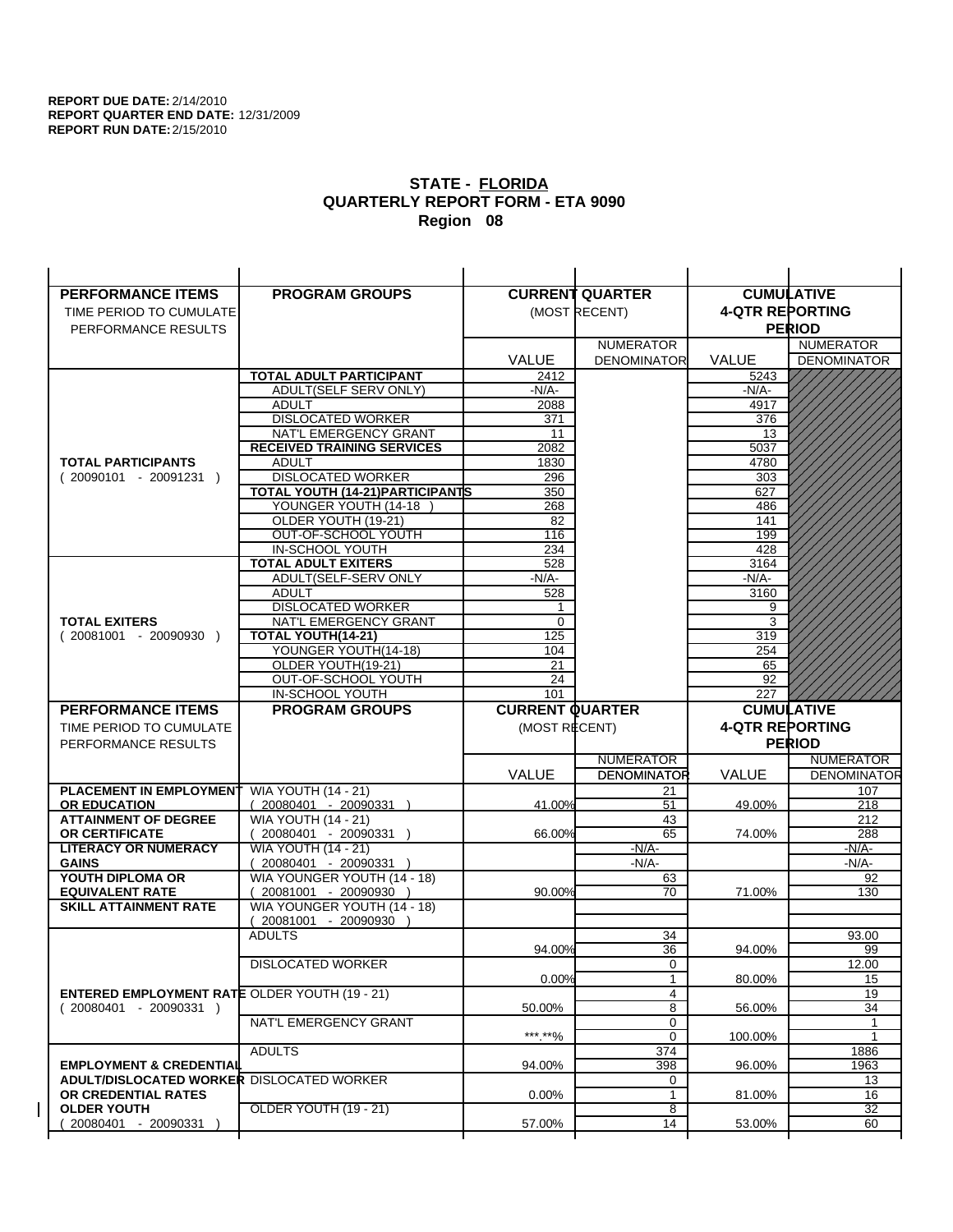$\bar{\Gamma}$ 

 $\mathbf{L}$ 

# **STATE - FLORIDA QUARTERLY REPORT FORM - ETA 9090 Region 08**

|                            | <b>ADULTS</b>            |              | 237            |             | 1630            |
|----------------------------|--------------------------|--------------|----------------|-------------|-----------------|
|                            |                          | 92.00%       | 257            | 95.00%      | 1724            |
|                            | <b>DISLOCATED WORKER</b> |              | 2              |             | 21              |
| <b>RETENTION RATE</b>      |                          | 100.00%      | 2              | 84.00%      | 25              |
| 20071001<br>- 20080930     | OLDER YOUTH (19 - 21)    |              | 11             |             | 43              |
|                            |                          | 100.00%      | 11             | 93.00%      | 46              |
|                            | YOUNGER YOUTH (14 - 18)  |              | 27             |             | 81              |
|                            |                          | 69.00%       | 39             | 69.00%      | 117             |
|                            | NAT'L EMERGENCY GRANT    |              | $\Omega$       |             | 0               |
|                            |                          | ***.**%      |                | ***.**%     | $\Omega$        |
|                            | <b>ADULTS</b>            |              | \$4,527,516.31 |             | \$33,534,207.67 |
|                            |                          | \$17,084.97  | 265            | \$18,892.51 | 1775            |
| <b>SIX MONTHS EARNINGS</b> | <b>DISLOCATED WORKER</b> |              | \$15,031.00    |             | \$384,327.87    |
| <b>INCREASE</b>            |                          | \$7,515.50   |                | \$13,252.69 | 29              |
| $-20080930$<br>20071001    | OLDER YOUTH (19 - 21)    |              | \$37,240.72    |             | \$149,890.20    |
|                            |                          | \$3,385.52   | 11             | \$3,406.60  | 44              |
|                            | NAT'L EMERGENCY GRANT    |              | \$0.00         |             | \$0.00          |
|                            |                          | $S*********$ |                | $S********$ | 0               |
|                            |                          |              |                |             |                 |

 $\bar{\Gamma}$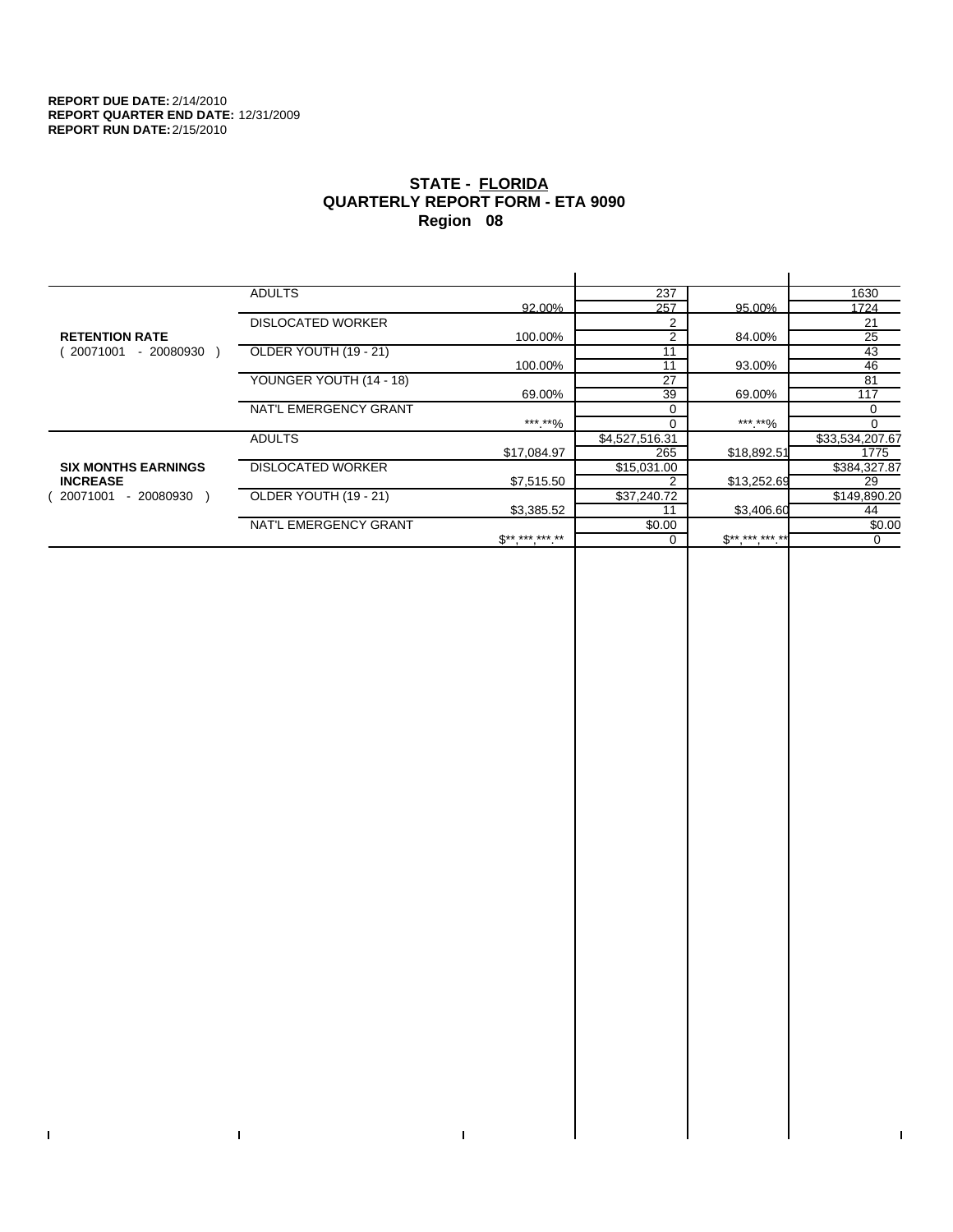| <b>PERFORMANCE ITEMS</b>                                                | <b>PROGRAM GROUPS</b>                                |                        | <b>CURRENT QUARTER</b> |                        | <b>CUMULATIVE</b>  |
|-------------------------------------------------------------------------|------------------------------------------------------|------------------------|------------------------|------------------------|--------------------|
| TIME PERIOD TO CUMULATE                                                 |                                                      |                        | (MOST RECENT)          | <b>4-QTR REPORTING</b> |                    |
| PERFORMANCE RESULTS                                                     |                                                      |                        |                        |                        | <b>PERIOD</b>      |
|                                                                         |                                                      |                        | <b>NUMERATOR</b>       |                        | <b>NUMERATOR</b>   |
|                                                                         |                                                      | <b>VALUE</b>           | <b>DENOMINATOR</b>     | VALUE                  | <b>DENOMINATOR</b> |
|                                                                         | <b>TOTAL ADULT PARTICIPANT</b>                       | 430                    |                        | 582                    |                    |
|                                                                         | ADULT(SELF SERV ONLY)                                | $-N/A-$                |                        | -N/A-                  |                    |
|                                                                         | <b>ADULT</b>                                         | 244                    |                        | 354                    |                    |
|                                                                         | <b>DISLOCATED WORKER</b>                             | 196                    |                        | 239                    |                    |
|                                                                         | NAT'L EMERGENCY GRANT                                | 0                      |                        | $\Omega$               |                    |
|                                                                         | <b>RECEIVED TRAINING SERVICES</b>                    | 152                    |                        | 202                    |                    |
| <b>TOTAL PARTICIPANTS</b>                                               | <b>ADULT</b>                                         | 95                     |                        | 142                    |                    |
| $(20090101 - 20091231)$                                                 | <b>DISLOCATED WORKER</b>                             | 63                     |                        | 66                     |                    |
|                                                                         | TOTAL YOUTH (14-21) PARTICIPANTS                     | 210                    |                        | 268                    |                    |
|                                                                         | YOUNGER YOUTH (14-18                                 | 155                    |                        | 199                    |                    |
|                                                                         | OLDER YOUTH (19-21)                                  | 55<br>80               |                        | 69<br>108              |                    |
|                                                                         | OUT-OF-SCHOOL YOUTH<br>IN-SCHOOL YOUTH               | 130                    |                        | 160                    |                    |
|                                                                         | <b>TOTAL ADULT EXITERS</b>                           | 26                     |                        | 312                    |                    |
|                                                                         | ADULT(SELF-SERV ONLY                                 | $-N/A-$                |                        | $-N/A-$                |                    |
|                                                                         | <b>ADULT</b>                                         | 19                     |                        | 240                    |                    |
|                                                                         | <b>DISLOCATED WORKER</b>                             | $\overline{7}$         |                        | 73                     |                    |
| <b>TOTAL EXITERS</b>                                                    | NAT'L EMERGENCY GRANT                                | 0                      |                        | 0                      |                    |
| $(20081001 - 20090930)$                                                 | TOTAL YOUTH(14-21)                                   | 12                     |                        | 193                    |                    |
|                                                                         | YOUNGER YOUTH(14-18)                                 | 9                      |                        | 163                    |                    |
|                                                                         | OLDER YOUTH(19-21)                                   | 3                      |                        | 30                     |                    |
|                                                                         | OUT-OF-SCHOOL YOUTH                                  | 3                      |                        | 67                     |                    |
|                                                                         | IN-SCHOOL YOUTH                                      | 9                      |                        | 126                    |                    |
|                                                                         |                                                      |                        |                        |                        |                    |
| <b>PERFORMANCE ITEMS</b>                                                | <b>PROGRAM GROUPS</b>                                | <b>CURRENT QUARTER</b> |                        |                        | <b>CUMULATIVE</b>  |
| TIME PERIOD TO CUMULATE                                                 |                                                      | (MOST RECENT)          |                        | <b>4-QTR REPORTING</b> |                    |
| PERFORMANCE RESULTS                                                     |                                                      |                        |                        |                        | <b>PERIOD</b>      |
|                                                                         |                                                      |                        | <b>NUMERATOR</b>       |                        | <b>NUMERATOR</b>   |
|                                                                         |                                                      | <b>VALUE</b>           | <b>DENOMINATOR</b>     | <b>VALUE</b>           | <b>DENOMINATOR</b> |
| PLACEMENT IN EMPLOYMENT                                                 | <b>WIA YOUTH (14 - 21)</b>                           |                        | 11                     |                        | 73                 |
| <b>OR EDUCATION</b>                                                     | $(20080401 - 20090331)$                              | 50.00%                 | 22                     | 38.00%                 | 190                |
| <b>ATTAINMENT OF DEGREE</b>                                             | <b>WIA YOUTH (14 - 21)</b>                           |                        | $\mathbf{1}$           |                        | 25                 |
| <b>OR CERTIFICATE</b>                                                   | $(20080401 - 20090331)$                              | 9.00%                  | 11                     | 17.00%                 | 149                |
| <b>LITERACY OR NUMERACY</b>                                             | <b>WIA YOUTH (14 - 21)</b>                           |                        | $-N/A-$                |                        | -N/A-              |
| <b>GAINS</b>                                                            | 20080401 - 20090331                                  |                        | $-N/A-$                |                        | $-N/A-$            |
| YOUTH DIPLOMA OR                                                        | WIA YOUNGER YOUTH (14 - 18)                          |                        | 6<br>6                 |                        | 28                 |
| <b>EQUIVALENT RATE</b><br><b>SKILL ATTAINMENT RATE</b>                  | 20081001 - 20090930 )<br>WIA YOUNGER YOUTH (14 - 18) | 100.00%                |                        | 38.00%                 | 73                 |
|                                                                         | (20081001 - 20090930                                 |                        |                        |                        |                    |
|                                                                         | <b>ADULTS</b>                                        |                        | 24                     |                        | 162.00             |
|                                                                         |                                                      | 55.00%                 | 44                     | 68.00%                 | 237                |
|                                                                         | <b>DISLOCATED WORKER</b>                             |                        | $\overline{11}$        |                        | 52.00              |
|                                                                         |                                                      | 52.00%                 | 21                     | 63.00%                 | 82                 |
| <b>ENTERED EMPLOYMENT RATE OLDER YOUTH (19 - 21)</b>                    |                                                      |                        | 3                      |                        | 13                 |
| $(20080401 - 20090331)$                                                 |                                                      | 50.00%                 | 6                      | 50.00%                 | 26                 |
|                                                                         | NAT'L EMERGENCY GRANT                                |                        | 0                      |                        | 0                  |
|                                                                         |                                                      | ***.**%                | 0                      | *** **%                | 0                  |
|                                                                         | <b>ADULTS</b>                                        |                        | 3                      |                        | 34                 |
| <b>EMPLOYMENT &amp; CREDENTIAL</b>                                      |                                                      | 33.00%                 | 9                      | 37.00%                 | 93                 |
| <b>ADULT/DISLOCATED WORKER DISLOCATED WORKER</b><br>OR CREDENTIAL RATES |                                                      |                        | 0<br>$\mathbf{1}$      |                        | 1<br>4             |
| <b>OLDER YOUTH</b>                                                      | OLDER YOUTH (19 - 21)                                | $0.00\%$               | 0                      | 25.00%                 | 1                  |
| 20080401 - 20090331                                                     |                                                      | 0.00%                  | 6                      | 4.00%                  | 26                 |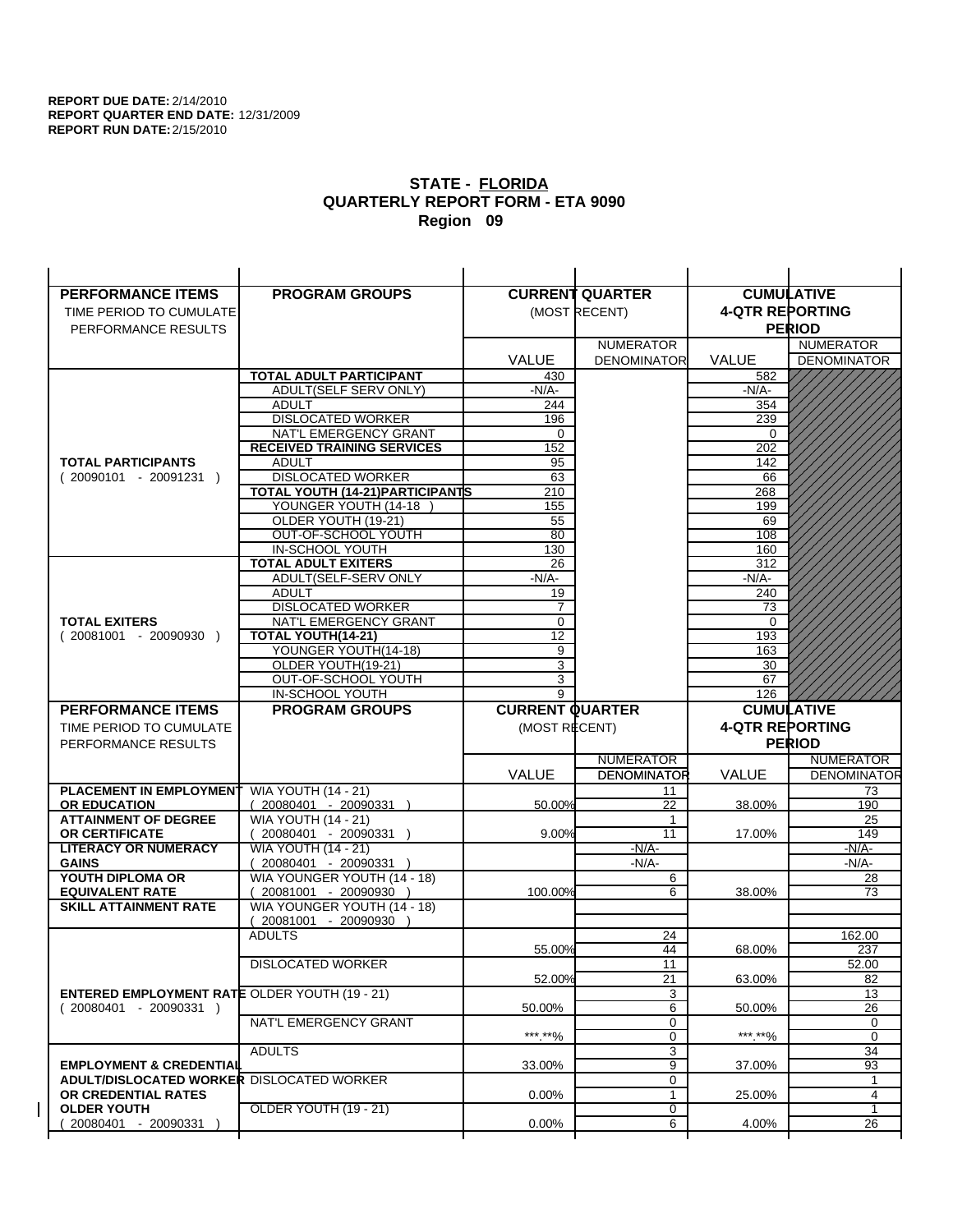$\bar{\Gamma}$ 

 $\mathbf{L}$ 

# **STATE - FLORIDA QUARTERLY REPORT FORM - ETA 9090 Region 09**

|                            | <b>ADULTS</b>            |              | 96             |             | 143            |
|----------------------------|--------------------------|--------------|----------------|-------------|----------------|
|                            |                          | 81.00%       | 118            | 80.00%      | 179            |
|                            | <b>DISLOCATED WORKER</b> |              | 22             |             | 36             |
| <b>RETENTION RATE</b>      |                          | 85.00%       | 26             | 82.00%      | 44             |
| 20071001<br>- 20080930     | OLDER YOUTH (19 - 21)    |              |                |             |                |
|                            |                          | 50.00%       | 2              | 50.00%      | 2              |
|                            | YOUNGER YOUTH (14 - 18)  |              | 6              |             | 16             |
|                            |                          | 67.00%       | 9              | 67.00%      | 24             |
|                            | NAT'L EMERGENCY GRANT    |              | $\Omega$       |             | 0              |
|                            |                          | ***.**%      |                | *** **%     | $\Omega$       |
|                            | <b>ADULTS</b>            |              | \$1,590,538.98 |             | \$2,328,202.07 |
|                            |                          | \$11,525.64  | 138            | \$10,879.45 | 214            |
| <b>SIX MONTHS EARNINGS</b> | <b>DISLOCATED WORKER</b> |              | \$349,170.00   |             | \$527,590.00   |
| <b>INCREASE</b>            |                          | \$7,759.33   | 45             | \$7,874.48  | 67             |
| - 20080930<br>20071001     | OLDER YOUTH (19 - 21)    |              | \$2,527.00     |             | \$2,527.00     |
|                            |                          | \$2,527.00   |                | \$2,527.00  |                |
|                            | NAT'L EMERGENCY GRANT    |              | \$0.00         |             | \$0.00         |
|                            |                          | $S*********$ |                | $$********$ | $\Omega$       |
|                            |                          |              |                |             |                |

 $\bar{\Gamma}$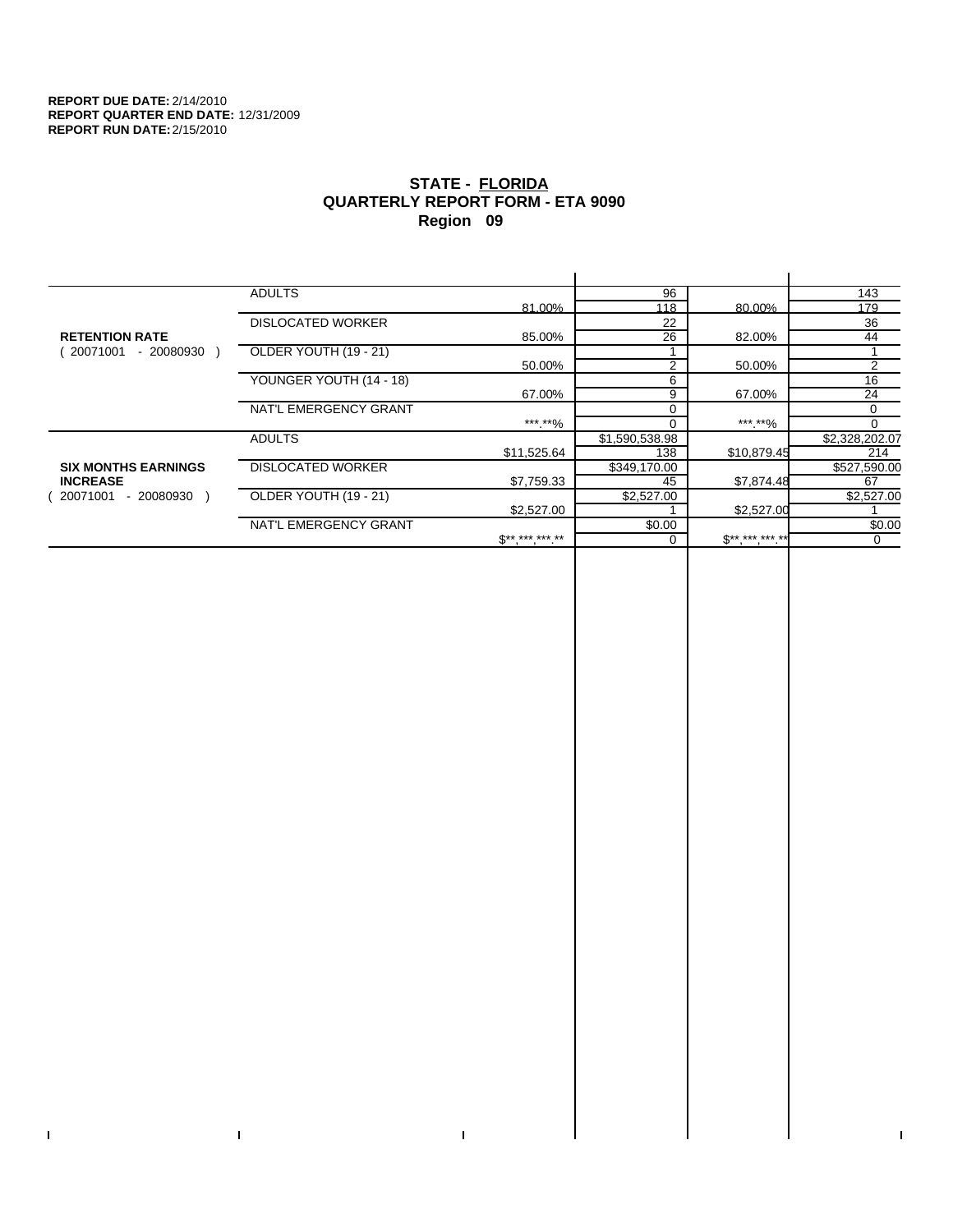| <b>PERFORMANCE ITEMS</b>                                                        | <b>PROGRAM GROUPS</b>                         |                        | <b>CURRENT QUARTER</b> |                        | <b>CUMULATIVE</b>  |
|---------------------------------------------------------------------------------|-----------------------------------------------|------------------------|------------------------|------------------------|--------------------|
| TIME PERIOD TO CUMULATE                                                         |                                               |                        | (MOST RECENT)          | <b>4-QTR REPORTING</b> |                    |
| PERFORMANCE RESULTS                                                             |                                               |                        |                        |                        | <b>PERIOD</b>      |
|                                                                                 |                                               |                        | <b>NUMERATOR</b>       |                        | <b>NUMERATOR</b>   |
|                                                                                 |                                               | <b>VALUE</b>           | <b>DENOMINATOR</b>     | <b>VALUE</b>           | <b>DENOMINATOR</b> |
|                                                                                 | TOTAL ADULT PARTICIPANT                       | 1986                   |                        | 2386                   |                    |
|                                                                                 | ADULT(SELF SERV ONLY)                         | $-N/A-$                |                        | -N/A-                  |                    |
|                                                                                 | <b>ADULT</b>                                  | 823                    |                        | 1147                   |                    |
|                                                                                 | <b>DISLOCATED WORKER</b>                      | 1207                   |                        | 1283                   |                    |
|                                                                                 | NAT'L EMERGENCY GRANT                         | 161                    |                        | 184                    |                    |
|                                                                                 | <b>RECEIVED TRAINING SERVICES</b>             | 1295                   |                        | 1597                   |                    |
| <b>TOTAL PARTICIPANTS</b>                                                       | <b>ADULT</b>                                  | 518                    |                        | 719                    |                    |
| $(20090101 - 20091231)$                                                         | <b>DISLOCATED WORKER</b>                      | 805                    |                        | 914                    |                    |
|                                                                                 | TOTAL YOUTH (14-21) PARTICIPANTS              | 242                    |                        | 326                    |                    |
|                                                                                 | YOUNGER YOUTH (14-18                          | 144                    |                        | 194                    |                    |
|                                                                                 | OLDER YOUTH (19-21)                           | 98                     |                        | 132                    |                    |
|                                                                                 | OUT-OF-SCHOOL YOUTH                           | 110                    |                        | 155                    |                    |
|                                                                                 | IN-SCHOOL YOUTH<br><b>TOTAL ADULT EXITERS</b> | 132<br>164             |                        | 171<br>510             |                    |
|                                                                                 | ADULT(SELF-SERV ONLY                          | $-N/A-$                |                        | $-N/A-$                |                    |
|                                                                                 | <b>ADULT</b>                                  | 120                    |                        | 414                    |                    |
|                                                                                 | <b>DISLOCATED WORKER</b>                      | 44                     |                        | 96                     |                    |
| <b>TOTAL EXITERS</b>                                                            | NAT'L EMERGENCY GRANT                         | 15                     |                        | 23                     |                    |
| $(20081001 - 20090930)$                                                         | TOTAL YOUTH(14-21)                            | 17                     |                        | 112                    |                    |
|                                                                                 | YOUNGER YOUTH(14-18)                          | 11                     |                        | 69                     |                    |
|                                                                                 | OLDER YOUTH(19-21)                            | 6                      |                        | 43                     |                    |
|                                                                                 | OUT-OF-SCHOOL YOUTH                           | 6                      |                        | 58                     |                    |
|                                                                                 | IN-SCHOOL YOUTH                               | 11                     |                        | 54                     |                    |
|                                                                                 |                                               |                        |                        |                        |                    |
| <b>PERFORMANCE ITEMS</b>                                                        | <b>PROGRAM GROUPS</b>                         | <b>CURRENT QUARTER</b> |                        |                        | <b>CUMULATIVE</b>  |
| TIME PERIOD TO CUMULATE                                                         |                                               | (MOST RECENT)          |                        | <b>4-QTR REPORTING</b> |                    |
| PERFORMANCE RESULTS                                                             |                                               |                        |                        |                        | <b>PERIOD</b>      |
|                                                                                 |                                               |                        | <b>NUMERATOR</b>       |                        | <b>NUMERATOR</b>   |
|                                                                                 |                                               | <b>VALUE</b>           | <b>DENOMINATOR</b>     | <b>VALUE</b>           | <b>DENOMINATOR</b> |
| PLACEMENT IN EMPLOYMENT                                                         | <b>WIA YOUTH (14 - 21)</b>                    |                        | 8                      |                        | 80                 |
| <b>OR EDUCATION</b>                                                             | $(20080401 - 20090331)$                       | 53.00%                 | 15                     | 57.00%                 | 140                |
| <b>ATTAINMENT OF DEGREE</b>                                                     | <b>WIA YOUTH (14 - 21)</b>                    |                        | 10                     |                        | 114                |
| <b>OR CERTIFICATE</b>                                                           | $(20080401 - 20090331)$                       | 63.00%                 | 16                     | 62.00%                 | 184                |
| <b>LITERACY OR NUMERACY</b>                                                     | <b>WIA YOUTH (14 - 21)</b>                    |                        | $-N/A-$                |                        | -N/A-              |
| <b>GAINS</b>                                                                    | 20080401 - 20090331                           |                        | $-N/A-$                |                        | $-N/A-$            |
| YOUTH DIPLOMA OR                                                                | WIA YOUNGER YOUTH (14 - 18)                   |                        | 0                      |                        | 8                  |
| <b>EQUIVALENT RATE</b>                                                          | 20081001 - 20090930 )                         | *** **%                | $\Omega$               | 50.00%                 | 16                 |
| <b>SKILL ATTAINMENT RATE</b>                                                    | WIA YOUNGER YOUTH (14 - 18)                   |                        |                        |                        |                    |
|                                                                                 | (20081001 - 20090930                          |                        |                        |                        |                    |
|                                                                                 | <b>ADULTS</b>                                 |                        | 21                     |                        | 129.00             |
|                                                                                 |                                               | 100.00%                | 21                     | 96.00%                 | 134                |
|                                                                                 | <b>DISLOCATED WORKER</b>                      |                        | $\overline{8}$         |                        | 40.00              |
|                                                                                 |                                               | 80.00%                 | 10<br>5                | 83.00%                 | 48<br>18           |
| <b>ENTERED EMPLOYMENT RATE OLDER YOUTH (19 - 21)</b><br>$(20080401 - 20090331)$ |                                               | 71.00%                 | $\overline{7}$         | 72.00%                 | 25                 |
|                                                                                 | NAT'L EMERGENCY GRANT                         |                        | 3                      |                        | 3                  |
|                                                                                 |                                               | 100.00%                | 3                      | 100.00%                | 3                  |
|                                                                                 | <b>ADULTS</b>                                 |                        | 50                     |                        | 220                |
| <b>EMPLOYMENT &amp; CREDENTIAL</b>                                              |                                               | 85.00%                 | 59                     | 76.00%                 | 289                |
| <b>ADULT/DISLOCATED WORKER DISLOCATED WORKER</b>                                |                                               |                        | 1                      |                        | 5                  |
| OR CREDENTIAL RATES                                                             |                                               | 33.00%                 | 3                      | 42.00%                 | 12                 |
| <b>OLDER YOUTH</b><br>20080401 - 20090331                                       | <b>OLDER YOUTH (19 - 21)</b>                  | 44.00%                 | 4<br>9                 | 48.00%                 | 16<br>33           |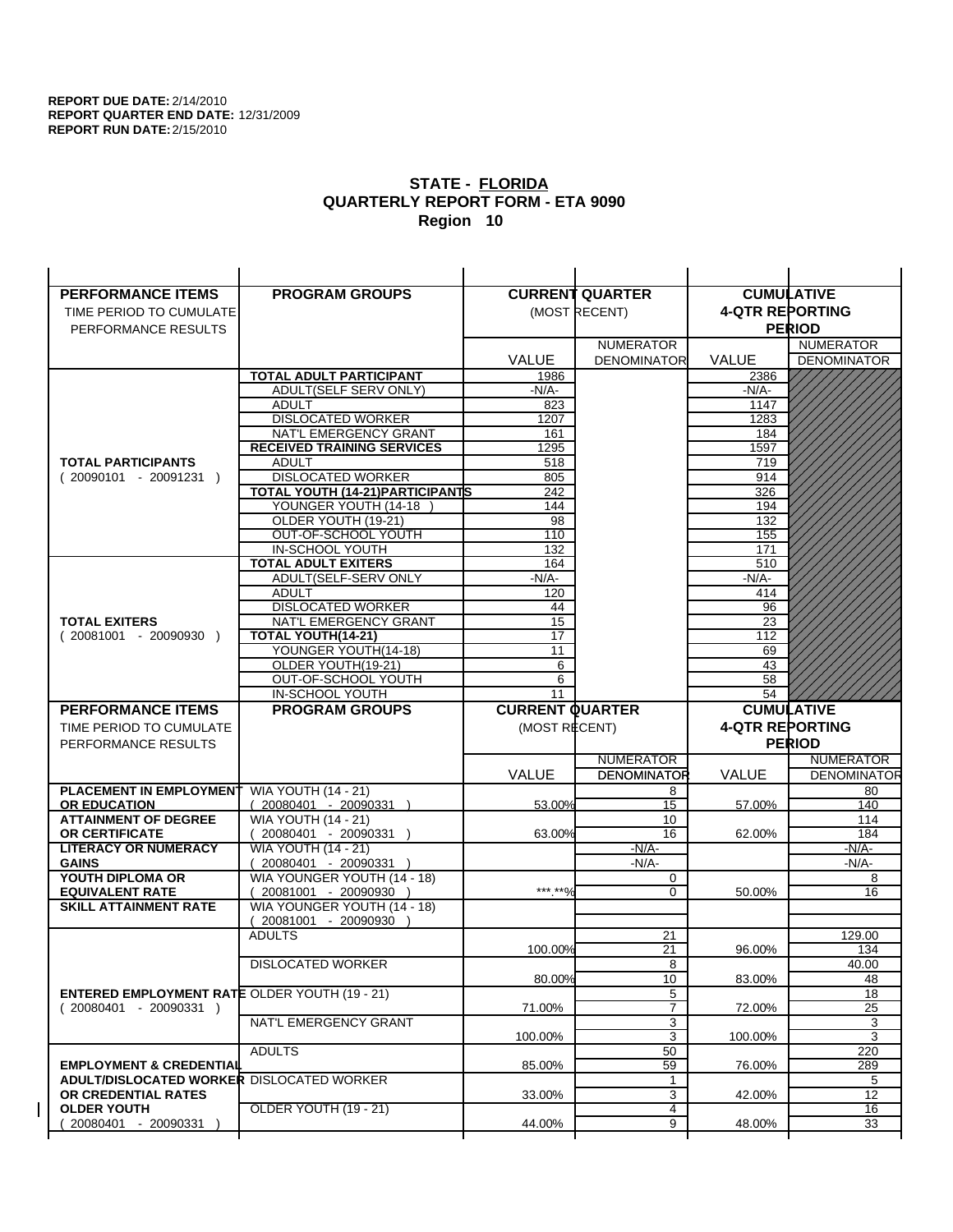$\bar{\Gamma}$ 

 $\mathbf{L}$ 

# **STATE - FLORIDA QUARTERLY REPORT FORM - ETA 9090 Region 10**

|                            | <b>ADULTS</b>            |              | 73             |              | 560             |
|----------------------------|--------------------------|--------------|----------------|--------------|-----------------|
|                            |                          | 96.00%       | 76             | 93.00%       | 604             |
|                            | <b>DISLOCATED WORKER</b> |              | 9              |              | 39              |
| <b>RETENTION RATE</b>      |                          | 100.00%      | 9              | 95.00%       | 41              |
| 20071001<br>- 20080930     | OLDER YOUTH (19 - 21)    |              |                |              | 15              |
|                            |                          | 25.00%       | 4              | 68.00%       | 22              |
|                            | YOUNGER YOUTH (14 - 18)  |              | 31             |              | 51              |
|                            |                          | 66.00%       | 47             | 57.00%       | 90              |
|                            | NAT'L EMERGENCY GRANT    |              | $\Omega$       |              | 0               |
|                            |                          | ***.**%      |                | *** **%      |                 |
|                            | <b>ADULTS</b>            |              | \$1,402,311.35 |              | \$10,665,461.34 |
|                            |                          | \$17,750.78  | 79             | \$17,174.66  | 621             |
| <b>SIX MONTHS EARNINGS</b> | <b>DISLOCATED WORKER</b> |              | \$204,349.00   |              | \$688,892.64    |
| <b>INCREASE</b>            |                          | \$20,434.90  | 10             | \$15,308.73  | 45              |
| 20071001<br>- 20080930     | OLDER YOUTH (19 - 21)    |              | (\$765.00)     |              | \$52,174.00     |
|                            |                          | (\$191.25)   |                | \$2,898.56   | 18              |
|                            | NAT'L EMERGENCY GRANT    |              | \$0.00         |              | \$0.00          |
|                            |                          | $S*********$ |                | $S*********$ | $\Omega$        |
|                            |                          |              |                |              |                 |

 $\bar{\Gamma}$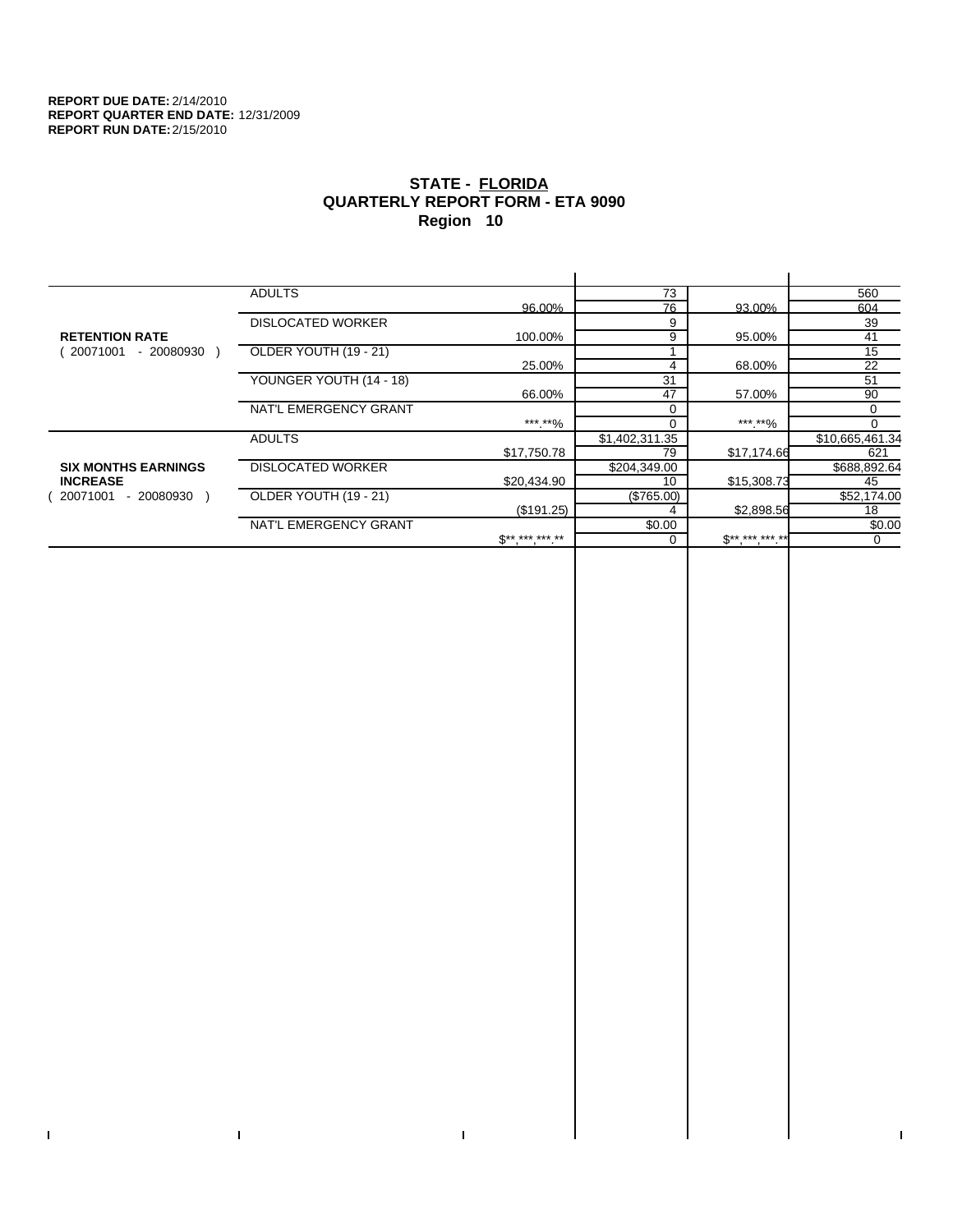| <b>PERFORMANCE ITEMS</b>                                                | <b>PROGRAM GROUPS</b>                                           |                        | <b>CURRENT QUARTER</b> | <b>CUMULATIVE</b>      |                       |
|-------------------------------------------------------------------------|-----------------------------------------------------------------|------------------------|------------------------|------------------------|-----------------------|
| TIME PERIOD TO CUMULATE                                                 |                                                                 |                        | (MOST RECENT)          | <b>4-QTR REPORTING</b> |                       |
| PERFORMANCE RESULTS                                                     |                                                                 |                        |                        |                        | <b>PERIOD</b>         |
|                                                                         |                                                                 |                        | <b>NUMERATOR</b>       |                        | <b>NUMERATOR</b>      |
|                                                                         |                                                                 | <b>VALUE</b>           | <b>DENOMINATOR</b>     | <b>VALUE</b>           | <b>DENOMINATOR</b>    |
|                                                                         | <b>TOTAL ADULT PARTICIPANT</b>                                  | 1258                   |                        | 1884                   |                       |
|                                                                         | ADULT(SELF SERV ONLY)                                           | $-N/A-$                |                        | -N/A-                  |                       |
|                                                                         | <b>ADULT</b>                                                    | 1009                   |                        | 1605                   |                       |
|                                                                         | <b>DISLOCATED WORKER</b>                                        | 387                    |                        | 478                    |                       |
|                                                                         | NAT'L EMERGENCY GRANT                                           | 13                     |                        | 26                     |                       |
|                                                                         | <b>RECEIVED TRAINING SERVICES</b>                               | 645                    |                        | 1008                   |                       |
| <b>TOTAL PARTICIPANTS</b>                                               | <b>ADULT</b>                                                    | 552                    |                        | 904                    |                       |
| $(20090101 - 20091231)$                                                 | <b>DISLOCATED WORKER</b>                                        | 176                    |                        | 224                    |                       |
|                                                                         | <b>TOTAL YOUTH (14-21) PARTICIPANTS</b><br>YOUNGER YOUTH (14-18 | 138<br>96              |                        | 289<br>208             |                       |
|                                                                         | OLDER YOUTH (19-21)                                             | 42                     |                        | 81                     |                       |
|                                                                         | OUT-OF-SCHOOL YOUTH                                             | $\overline{81}$        |                        | 165                    |                       |
|                                                                         | IN-SCHOOL YOUTH                                                 | 57                     |                        | 124                    |                       |
|                                                                         | <b>TOTAL ADULT EXITERS</b>                                      | 210                    |                        | 818                    |                       |
|                                                                         | ADULT(SELF-SERV ONLY                                            | $-N/A-$                |                        | $-N/A$ -               |                       |
|                                                                         | <b>ADULT</b>                                                    | 197                    |                        | 773                    |                       |
|                                                                         | <b>DISLOCATED WORKER</b>                                        | 30                     |                        | 122                    |                       |
| <b>TOTAL EXITERS</b>                                                    | NAT'L EMERGENCY GRANT                                           | 5                      |                        | 18                     |                       |
| $(20081001 - 20090930)$                                                 | TOTAL YOUTH(14-21)                                              | 29                     |                        | 173                    |                       |
|                                                                         | YOUNGER YOUTH(14-18)                                            | 23                     |                        | 132                    |                       |
|                                                                         | OLDER YOUTH(19-21)<br>OUT-OF-SCHOOL YOUTH                       | 6<br>$\overline{7}$    |                        | 41<br>93               |                       |
|                                                                         | IN-SCHOOL YOUTH                                                 | 22                     |                        | 80                     |                       |
|                                                                         |                                                                 |                        |                        |                        |                       |
| <b>PERFORMANCE ITEMS</b>                                                |                                                                 |                        |                        |                        |                       |
|                                                                         | <b>PROGRAM GROUPS</b>                                           | <b>CURRENT QUARTER</b> |                        |                        | <b>CUMULATIVE</b>     |
| TIME PERIOD TO CUMULATE                                                 |                                                                 | (MOST RECENT)          |                        | <b>4-QTR REPORTING</b> |                       |
| PERFORMANCE RESULTS                                                     |                                                                 |                        |                        |                        | <b>PERIOD</b>         |
|                                                                         |                                                                 |                        | <b>NUMERATOR</b>       |                        | <b>NUMERATOR</b>      |
|                                                                         |                                                                 | <b>VALUE</b>           | <b>DENOMINATOR</b>     | VALUE                  | <b>DENOMINATOR</b>    |
| PLACEMENT IN EMPLOYMENT<br><b>OR EDUCATION</b>                          | <b>WIA YOUTH (14 - 21)</b><br>$(20080401 - 20090331)$           | 39.00%                 | 13<br>33               | 45.00%                 | 63<br>139             |
| <b>ATTAINMENT OF DEGREE</b>                                             | <b>WIA YOUTH (14 - 21)</b>                                      |                        | 16                     |                        | 48                    |
| <b>OR CERTIFICATE</b>                                                   | 20080401 - 20090331 )                                           | 50.00%                 | 32                     | 38.00%                 | 125                   |
| <b>LITERACY OR NUMERACY</b>                                             | <b>WIA YOUTH (14 - 21)</b>                                      |                        | $-N/A-$                |                        | -N/A-                 |
| <b>GAINS</b>                                                            | 20080401 - 20090331 )                                           |                        | $-N/A$ -               |                        | -N/A-                 |
| YOUTH DIPLOMA OR                                                        | WIA YOUNGER YOUTH (14 - 18)                                     |                        | 1                      |                        | 6                     |
| <b>EQUIVALENT RATE</b>                                                  | 20081001 - 20090930                                             | 25.00%                 | 4                      | 11.00%                 | 54                    |
| <b>SKILL ATTAINMENT RATE</b>                                            | WIA YOUNGER YOUTH (14 - 18)                                     |                        |                        |                        |                       |
|                                                                         | (20081001 - 20090930                                            |                        |                        |                        |                       |
|                                                                         | <b>ADULTS</b>                                                   |                        | 106                    |                        | 385.00                |
|                                                                         |                                                                 | 83.00%                 | 128                    | 78.00%                 | 494                   |
|                                                                         | <b>DISLOCATED WORKER</b>                                        | 80.00%                 | $\overline{28}$<br>35  | 73.00%                 | 145.00<br>199         |
| <b>ENTERED EMPLOYMENT RATE OLDER YOUTH (19 - 21)</b>                    |                                                                 |                        | 3                      |                        | 16                    |
| $(20080401 - 20090331)$                                                 |                                                                 | 60.00%                 | 5                      | 57.00%                 | 28                    |
|                                                                         | NAT'L EMERGENCY GRANT                                           |                        | $\overline{2}$         |                        | 5                     |
|                                                                         |                                                                 | 50.00%                 | $\overline{4}$         | 50.00%                 | 10                    |
|                                                                         | <b>ADULTS</b>                                                   |                        | 99                     |                        | 386                   |
| <b>EMPLOYMENT &amp; CREDENTIAL</b>                                      |                                                                 | 83.00%                 | 119                    | 82.00%                 | 472                   |
| <b>ADULT/DISLOCATED WORKER DISLOCATED WORKER</b><br>OR CREDENTIAL RATES |                                                                 |                        | 20                     |                        | 46                    |
| <b>OLDER YOUTH</b>                                                      | <b>OLDER YOUTH (19 - 21)</b>                                    | 83.00%                 | 24<br>4                | 71.00%                 | 65<br>$\overline{15}$ |
| 20080401 - 20090331                                                     |                                                                 | 57.00%                 | $\overline{7}$         | 48.00%                 | 31                    |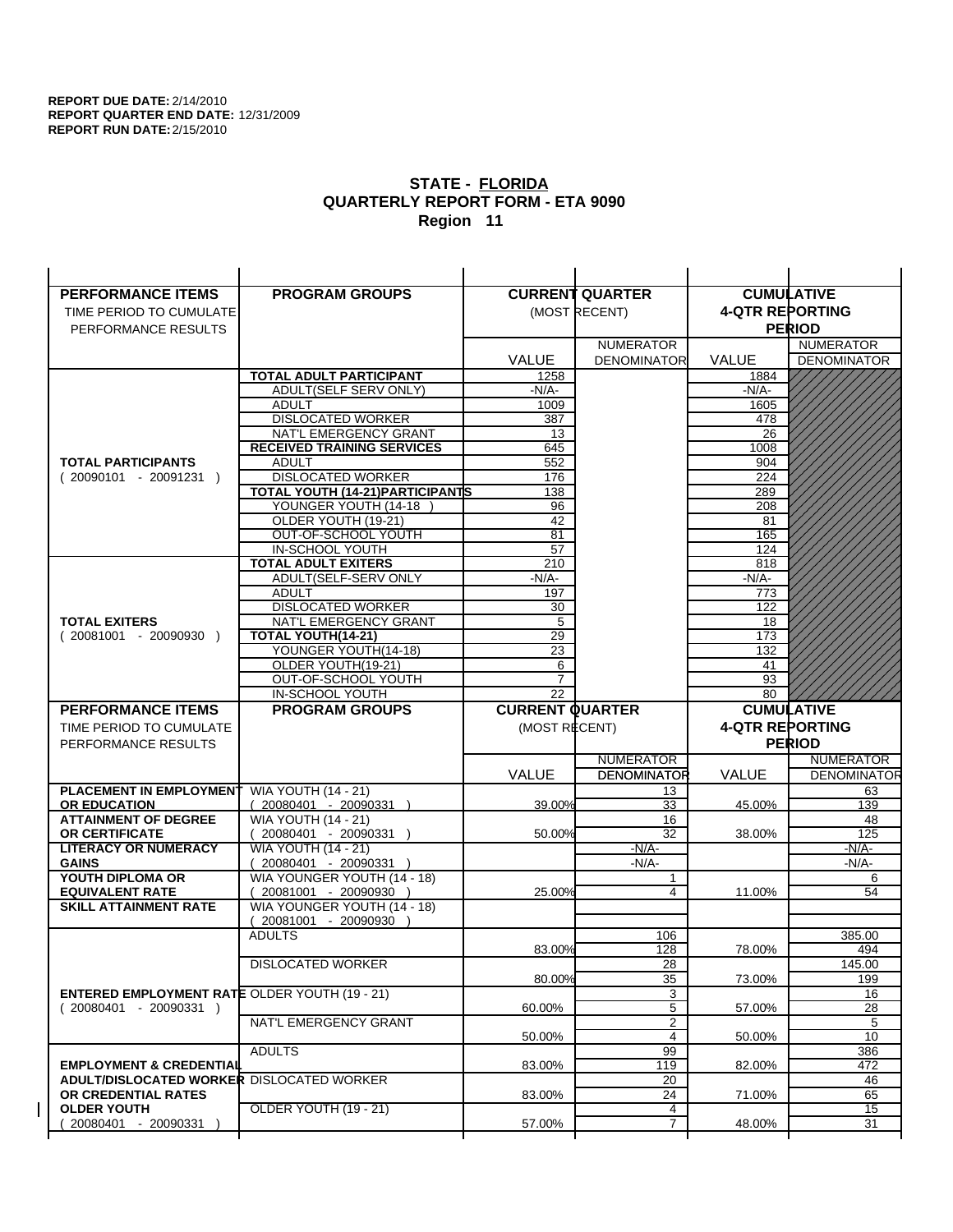$\bar{\Gamma}$ 

 $\mathbf{L}$ 

# **STATE - FLORIDA QUARTERLY REPORT FORM - ETA 9090 Region 11**

|                            | <b>ADULTS</b>            |              | 125            |             | 553            |
|----------------------------|--------------------------|--------------|----------------|-------------|----------------|
|                            |                          | 86.00%       | 146            | 84.00%      | 660            |
|                            | <b>DISLOCATED WORKER</b> |              | 9              |             | 129            |
| <b>RETENTION RATE</b>      |                          | 64.00%       | 14             | 82.00%      | 158            |
| 20071001<br>- 20080930     | OLDER YOUTH (19 - 21)    |              |                |             | 15             |
|                            |                          | 78.00%       | 9              | 75.00%      | 20             |
|                            | YOUNGER YOUTH (14 - 18)  |              | 5              |             | 16             |
|                            |                          | 31.00%       | 16             | 31.00%      | 52             |
|                            | NAT'L EMERGENCY GRANT    |              |                |             | 3              |
|                            |                          | ***.**%      |                | 50.00%      | 6              |
|                            | <b>ADULTS</b>            |              | \$1,985,014.64 |             | \$8,186,568.51 |
|                            |                          | \$11,408.13  | 174            | \$10,729.45 | 763            |
| <b>SIX MONTHS EARNINGS</b> | <b>DISLOCATED WORKER</b> |              | \$133,554.00   |             | \$1,705,045.39 |
| <b>INCREASE</b>            |                          | \$7,856.12   | 17             | \$8,119.26  | 210            |
| 20071001<br>- 20080930 )   | OLDER YOUTH (19 - 21)    |              | \$8,102.70     |             | \$32,186.39    |
|                            |                          | \$1,012.84   | 8              | \$1,694.02  | 19             |
|                            | NAT'L EMERGENCY GRANT    |              | \$0.00         |             | \$50,203.00    |
|                            |                          | $S*********$ | $\Omega$       | \$6,275.38  | 8              |
|                            |                          |              |                |             |                |

 $\bar{\Gamma}$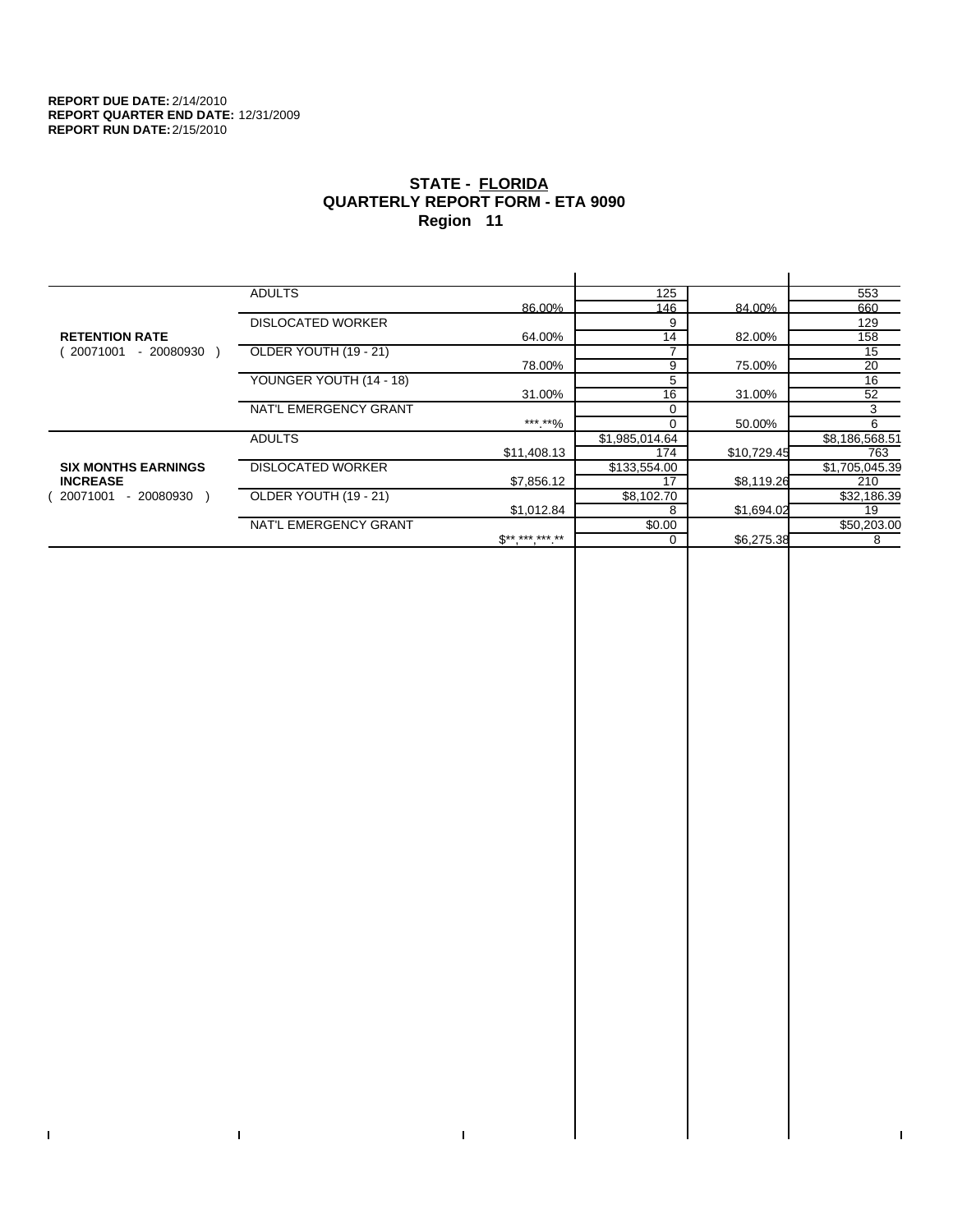| <b>PERFORMANCE ITEMS</b>                             | <b>PROGRAM GROUPS</b>                         |                        | <b>CURRENT QUARTER</b> |                        | <b>CUMULATIVE</b>  |
|------------------------------------------------------|-----------------------------------------------|------------------------|------------------------|------------------------|--------------------|
| TIME PERIOD TO CUMULATE                              |                                               |                        | (MOST RECENT)          | <b>4-QTR REPORTING</b> |                    |
| PERFORMANCE RESULTS                                  |                                               |                        |                        |                        | <b>PERIOD</b>      |
|                                                      |                                               |                        | <b>NUMERATOR</b>       |                        | <b>NUMERATOR</b>   |
|                                                      |                                               | <b>VALUE</b>           | <b>DENOMINATOR</b>     | <b>VALUE</b>           | <b>DENOMINATOR</b> |
|                                                      | TOTAL ADULT PARTICIPANT                       | 4741                   |                        | 8023                   |                    |
|                                                      | ADULT(SELF SERV ONLY)                         | $-N/A-$                |                        | -N/A-                  |                    |
|                                                      | <b>ADULT</b>                                  | 2602                   |                        | 5700                   |                    |
|                                                      | <b>DISLOCATED WORKER</b>                      | 2163                   |                        | 2348                   |                    |
|                                                      | NAT'L EMERGENCY GRANT                         | 17                     |                        | 17                     |                    |
|                                                      | <b>RECEIVED TRAINING SERVICES</b>             | 3058                   |                        | 6439                   |                    |
| <b>TOTAL PARTICIPANTS</b>                            | <b>ADULT</b>                                  | 1869                   |                        | 5006                   |                    |
| $(20090101 - 20091231)$                              | <b>DISLOCATED WORKER</b>                      | 1205                   |                        | 1451                   |                    |
|                                                      | <b>TOTAL YOUTH (14-21) PARTICIPANTS</b>       | 382                    |                        | 535                    |                    |
|                                                      | YOUNGER YOUTH (14-18                          | 87                     |                        | 121                    |                    |
|                                                      | OLDER YOUTH (19-21)                           | 295                    |                        | 414                    |                    |
|                                                      | OUT-OF-SCHOOL YOUTH                           | 321                    |                        | 452                    |                    |
|                                                      | IN-SCHOOL YOUTH<br><b>TOTAL ADULT EXITERS</b> | 61<br>889              |                        | 83<br>3980             |                    |
|                                                      | ADULT(SELF-SERV ONLY                          | $-N/A-$                |                        | $-N/A-$                |                    |
|                                                      | <b>ADULT</b>                                  | 838                    |                        | 3743                   |                    |
|                                                      | <b>DISLOCATED WORKER</b>                      | 51                     |                        | 239                    |                    |
| <b>TOTAL EXITERS</b>                                 | NAT'L EMERGENCY GRANT                         | $\mathbf 0$            |                        | 0                      |                    |
| $(20081001 - 20090930)$                              | TOTAL YOUTH(14-21)                            | 42                     |                        | 187                    |                    |
|                                                      | YOUNGER YOUTH(14-18)                          | 10                     |                        | 41                     |                    |
|                                                      | OLDER YOUTH(19-21)                            | 32                     |                        | 146                    |                    |
|                                                      | OUT-OF-SCHOOL YOUTH                           | 34                     |                        | 161                    |                    |
|                                                      | IN-SCHOOL YOUTH                               | 8                      |                        | 26                     |                    |
|                                                      |                                               |                        |                        |                        |                    |
| <b>PERFORMANCE ITEMS</b>                             | <b>PROGRAM GROUPS</b>                         | <b>CURRENT QUARTER</b> |                        |                        | <b>CUMULATIVE</b>  |
| TIME PERIOD TO CUMULATE                              |                                               | (MOST RECENT)          |                        | <b>4-QTR REPORTING</b> |                    |
| PERFORMANCE RESULTS                                  |                                               |                        |                        |                        | <b>PERIOD</b>      |
|                                                      |                                               |                        | <b>NUMERATOR</b>       |                        | <b>NUMERATOR</b>   |
|                                                      |                                               | <b>VALUE</b>           | <b>DENOMINATOR</b>     | <b>VALUE</b>           | <b>DENOMINATOR</b> |
| PLACEMENT IN EMPLOYMENT                              | <b>WIA YOUTH (14 - 21)</b>                    |                        | 34                     |                        | 136                |
| <b>OR EDUCATION</b>                                  | $(20080401 - 20090331)$                       | 61.00%                 | 56                     | 59.00%                 | 230                |
| <b>ATTAINMENT OF DEGREE</b>                          | <b>WIA YOUTH (14 - 21)</b>                    |                        | 56                     |                        | 179                |
| <b>OR CERTIFICATE</b>                                | $(20080401 - 20090331)$                       | 85.00%                 | 66                     | 77.00%                 | 232                |
| <b>LITERACY OR NUMERACY</b>                          | <b>WIA YOUTH (14 - 21)</b>                    |                        | $-N/A-$                |                        | -N/A-              |
| <b>GAINS</b>                                         | 20080401 - 20090331                           |                        | $-N/A-$                |                        | $-N/A-$            |
| YOUTH DIPLOMA OR                                     | WIA YOUNGER YOUTH (14 - 18)                   |                        | 0                      |                        | $\mathbf 0$        |
| <b>EQUIVALENT RATE</b>                               | 20081001 - 20090930 )                         | 0.00%                  | $\overline{7}$         | $0.00\%$               | 19                 |
| <b>SKILL ATTAINMENT RATE</b>                         | WIA YOUNGER YOUTH (14 - 18)                   |                        |                        |                        |                    |
|                                                      | (20081001 - 20090930                          |                        |                        |                        |                    |
|                                                      | <b>ADULTS</b>                                 |                        | 39                     |                        | 151.00             |
|                                                      |                                               | 70.00%                 | 56                     | 74.00%                 | 203                |
|                                                      | <b>DISLOCATED WORKER</b>                      | 69.00%                 | $\overline{31}$<br>45  | 81.00%                 | 181.00<br>223      |
| <b>ENTERED EMPLOYMENT RATE OLDER YOUTH (19 - 21)</b> |                                               |                        | 30                     |                        | 114                |
| $(20080401 - 20090331)$                              |                                               | 60.00%                 | 50                     | 62.00%                 | 183                |
|                                                      | NAT'L EMERGENCY GRANT                         |                        | 0                      |                        | 0                  |
|                                                      |                                               | ***.**%                | 0                      | ***.**%                | $\mathbf 0$        |
|                                                      | <b>ADULTS</b>                                 |                        | 717                    |                        | 2229               |
| <b>EMPLOYMENT &amp; CREDENTIAL</b>                   |                                               | 79.00%                 | 903                    | 83.00%                 | 2677               |
| <b>ADULT/DISLOCATED WORKER DISLOCATED WORKER</b>     |                                               |                        | 20                     |                        | 89                 |
| OR CREDENTIAL RATES                                  |                                               | 63.00%                 | 32                     | 58.00%                 | 153                |
| <b>OLDER YOUTH</b><br>20080401 - 20090331            | OLDER YOUTH (19 - 21)                         | 50.00%                 | $\overline{29}$<br>58  | 41.00%                 | 93<br>227          |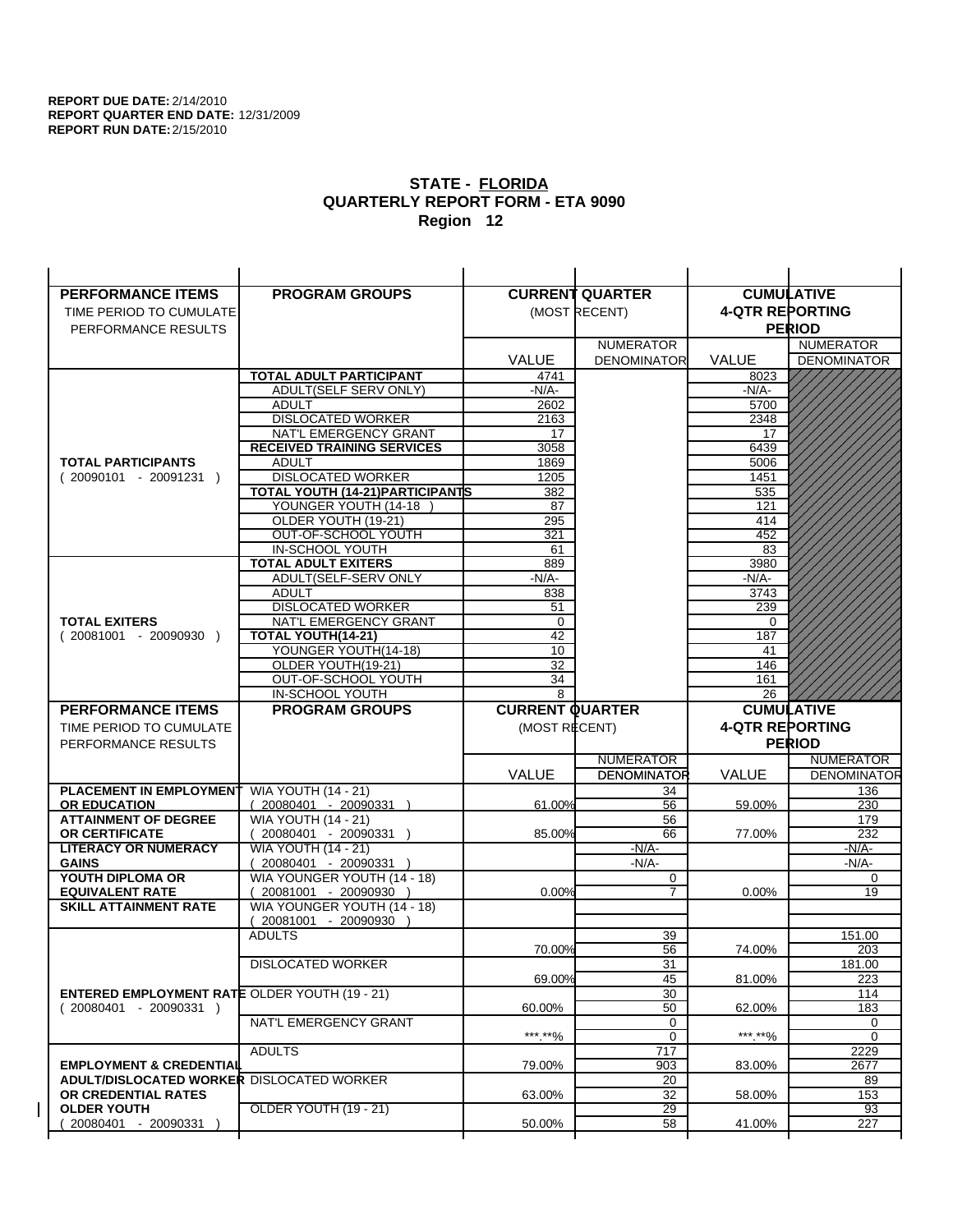$\bar{\Gamma}$ 

 $\mathbf{L}$ 

# **STATE - FLORIDA QUARTERLY REPORT FORM - ETA 9090 Region 12**

|                            | <b>ADULTS</b>            |              | 795             |              | 1644            |
|----------------------------|--------------------------|--------------|-----------------|--------------|-----------------|
|                            |                          | 94.00%       | 850             | 93.00%       | 1774            |
|                            | <b>DISLOCATED WORKER</b> |              | 30              |              | 246             |
| <b>RETENTION RATE</b>      |                          | 79.00%       | 38              | 85.00%       | 290             |
| 20071001<br>- 20080930     | OLDER YOUTH (19 - 21)    |              | 16              |              | 150             |
|                            |                          | 84.00%       | 19              | 75.00%       | 199             |
|                            | YOUNGER YOUTH (14 - 18)  |              | 5               |              | 44              |
|                            |                          | 42.00%       | 12              | 47.00%       | 93              |
|                            | NAT'L EMERGENCY GRANT    |              |                 |              | 0               |
|                            |                          | ***.**%      |                 | ***.**%      | $\Omega$        |
|                            | <b>ADULTS</b>            |              | \$18,678,400.88 |              | \$35,608,629.14 |
|                            |                          | \$21,177.33  | 882             | \$18,536.51  | 1921            |
| <b>SIX MONTHS EARNINGS</b> | <b>DISLOCATED WORKER</b> |              | \$510,726.83    |              | \$3,416,841.60  |
| <b>INCREASE</b>            |                          | \$10,423.00  | 49              | \$9,570.98   | 357             |
| - 20080930<br>20071001     | OLDER YOUTH (19 - 21)    |              | \$39,154.30     |              | \$363,309.39    |
|                            |                          | \$2,060.75   | 19              | \$1,825.68   | 199             |
|                            | NAT'L EMERGENCY GRANT    |              | \$0.00          |              | \$0.00          |
|                            |                          | $S*********$ |                 | $$********"$ | 0               |
|                            |                          |              |                 |              |                 |

 $\bar{\Gamma}$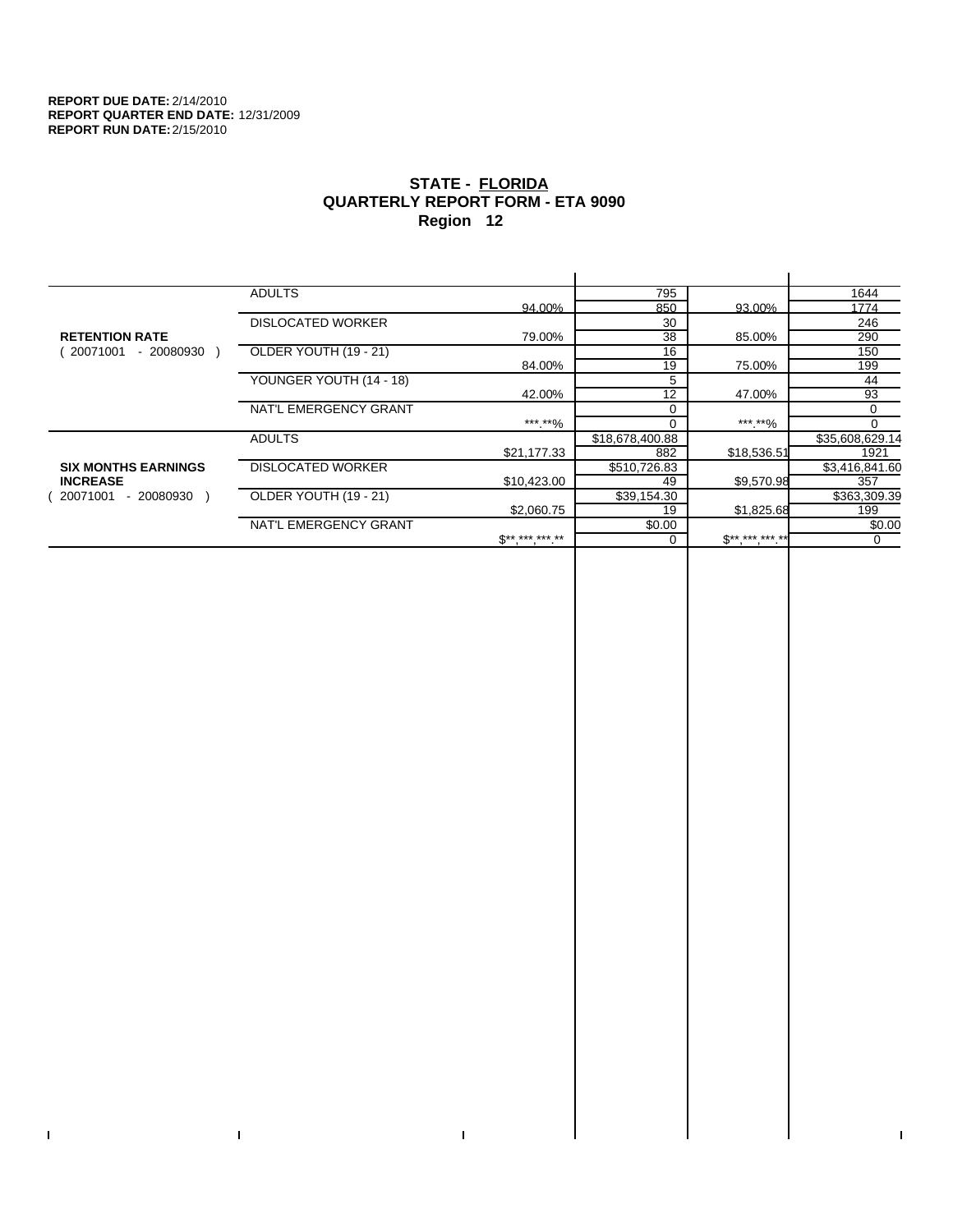| <b>PERFORMANCE ITEMS</b>                             | <b>PROGRAM GROUPS</b>                                |                        | <b>CURRENT QUARTER</b> |                        | <b>CUMULATIVE</b>        |
|------------------------------------------------------|------------------------------------------------------|------------------------|------------------------|------------------------|--------------------------|
| TIME PERIOD TO CUMULATE                              |                                                      |                        | (MOST RECENT)          | <b>4-QTR REPORTING</b> |                          |
| PERFORMANCE RESULTS                                  |                                                      |                        |                        |                        | <b>PERIOD</b>            |
|                                                      |                                                      |                        | <b>NUMERATOR</b>       |                        | <b>NUMERATOR</b>         |
|                                                      |                                                      | <b>VALUE</b>           | <b>DENOMINATOR</b>     | VALUE                  | <b>DENOMINATOR</b>       |
|                                                      | TOTAL ADULT PARTICIPANT                              | 653                    |                        | 787                    |                          |
|                                                      | ADULT(SELF SERV ONLY)                                | -N/A-                  |                        | -N/A-                  |                          |
|                                                      | <b>ADULT</b>                                         | 304                    |                        | 412                    |                          |
|                                                      | <b>DISLOCATED WORKER</b>                             | 370                    |                        | 397                    |                          |
|                                                      | NAT'L EMERGENCY GRANT                                | 10                     |                        | 17                     |                          |
|                                                      | <b>RECEIVED TRAINING SERVICES</b>                    | 374                    |                        | 481                    |                          |
| <b>TOTAL PARTICIPANTS</b>                            | <b>ADULT</b>                                         | 169                    |                        | 259                    |                          |
| $(20090101 - 20091231)$                              | <b>DISLOCATED WORKER</b>                             | 216                    |                        | 233                    |                          |
|                                                      | <b>TOTAL YOUTH (14-21) PARTICIPANTS</b>              | 115                    |                        | 198                    |                          |
|                                                      | YOUNGER YOUTH (14-18<br>OLDER YOUTH (19-21)          | 31                     |                        | 65                     |                          |
|                                                      | OUT-OF-SCHOOL YOUTH                                  | 84<br>86               |                        | 133<br>158             |                          |
|                                                      | IN-SCHOOL YOUTH                                      | 29                     |                        | 40                     |                          |
|                                                      | <b>TOTAL ADULT EXITERS</b>                           | 78                     |                        | 158                    |                          |
|                                                      | ADULT(SELF-SERV ONLY                                 | $-N/A$ -               |                        | $-N/A-$                |                          |
|                                                      | <b>ADULT</b>                                         | 70                     |                        | 130                    |                          |
|                                                      | <b>DISLOCATED WORKER</b>                             | 8                      |                        | 30                     |                          |
| <b>TOTAL EXITERS</b>                                 | NAT'L EMERGENCY GRANT                                | 3                      |                        | 7                      |                          |
| $(20081001 - 20090930)$                              | <b>TOTAL YOUTH(14-21)</b>                            | 22                     |                        | 89                     |                          |
|                                                      | YOUNGER YOUTH(14-18)                                 | 5                      |                        | 35                     |                          |
|                                                      | OLDER YOUTH(19-21)                                   | 17                     |                        | 54                     |                          |
|                                                      | OUT-OF-SCHOOL YOUTH                                  | 20<br>$\overline{2}$   |                        | 78                     |                          |
|                                                      | IN-SCHOOL YOUTH                                      |                        |                        | 11                     |                          |
|                                                      |                                                      |                        |                        |                        |                          |
| <b>PERFORMANCE ITEMS</b>                             | <b>PROGRAM GROUPS</b>                                | <b>CURRENT QUARTER</b> |                        |                        | <b>CUMULATIVE</b>        |
| TIME PERIOD TO CUMULATE                              |                                                      | (MOST RECENT)          |                        | <b>4-QTR REPORTING</b> |                          |
| PERFORMANCE RESULTS                                  |                                                      |                        |                        |                        | <b>PERIOD</b>            |
|                                                      |                                                      |                        | <b>NUMERATOR</b>       |                        | <b>NUMERATOR</b>         |
|                                                      |                                                      | <b>VALUE</b>           | <b>DENOMINATOR</b>     | <b>VALUE</b>           |                          |
| PLACEMENT IN EMPLOYMENT                              | <b>WIA YOUTH (14 - 21)</b>                           |                        | 3                      |                        | <b>DENOMINATOR</b><br>30 |
| <b>OR EDUCATION</b>                                  | $(20080401 - 20090331)$                              | 60.00%                 | 5                      | 68.00%                 | 44                       |
| <b>ATTAINMENT OF DEGREE</b>                          | <b>WIA YOUTH (14 - 21)</b>                           |                        | $\overline{7}$         |                        | 50                       |
| <b>OR CERTIFICATE</b>                                | $(20080401 - 20090331)$                              | 100.00%                | $\overline{7}$         | 91.00%                 | 55                       |
| <b>LITERACY OR NUMERACY</b>                          | <b>WIA YOUTH (14 - 21)</b>                           |                        | $-N/A-$                |                        | -N/A-                    |
| <b>GAINS</b>                                         | 20080401 - 20090331                                  |                        | $-N/A-$                |                        | $-N/A-$<br>14            |
| YOUTH DIPLOMA OR<br><b>EQUIVALENT RATE</b>           | WIA YOUNGER YOUTH (14 - 18)<br>20081001 - 20090930 ) | 67.00%                 | $\overline{2}$<br>3    | 58.00%                 | 24                       |
| <b>SKILL ATTAINMENT RATE</b>                         | WIA YOUNGER YOUTH (14 - 18)                          |                        |                        |                        |                          |
|                                                      | (20081001 - 20090930                                 |                        |                        |                        |                          |
|                                                      | <b>ADULTS</b>                                        |                        | 7                      |                        | 35.00                    |
|                                                      |                                                      | 88.00%                 | 8                      | 97.00%                 | 36                       |
|                                                      | <b>DISLOCATED WORKER</b>                             |                        | $\overline{7}$         |                        | 18.00                    |
|                                                      |                                                      | 88.00%                 | 8                      | 86.00%                 | 21                       |
| <b>ENTERED EMPLOYMENT RATE OLDER YOUTH (19 - 21)</b> |                                                      |                        | 2                      |                        | 18                       |
| $(20080401 - 20090331)$                              |                                                      | 50.00%                 | 4                      | 62.00%                 | 29                       |
|                                                      | NAT'L EMERGENCY GRANT                                |                        | 0                      |                        | 0<br>0                   |
|                                                      | <b>ADULTS</b>                                        | ***.**%                | 0<br>11                | *** **%                | 76                       |
| <b>EMPLOYMENT &amp; CREDENTIAL</b>                   |                                                      | 79.00%                 | 14                     | 75.00%                 | 102                      |
| <b>ADULT/DISLOCATED WORKER DISLOCATED WORKER</b>     |                                                      |                        | 3                      |                        | 8                        |
| OR CREDENTIAL RATES                                  |                                                      | 38.00%                 | 8                      | 50.00%                 | 16                       |
| <b>OLDER YOUTH</b>                                   | <b>OLDER YOUTH (19 - 21)</b>                         |                        | 4                      |                        | 24                       |
| 20080401 - 20090331                                  |                                                      | 67.00%                 | 6                      | 55.00%                 | 44                       |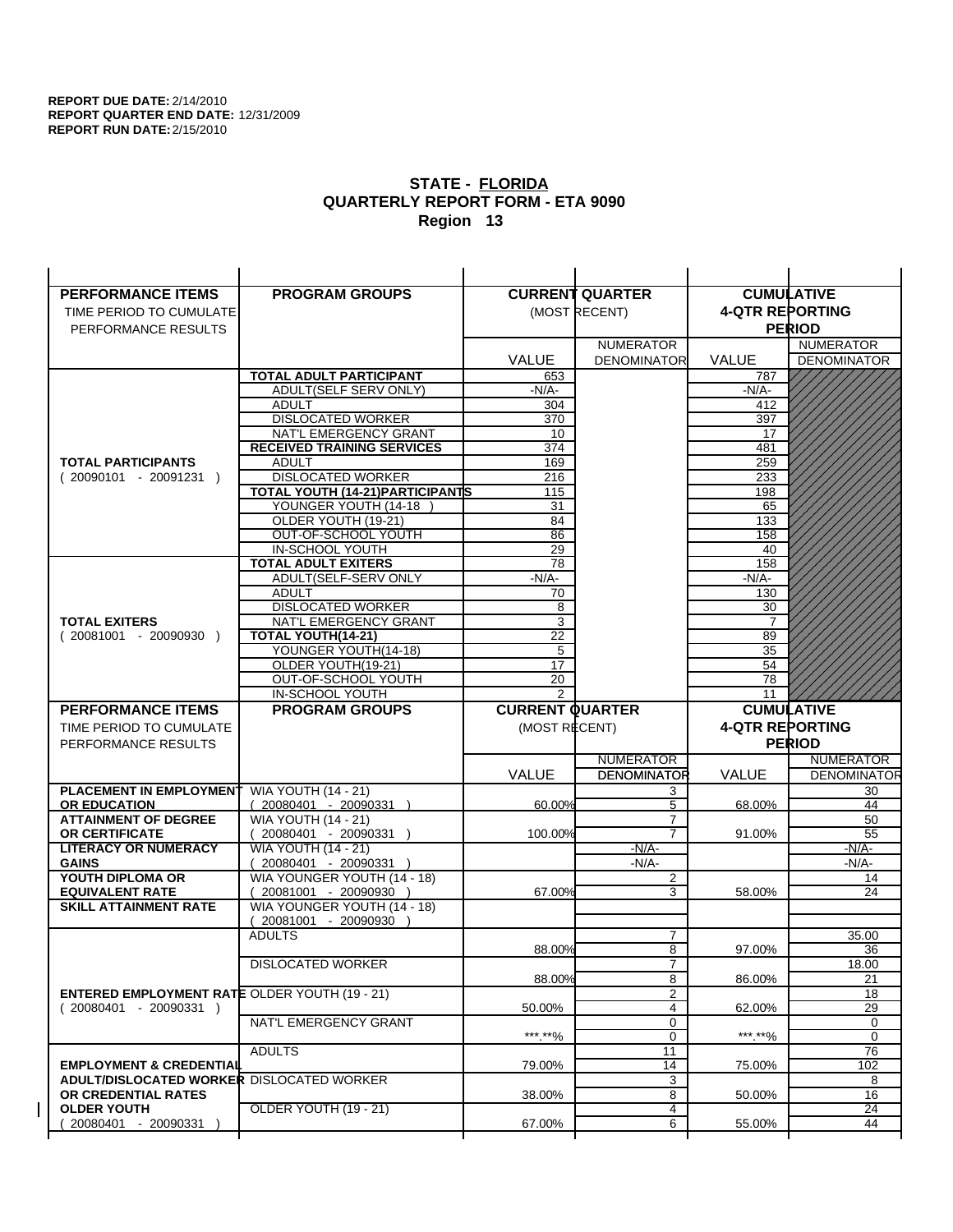$\bar{\Gamma}$ 

 $\mathbf{L}$ 

# **STATE - FLORIDA QUARTERLY REPORT FORM - ETA 9090 Region 13**

|                            | <b>ADULTS</b>            |              | 16             |             | 132             |
|----------------------------|--------------------------|--------------|----------------|-------------|-----------------|
|                            |                          | 89.00%       | 18             | 90.00%      | 147             |
|                            | <b>DISLOCATED WORKER</b> |              |                |             | 22              |
| <b>RETENTION RATE</b>      |                          | 100.00%      |                | 85.00%      | 26              |
| - 20080930<br>20071001     | OLDER YOUTH (19 - 21)    |              | 3              |             | $\overline{23}$ |
|                            |                          | 60.00%       | 5              | 82.00%      | 28              |
|                            | YOUNGER YOUTH (14 - 18)  |              | $\overline{2}$ |             | 12              |
|                            |                          | 100.00%      | 2              | 44.00%      | 27              |
|                            | NAT'L EMERGENCY GRANT    |              |                |             | $\Omega$        |
|                            |                          | ***.**%      | $\Omega$       | 0.00%       |                 |
|                            | <b>ADULTS</b>            |              | \$222,482.00   |             | \$2,529,018.52  |
|                            |                          | \$11,709.58  | 19             | \$16,860.12 | 150             |
| <b>SIX MONTHS EARNINGS</b> | <b>DISLOCATED WORKER</b> |              | \$1,035.00     |             | \$325,171.07    |
| <b>INCREASE</b>            |                          | \$1,035.00   |                | \$12,043.37 | 27              |
| - 20080930<br>20071001     | OLDER YOUTH (19 - 21)    |              | (\$364.00)     |             | \$93,769.00     |
|                            |                          | (\$91.00)    |                | \$3,472.93  | 27              |
|                            | NAT'L EMERGENCY GRANT    |              | \$0.00         |             | \$0.00          |
|                            |                          | $S*********$ |                | \$0.00      |                 |
|                            |                          |              |                |             |                 |

 $\bar{\Gamma}$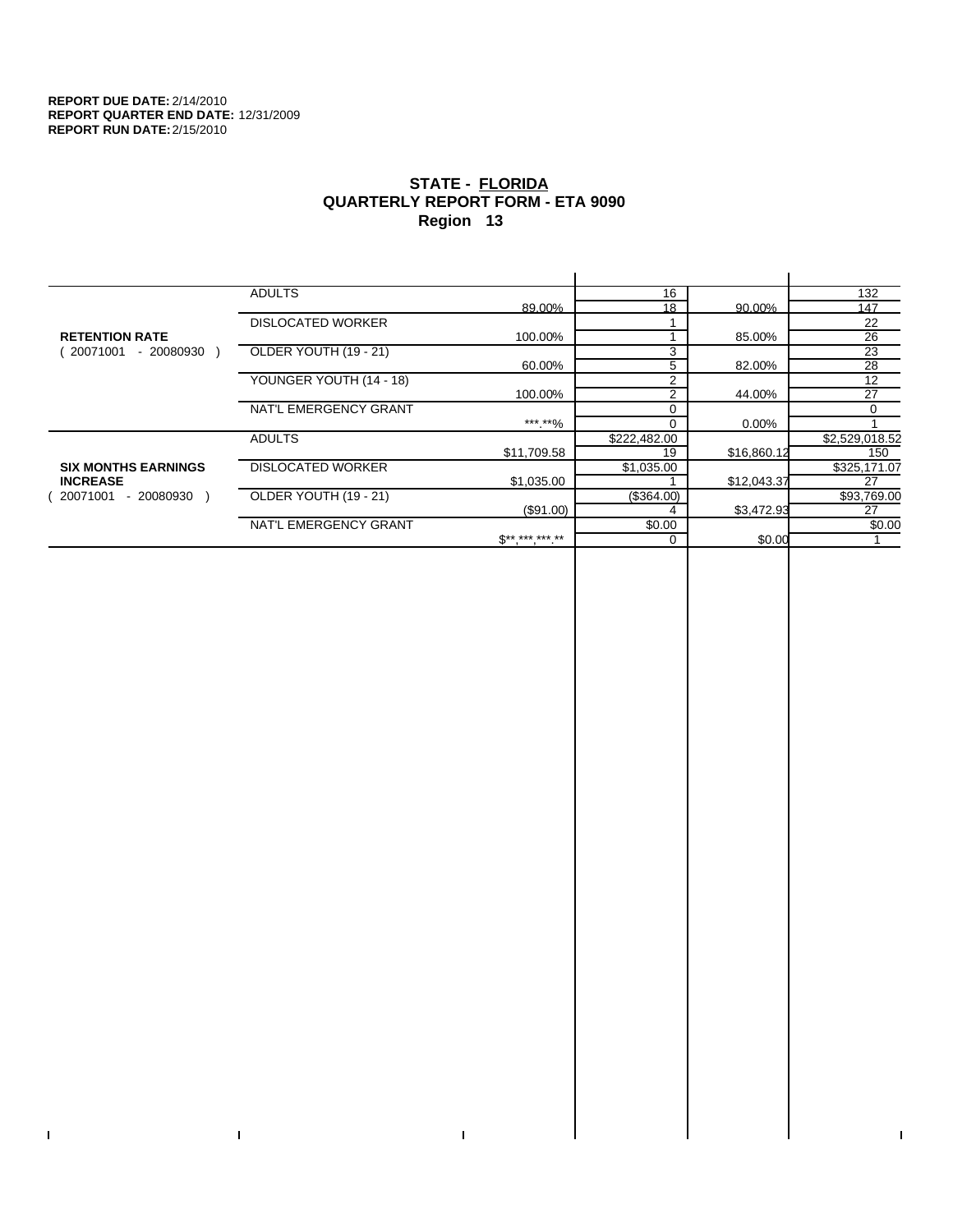| <b>PERFORMANCE ITEMS</b>                                                        | <b>PROGRAM GROUPS</b>                         |                        | <b>CURRENT QUARTER</b> |                        | <b>CUMULATIVE</b>  |
|---------------------------------------------------------------------------------|-----------------------------------------------|------------------------|------------------------|------------------------|--------------------|
| TIME PERIOD TO CUMULATE                                                         |                                               |                        | (MOST RECENT)          | <b>4-QTR REPORTING</b> |                    |
| PERFORMANCE RESULTS                                                             |                                               |                        |                        |                        | <b>PERIOD</b>      |
|                                                                                 |                                               |                        | <b>NUMERATOR</b>       |                        | <b>NUMERATOR</b>   |
|                                                                                 |                                               | <b>VALUE</b>           | <b>DENOMINATOR</b>     | <b>VALUE</b>           | <b>DENOMINATOR</b> |
|                                                                                 | TOTAL ADULT PARTICIPANT                       | 2205                   |                        | 4741                   |                    |
|                                                                                 | ADULT(SELF SERV ONLY)                         | -N/A-                  |                        | -N/A-                  |                    |
|                                                                                 | <b>ADULT</b>                                  | 1331                   |                        | 3614                   |                    |
|                                                                                 | <b>DISLOCATED WORKER</b>                      | 880                    |                        | 1133                   |                    |
|                                                                                 | NAT'L EMERGENCY GRANT                         | 2                      |                        | 12                     |                    |
|                                                                                 | <b>RECEIVED TRAINING SERVICES</b>             | 1252                   |                        | 3460                   |                    |
| <b>TOTAL PARTICIPANTS</b>                                                       | <b>ADULT</b>                                  | 588                    |                        | 2526                   |                    |
| $(20090101 - 20091231)$                                                         | <b>DISLOCATED WORKER</b>                      | 668                    |                        | 939                    |                    |
|                                                                                 | <b>TOTAL YOUTH (14-21) PARTICIPANTS</b>       | 533                    |                        | 682                    |                    |
|                                                                                 | YOUNGER YOUTH (14-18                          | 258                    |                        | 337                    |                    |
|                                                                                 | OLDER YOUTH (19-21)                           | 274                    |                        | 344                    |                    |
|                                                                                 | OUT-OF-SCHOOL YOUTH                           | 364                    |                        | 466                    |                    |
|                                                                                 | IN-SCHOOL YOUTH<br><b>TOTAL ADULT EXITERS</b> | 168<br>139             |                        | 215<br>2667            |                    |
|                                                                                 | ADULT(SELF-SERV ONLY                          | $-N/A-$                |                        | $-N/A-$                |                    |
|                                                                                 | <b>ADULT</b>                                  | 128                    |                        | 2384                   |                    |
|                                                                                 | <b>DISLOCATED WORKER</b>                      | 11                     |                        | 283                    |                    |
| <b>TOTAL EXITERS</b>                                                            | NAT'L EMERGENCY GRANT                         | $\mathbf 0$            |                        | 13                     |                    |
| $(20081001 - 20090930)$                                                         | TOTAL YOUTH(14-21)                            | 45                     |                        | 198                    |                    |
|                                                                                 | YOUNGER YOUTH(14-18)                          | 23                     |                        | 107                    |                    |
|                                                                                 | OLDER YOUTH(19-21)                            | 22                     |                        | 91                     |                    |
|                                                                                 | OUT-OF-SCHOOL YOUTH                           | 33                     |                        | 130                    |                    |
|                                                                                 | IN-SCHOOL YOUTH                               | $\overline{12}$        |                        | 68                     |                    |
|                                                                                 |                                               |                        |                        |                        |                    |
| <b>PERFORMANCE ITEMS</b>                                                        | <b>PROGRAM GROUPS</b>                         | <b>CURRENT QUARTER</b> |                        |                        | <b>CUMULATIVE</b>  |
| TIME PERIOD TO CUMULATE                                                         |                                               | (MOST RECENT)          |                        | <b>4-QTR REPORTING</b> |                    |
| PERFORMANCE RESULTS                                                             |                                               |                        |                        |                        | <b>PERIOD</b>      |
|                                                                                 |                                               |                        | <b>NUMERATOR</b>       |                        | <b>NUMERATOR</b>   |
|                                                                                 |                                               | <b>VALUE</b>           | <b>DENOMINATOR</b>     | <b>VALUE</b>           | <b>DENOMINATOR</b> |
| PLACEMENT IN EMPLOYMENT                                                         | <b>WIA YOUTH (14 - 21)</b>                    |                        | 29                     |                        | 105                |
| <b>OR EDUCATION</b>                                                             | $(20080401 - 20090331)$                       | 83.00%                 | 35                     | 87.00%                 | 121                |
| <b>ATTAINMENT OF DEGREE</b>                                                     | <b>WIA YOUTH (14 - 21)</b>                    |                        | 50                     |                        | 181                |
| <b>OR CERTIFICATE</b>                                                           | $(20080401 - 20090331)$                       | 98.00%                 | 51                     | 96.00%                 | 189                |
| <b>LITERACY OR NUMERACY</b>                                                     | <b>WIA YOUTH (14 - 21)</b>                    |                        | $-N/A-$                |                        | -N/A-              |
| <b>GAINS</b>                                                                    | 20080401 - 20090331                           |                        | $-N/A-$                |                        | $-N/A-$            |
| YOUTH DIPLOMA OR                                                                | WIA YOUNGER YOUTH (14 - 18)                   |                        | 11                     |                        | 65                 |
| <b>EQUIVALENT RATE</b>                                                          | 20081001 - 20090930 )                         | 85.00%                 | 13                     | 90.00%                 | 72                 |
| <b>SKILL ATTAINMENT RATE</b>                                                    | WIA YOUNGER YOUTH (14 - 18)                   |                        |                        |                        |                    |
|                                                                                 | (20081001 - 20090930                          |                        |                        |                        |                    |
|                                                                                 | <b>ADULTS</b>                                 |                        | 20                     |                        | 91.00              |
|                                                                                 |                                               | 74.00%                 | 27                     | 91.00%                 | 100                |
|                                                                                 | <b>DISLOCATED WORKER</b>                      | 89.00%                 | $\overline{17}$<br>19  | 93.00%                 | 111.00<br>120      |
|                                                                                 |                                               |                        | 12                     |                        | 38                 |
| <b>ENTERED EMPLOYMENT RATE OLDER YOUTH (19 - 21)</b><br>$(20080401 - 20090331)$ |                                               | 80.00%                 | 15                     | 79.00%                 | 48                 |
|                                                                                 | NAT'L EMERGENCY GRANT                         |                        | 3                      |                        | 5                  |
|                                                                                 |                                               | 100.00%                | 3                      | 71.00%                 | $\overline{7}$     |
|                                                                                 | <b>ADULTS</b>                                 |                        | 29                     |                        | 1269               |
| <b>EMPLOYMENT &amp; CREDENTIAL</b>                                              |                                               | 85.00%                 | 34                     | 85.00%                 | 1500               |
| <b>ADULT/DISLOCATED WORKER DISLOCATED WORKER</b>                                |                                               |                        | 8                      |                        | 75                 |
| OR CREDENTIAL RATES                                                             |                                               | 50.00%                 | 16                     | 71.00%                 | 106                |
| <b>OLDER YOUTH</b><br>20080401 - 20090331                                       | <b>OLDER YOUTH (19 - 21)</b>                  | 77.00%                 | 17<br>22               | 79.00%                 | 64<br>81           |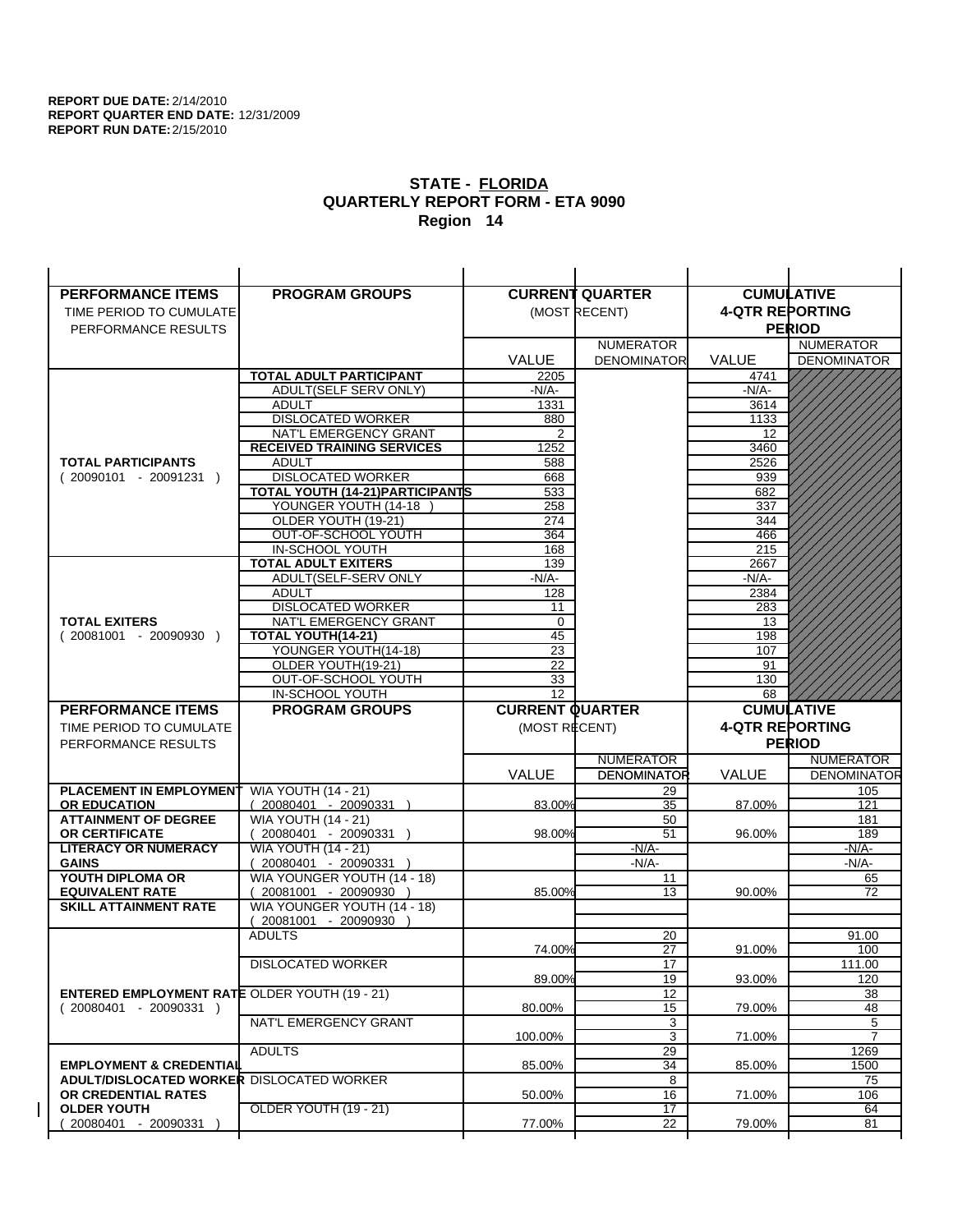$\bar{\Gamma}$ 

 $\mathbf{L}$ 

# **STATE - FLORIDA QUARTERLY REPORT FORM - ETA 9090 Region 14**

|                            | <b>ADULTS</b>            |             | 124            |             | 1796            |
|----------------------------|--------------------------|-------------|----------------|-------------|-----------------|
|                            |                          | 95.00%      | 130            | 97.00%      | 1858            |
|                            | <b>DISLOCATED WORKER</b> |             | 12             |             | 105             |
| <b>RETENTION RATE</b>      |                          | 92.00%      | 13             | 93.00%      | 113             |
| 20071001<br>$-20080930$    | OLDER YOUTH (19 - 21)    |             | 14             |             | 35              |
|                            |                          | 64.00%      | 22             | 76.00%      | 46              |
|                            | YOUNGER YOUTH (14 - 18)  |             | 29             |             | 86              |
|                            |                          | 88.00%      | 33             | 89.00%      | 97              |
|                            | NAT'L EMERGENCY GRANT    |             |                |             | 2               |
|                            |                          | ***.**%     | $\Omega$       | 100.00%     | 2               |
|                            | <b>ADULTS</b>            |             | \$2,656,381.94 |             | \$42,802,395.26 |
|                            |                          | \$19,532.22 | 136            | \$18,577.43 | 2304            |
| <b>SIX MONTHS EARNINGS</b> | <b>DISLOCATED WORKER</b> |             | \$213,093.00   |             | \$1,682,248.66  |
| <b>INCREASE</b>            |                          | \$15,220.93 | 14             | \$13,676.82 | 123             |
| 20071001<br>$-20080930$    | OLDER YOUTH (19 - 21)    |             | \$78,995.63    |             | \$215,178.14    |
|                            |                          | \$4,937.23  | 16             | \$6,147.95  | 35              |
|                            | NAT'L EMERGENCY GRANT    |             | \$0.00         |             | \$59,341.00     |
|                            |                          | \$0.00      |                | \$19,780.33 | 3               |
|                            |                          |             |                |             |                 |

 $\bar{\Gamma}$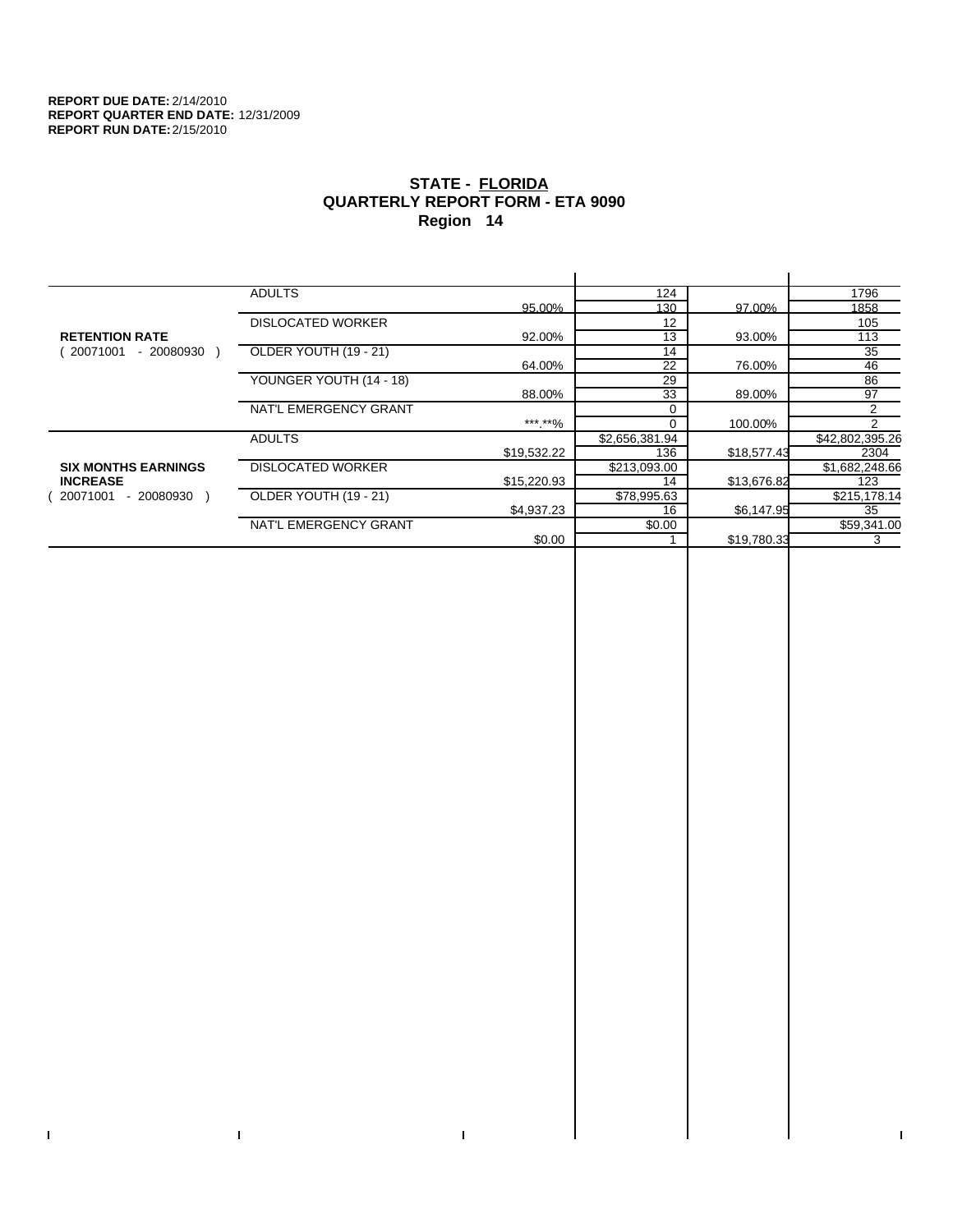| <b>PERFORMANCE ITEMS</b>                             | <b>PROGRAM GROUPS</b>             |                        | <b>CURRENT QUARTER</b> | <b>CUMULATIVE</b>      |                       |
|------------------------------------------------------|-----------------------------------|------------------------|------------------------|------------------------|-----------------------|
| TIME PERIOD TO CUMULATE                              |                                   |                        | (MOST RECENT)          | <b>4-QTR REPORTING</b> |                       |
| PERFORMANCE RESULTS                                  |                                   |                        |                        |                        | <b>PERIOD</b>         |
|                                                      |                                   |                        | <b>NUMERATOR</b>       |                        | <b>NUMERATOR</b>      |
|                                                      |                                   | <b>VALUE</b>           | <b>DENOMINATOR</b>     | <b>VALUE</b>           | <b>DENOMINATOR</b>    |
|                                                      | <b>TOTAL ADULT PARTICIPANT</b>    | 2149                   |                        | 2709                   |                       |
|                                                      | ADULT(SELF SERV ONLY)             | $-N/A-$                |                        | -N/A-                  |                       |
|                                                      | <b>ADULT</b>                      | 796                    |                        | 1225                   |                       |
|                                                      | <b>DISLOCATED WORKER</b>          | 1374                   |                        | 1508                   |                       |
|                                                      | NAT'L EMERGENCY GRANT             | 6                      |                        | 8                      |                       |
|                                                      | <b>RECEIVED TRAINING SERVICES</b> | 1167                   |                        | 1730                   |                       |
| <b>TOTAL PARTICIPANTS</b>                            | <b>ADULT</b>                      | 424                    |                        | 831                    |                       |
| $(20090101 - 20091231)$                              | <b>DISLOCATED WORKER</b>          | 756                    |                        | 916                    |                       |
|                                                      | TOTAL YOUTH (14-21) PARTICIPANTS  | 498                    |                        | 640                    |                       |
|                                                      | YOUNGER YOUTH (14-18              | 319                    |                        | 415                    |                       |
|                                                      | OLDER YOUTH (19-21)               | 178                    |                        | 224                    |                       |
|                                                      | OUT-OF-SCHOOL YOUTH               | 283                    |                        | 357                    |                       |
|                                                      | IN-SCHOOL YOUTH                   | 214                    |                        | 282                    |                       |
|                                                      | <b>TOTAL ADULT EXITERS</b>        | 168                    |                        | 662                    |                       |
|                                                      | ADULT(SELF-SERV ONLY              | -N/A-                  |                        | -N/A-                  |                       |
|                                                      | <b>ADULT</b>                      | 141                    |                        | 499                    |                       |
|                                                      | <b>DISLOCATED WORKER</b>          | 29                     |                        | 168                    |                       |
| <b>TOTAL EXITERS</b>                                 | NAT'L EMERGENCY GRANT             | 0                      |                        | 2                      |                       |
| $(20081001 - 20090930)$                              | <b>TOTAL YOUTH(14-21)</b>         | 98                     |                        | 164                    |                       |
|                                                      | YOUNGER YOUTH(14-18)              | 69                     |                        | 107                    |                       |
|                                                      | OLDER YOUTH(19-21)                | 29                     |                        | 57                     |                       |
|                                                      | OUT-OF-SCHOOL YOUTH               | 47                     |                        | 91                     |                       |
|                                                      | IN-SCHOOL YOUTH                   | $\overline{51}$        |                        | 73                     |                       |
|                                                      |                                   |                        |                        |                        |                       |
| <b>PERFORMANCE ITEMS</b>                             | <b>PROGRAM GROUPS</b>             | <b>CURRENT QUARTER</b> |                        |                        | <b>CUMULATIVE</b>     |
| TIME PERIOD TO CUMULATE                              |                                   | (MOST RECENT)          |                        | <b>4-QTR REPORTING</b> |                       |
| PERFORMANCE RESULTS                                  |                                   |                        |                        |                        | <b>PERIOD</b>         |
|                                                      |                                   |                        | <b>NUMERATOR</b>       |                        | <b>NUMERATOR</b>      |
|                                                      |                                   | <b>VALUE</b>           | <b>DENOMINATOR</b>     | VALUE                  | <b>DENOMINATOR</b>    |
| PLACEMENT IN EMPLOYMENT                              | <b>WIA YOUTH (14 - 21)</b>        |                        | 15                     |                        | 78                    |
| <b>OR EDUCATION</b>                                  | $(20080401 - 20090331)$           | 88.00%                 | 17                     | 72.00%                 | 109                   |
| <b>ATTAINMENT OF DEGREE</b>                          | <b>WIA YOUTH (14 - 21)</b>        |                        | 10                     |                        | 78                    |
| <b>OR CERTIFICATE</b>                                | 20080401 - 20090331 )             | 59.00%                 | 17                     | 72.00%                 | 109                   |
| <b>LITERACY OR NUMERACY</b>                          | <b>WIA YOUTH (14 - 21)</b>        |                        | $-N/A-$                |                        | $-N/A$ -              |
| <b>GAINS</b>                                         | 20080401 - 20090331 )             |                        | $-N/A-$                |                        | -N/A-                 |
| YOUTH DIPLOMA OR                                     | WIA YOUNGER YOUTH (14 - 18)       |                        | 26                     |                        | 37                    |
| <b>EQUIVALENT RATE</b>                               | 20081001 - 20090930               | 70.00%                 | 37                     | 67.00%                 | 55                    |
| <b>SKILL ATTAINMENT RATE</b>                         | WIA YOUNGER YOUTH (14 - 18)       |                        |                        |                        |                       |
|                                                      | (20081001 - 20090930              |                        |                        |                        |                       |
|                                                      | <b>ADULTS</b>                     |                        | 5                      |                        | 29.00                 |
|                                                      |                                   | 71.00%                 | $\overline{7}$         | 73.00%                 | 40                    |
|                                                      | <b>DISLOCATED WORKER</b>          |                        | $\overline{27}$        |                        | 103.00                |
|                                                      |                                   | 96.00%                 | 28                     | 91.00%                 | 113                   |
| <b>ENTERED EMPLOYMENT RATE OLDER YOUTH (19 - 21)</b> |                                   |                        | 8                      |                        | 27                    |
| $(20080401 - 20090331)$                              |                                   | 89.00%                 | 9                      | 82.00%                 | 33                    |
|                                                      | NAT'L EMERGENCY GRANT             |                        | 0                      |                        | 0                     |
|                                                      |                                   | ***.**%                | 0                      | ***.**%                | $\mathbf 0$           |
|                                                      | <b>ADULTS</b>                     |                        | 41                     |                        | 308                   |
| <b>EMPLOYMENT &amp; CREDENTIAL</b>                   |                                   | 93.00%                 | 44                     | 92.00%                 | 335                   |
| <b>ADULT/DISLOCATED WORKER DISLOCATED WORKER</b>     |                                   |                        | 26                     |                        | 98                    |
| OR CREDENTIAL RATES                                  |                                   | 100.00%                | 26                     | 89.00%                 | 110                   |
| <b>OLDER YOUTH</b><br>20080401 - 20090331            | OLDER YOUTH (19 - 21)             | 36.00%                 | 4<br>11                | 40.00%                 | $\overline{17}$<br>43 |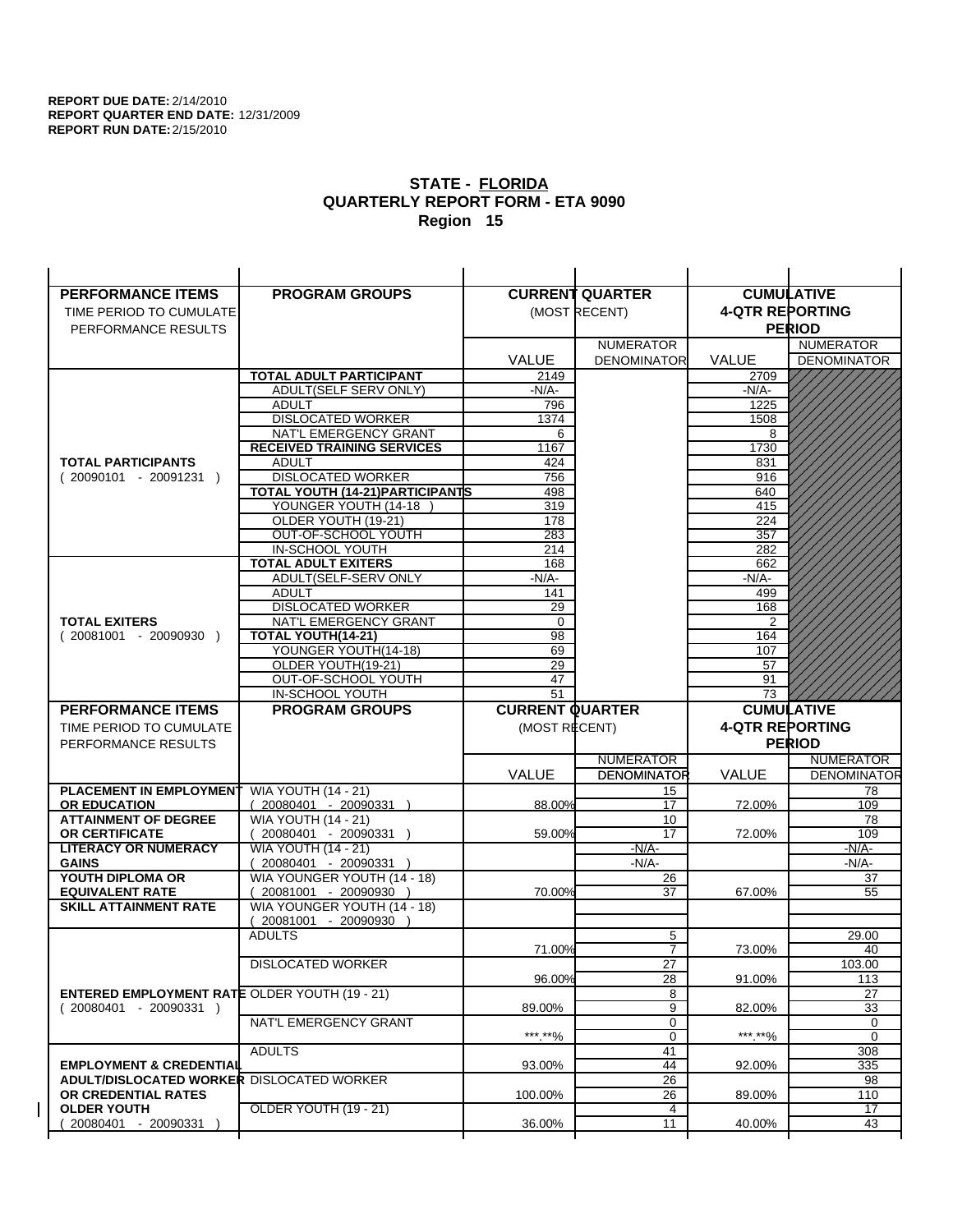$\bar{\Gamma}$ 

 $\mathbf{L}$ 

# **STATE - FLORIDA QUARTERLY REPORT FORM - ETA 9090 Region 15**

|                            | <b>ADULTS</b>            |              | 53             |             | 256            |
|----------------------------|--------------------------|--------------|----------------|-------------|----------------|
|                            |                          | 87.00%       | 61             | 86.00%      | 296            |
|                            | <b>DISLOCATED WORKER</b> |              | 12             |             | 96             |
| <b>RETENTION RATE</b>      |                          | 100.00%      | 12             | 89.00%      | 108            |
| - 20080930<br>20071001     | OLDER YOUTH (19 - 21)    |              | 10             |             | 25             |
|                            |                          | 77.00%       | 13             | 86.00%      | 29             |
|                            | YOUNGER YOUTH (14 - 18)  |              | 14             |             | 41             |
|                            |                          | 54.00%       | 26             | 67.00%      | 61             |
|                            | NAT'L EMERGENCY GRANT    |              | 0              |             |                |
|                            |                          | *** **%      | $\Omega$       | 100.00%     |                |
|                            | <b>ADULTS</b>            |              | \$1,382,199.59 |             | \$6,651,950.38 |
|                            |                          | \$20,942.42  | 66             | \$21,457.90 | 310            |
| <b>SIX MONTHS EARNINGS</b> | <b>DISLOCATED WORKER</b> |              | \$246,780.36   |             | \$2,092,414.10 |
| <b>INCREASE</b>            |                          | \$18,983.10  | 13             | \$18,194.91 | 115            |
| 20071001<br>- 20080930     | OLDER YOUTH (19 - 21)    |              | \$39,335.00    |             | \$125,080.25   |
|                            |                          | \$3,933.50   | 10             | \$5,003.21  | 25             |
|                            | NAT'L EMERGENCY GRANT    |              | \$0.00         |             | \$23,082.00    |
|                            |                          | $S*********$ | 0              | \$23,082.00 |                |
|                            |                          |              |                |             |                |

 $\bar{\Gamma}$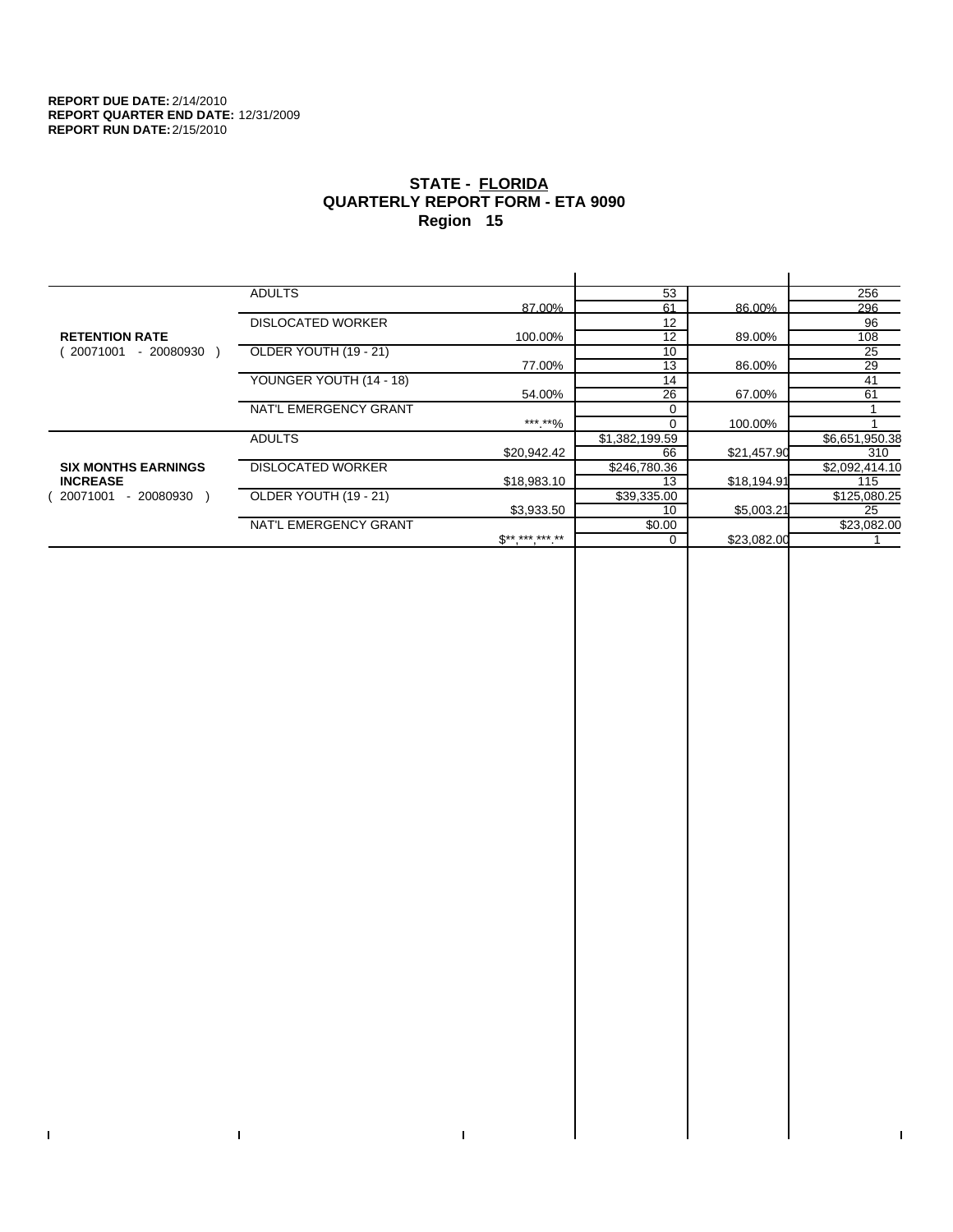| <b>PERFORMANCE ITEMS</b>                             | <b>PROGRAM GROUPS</b>                                |                        | <b>CURRENT QUARTER</b> |                        | <b>CUMULATIVE</b>  |
|------------------------------------------------------|------------------------------------------------------|------------------------|------------------------|------------------------|--------------------|
| TIME PERIOD TO CUMULATE                              |                                                      |                        | (MOST RECENT)          | <b>4-QTR REPORTING</b> |                    |
| PERFORMANCE RESULTS                                  |                                                      |                        |                        |                        | <b>PERIOD</b>      |
|                                                      |                                                      |                        | <b>NUMERATOR</b>       |                        | <b>NUMERATOR</b>   |
|                                                      |                                                      | <b>VALUE</b>           | <b>DENOMINATOR</b>     | <b>VALUE</b>           | <b>DENOMINATOR</b> |
|                                                      | TOTAL ADULT PARTICIPANT                              | 1093                   |                        | 1475                   |                    |
|                                                      | ADULT(SELF SERV ONLY)                                | $-N/A-$                |                        | -N/A-                  |                    |
|                                                      | <b>ADULT</b>                                         | 660                    |                        | 1023                   |                    |
|                                                      | <b>DISLOCATED WORKER</b>                             | 446                    |                        | 465                    |                    |
|                                                      | NAT'L EMERGENCY GRANT                                | 0                      |                        | $\Omega$               |                    |
|                                                      | <b>RECEIVED TRAINING SERVICES</b>                    | 904                    |                        | 1303                   |                    |
| <b>TOTAL PARTICIPANTS</b>                            | <b>ADULT</b>                                         | 538                    |                        | 899                    |                    |
| $(20090101 - 20091231)$                              | <b>DISLOCATED WORKER</b>                             | 375                    |                        | 414                    |                    |
|                                                      | <b>TOTAL YOUTH (14-21) PARTICIPANTS</b>              | 151                    |                        | 210                    |                    |
|                                                      | YOUNGER YOUTH (14-18                                 | 85                     |                        | 131                    |                    |
|                                                      | OLDER YOUTH (19-21)<br>OUT-OF-SCHOOL YOUTH           | 66<br>108              |                        | 79<br>139              |                    |
|                                                      | IN-SCHOOL YOUTH                                      | 43                     |                        | 71                     |                    |
|                                                      | <b>TOTAL ADULT EXITERS</b>                           | 114                    |                        | 475                    |                    |
|                                                      | ADULT(SELF-SERV ONLY                                 | $-N/A-$                |                        | $-N/A-$                |                    |
|                                                      | <b>ADULT</b>                                         | 113                    |                        | 447                    |                    |
|                                                      | <b>DISLOCATED WORKER</b>                             | 1                      |                        | 31                     |                    |
| <b>TOTAL EXITERS</b>                                 | NAT'L EMERGENCY GRANT                                | 0                      |                        | 0                      |                    |
| $(20081001 - 20090930)$                              | <b>TOTAL YOUTH(14-21)</b>                            | $\overline{7}$         |                        | 82                     |                    |
|                                                      | YOUNGER YOUTH(14-18)                                 | 5                      |                        | 60                     |                    |
|                                                      | OLDER YOUTH(19-21)                                   | $\overline{2}$         |                        | 22                     |                    |
|                                                      | OUT-OF-SCHOOL YOUTH                                  | 3                      |                        | 46                     |                    |
|                                                      | IN-SCHOOL YOUTH                                      | 4                      |                        | 36                     |                    |
|                                                      |                                                      |                        |                        |                        |                    |
| <b>PERFORMANCE ITEMS</b>                             | <b>PROGRAM GROUPS</b>                                | <b>CURRENT QUARTER</b> |                        |                        | <b>CUMULATIVE</b>  |
| TIME PERIOD TO CUMULATE                              |                                                      | (MOST RECENT)          |                        | <b>4-QTR REPORTING</b> |                    |
| PERFORMANCE RESULTS                                  |                                                      |                        |                        |                        | <b>PERIOD</b>      |
|                                                      |                                                      |                        | <b>NUMERATOR</b>       |                        | <b>NUMERATOR</b>   |
|                                                      |                                                      | <b>VALUE</b>           | <b>DENOMINATOR</b>     | <b>VALUE</b>           | <b>DENOMINATOR</b> |
| PLACEMENT IN EMPLOYMENT                              | <b>WIA YOUTH (14 - 21)</b>                           |                        | 12                     |                        | 74                 |
| <b>OR EDUCATION</b>                                  | (20080401 - 20090331 )                               | 52.00%                 | 23                     | 61.00%                 | 122                |
| <b>ATTAINMENT OF DEGREE</b>                          | <b>WIA YOUTH (14 - 21)</b>                           |                        | 17                     |                        | 99                 |
| <b>OR CERTIFICATE</b>                                | $(20080401 - 20090331)$                              | 85.00%                 | 20                     | 90.00%                 | 110                |
| <b>LITERACY OR NUMERACY</b>                          | <b>WIA YOUTH (14 - 21)</b>                           |                        | $-N/A-$                |                        | -N/A-              |
| <b>GAINS</b>                                         | 20080401 - 20090331                                  |                        | $-N/A-$                |                        | $-N/A-$            |
| YOUTH DIPLOMA OR<br><b>EQUIVALENT RATE</b>           | WIA YOUNGER YOUTH (14 - 18)<br>20081001 - 20090930 ) | 67.00%                 | $\overline{2}$<br>3    | 62.00%                 | 18<br>29           |
| <b>SKILL ATTAINMENT RATE</b>                         | WIA YOUNGER YOUTH (14 - 18)                          |                        |                        |                        |                    |
|                                                      | (20081001 - 20090930                                 |                        |                        |                        |                    |
|                                                      | <b>ADULTS</b>                                        |                        | 10                     |                        | 51.00              |
|                                                      |                                                      | 71.00%                 | 14                     | 78.00%                 | 65                 |
|                                                      | <b>DISLOCATED WORKER</b>                             |                        | $\overline{7}$         |                        | 66.00              |
|                                                      |                                                      | 78.00%                 | 9                      | 80.00%                 | 82                 |
| <b>ENTERED EMPLOYMENT RATE OLDER YOUTH (19 - 21)</b> |                                                      |                        | 3                      |                        | 28                 |
| $(20080401 - 20090331)$                              |                                                      | 60.00%                 | 5                      | 62.00%                 | 45                 |
|                                                      | NAT'L EMERGENCY GRANT                                |                        | 0                      |                        | 0                  |
|                                                      |                                                      | ***.**%                | $\mathbf 0$            | ***.**%                | 0                  |
| <b>EMPLOYMENT &amp; CREDENTIAL</b>                   | <b>ADULTS</b>                                        | 88.00%                 | 52<br>59               | 85.00%                 | 252<br>295         |
| <b>ADULT/DISLOCATED WORKER DISLOCATED WORKER</b>     |                                                      |                        | 5                      |                        | 53                 |
| OR CREDENTIAL RATES                                  |                                                      | 71.00%                 | $\overline{7}$         | 71.00%                 | 75                 |
| <b>OLDER YOUTH</b>                                   | <b>OLDER YOUTH (19 - 21)</b>                         |                        | 4                      |                        | 24                 |
| 20080401 - 20090331                                  |                                                      | 67.00%                 | 6                      | 51.00%                 | 47                 |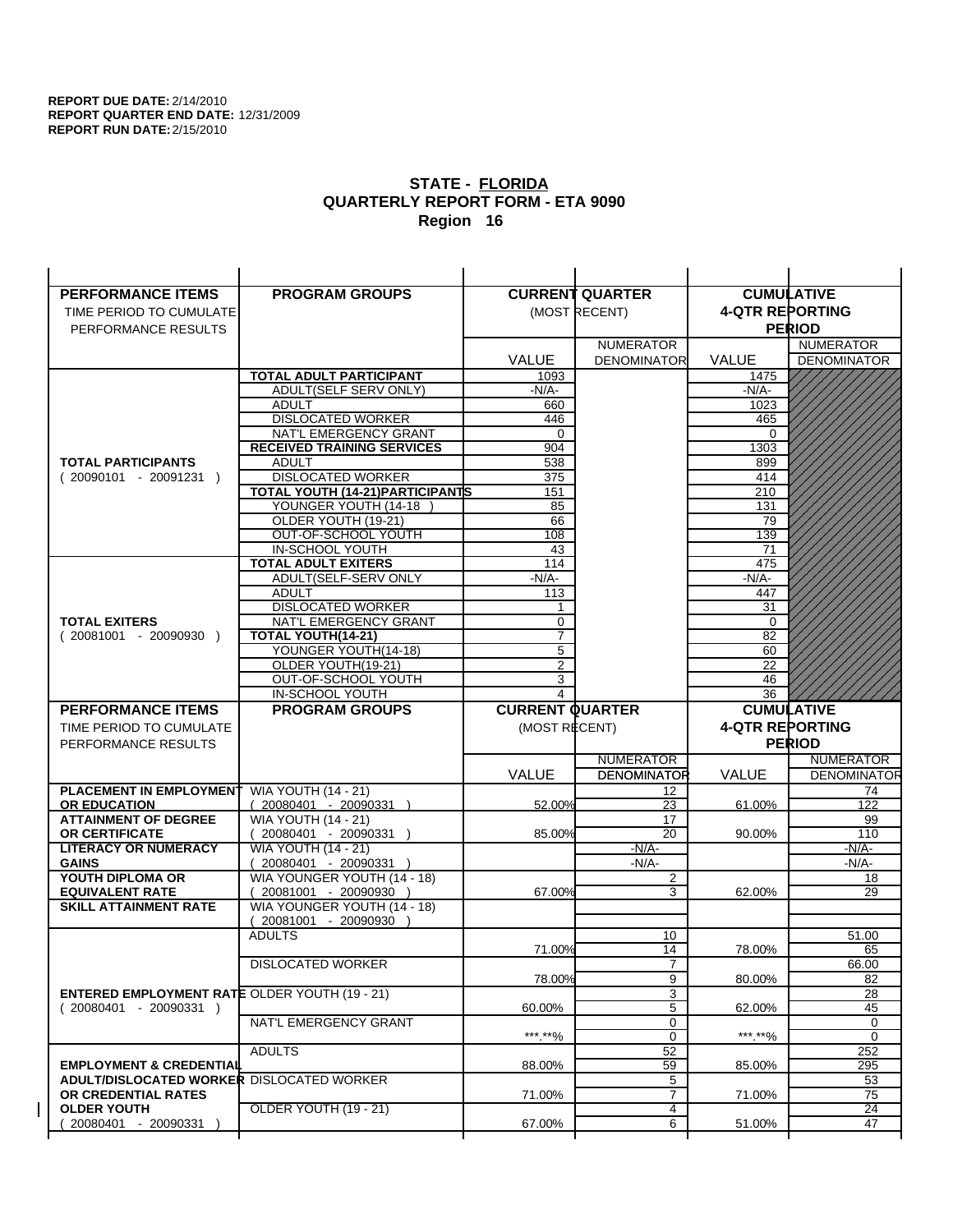$\bar{\Gamma}$ 

 $\mathbf{I}$ 

# **STATE - FLORIDA QUARTERLY REPORT FORM - ETA 9090 Region 16**

|                            | <b>ADULTS</b>            |                            | 146            |             | 286            |
|----------------------------|--------------------------|----------------------------|----------------|-------------|----------------|
|                            |                          | 88.00%                     | 165            | 90.00%      | 317            |
|                            | <b>DISLOCATED WORKER</b> |                            | 14             |             | 68             |
| <b>RETENTION RATE</b>      |                          | 78.00%                     | 18             | 88.00%      | 77             |
| - 20080930<br>20071001     | OLDER YOUTH (19 - 21)    |                            | 3              |             | 36             |
|                            |                          | 100.00%                    | 3              | 86.00%      | 42             |
|                            | YOUNGER YOUTH (14 - 18)  |                            | 9              |             | 50             |
|                            |                          | 64.00%                     | 14             | 58.00%      | 86             |
|                            | NAT'L EMERGENCY GRANT    |                            | $\Omega$       |             | 0              |
|                            |                          | ***.**%                    |                | ***.**%     |                |
|                            | <b>ADULTS</b>            |                            | \$2,442,065.26 |             | \$4,911,401.68 |
|                            |                          | \$13,875.37                | 176            | \$13,680.78 | 359            |
| <b>SIX MONTHS EARNINGS</b> | <b>DISLOCATED WORKER</b> |                            | \$262,102.15   |             | \$1,262,511.92 |
| <b>INCREASE</b>            |                          | \$11,395.75                | 23             | \$14,027.91 | 90             |
| - 20080930<br>20071001     | OLDER YOUTH (19 - 21)    |                            | \$13,941.00    |             | \$175,175.26   |
|                            |                          | \$4,647.00                 |                | \$4,379.38  | 40             |
|                            | NAT'L EMERGENCY GRANT    |                            | \$0.00         |             | \$0.00         |
|                            |                          | $\mathbb{S}$ ** *** *** ** |                | $S********$ | 0              |
|                            |                          |                            |                |             |                |

 $\bar{\Gamma}$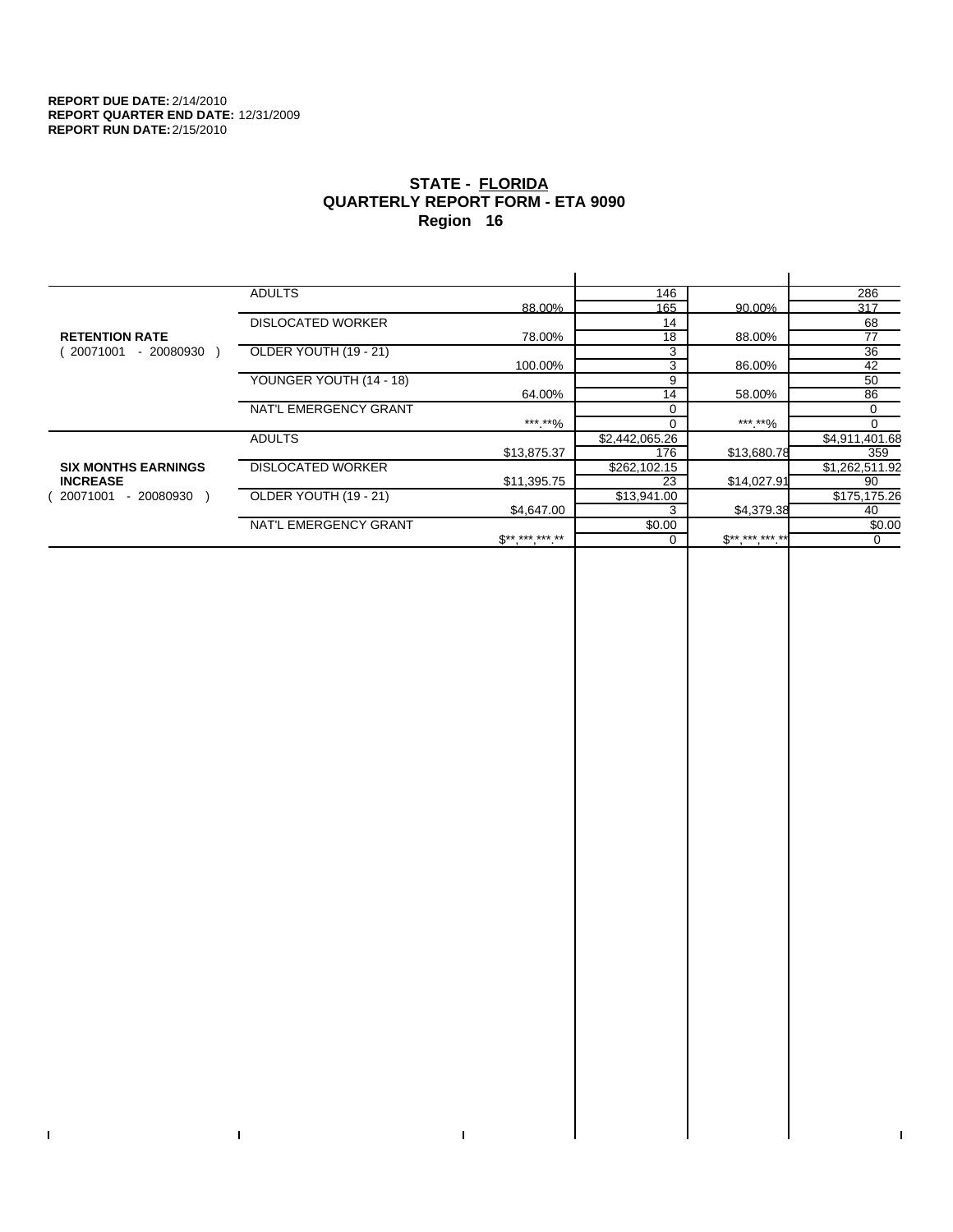| <b>PERFORMANCE ITEMS</b>                             | <b>PROGRAM GROUPS</b>                             |                        | <b>CURRENT QUARTER</b> |                        | <b>CUMULATIVE</b>  |
|------------------------------------------------------|---------------------------------------------------|------------------------|------------------------|------------------------|--------------------|
| TIME PERIOD TO CUMULATE                              |                                                   |                        | (MOST RECENT)          | <b>4-QTR REPORTING</b> |                    |
| PERFORMANCE RESULTS                                  |                                                   |                        |                        |                        | <b>PERIOD</b>      |
|                                                      |                                                   |                        | <b>NUMERATOR</b>       |                        | <b>NUMERATOR</b>   |
|                                                      |                                                   | <b>VALUE</b>           | <b>DENOMINATOR</b>     | <b>VALUE</b>           | <b>DENOMINATOR</b> |
|                                                      | TOTAL ADULT PARTICIPANT                           | 946                    |                        | 1165                   |                    |
|                                                      | ADULT(SELF SERV ONLY)                             | -N/A-                  |                        | -N/A-                  |                    |
|                                                      | <b>ADULT</b>                                      | 501                    |                        | 683                    |                    |
|                                                      | <b>DISLOCATED WORKER</b>                          | 462                    |                        | 499                    |                    |
|                                                      | NAT'L EMERGENCY GRANT                             | 0                      |                        |                        |                    |
|                                                      | <b>RECEIVED TRAINING SERVICES</b>                 | 423                    |                        | 701                    |                    |
| <b>TOTAL PARTICIPANTS</b>                            | <b>ADULT</b>                                      | 255                    |                        | 477                    |                    |
| $(20090101 - 20091231)$                              | <b>DISLOCATED WORKER</b>                          | 177                    |                        | 233                    |                    |
|                                                      | <b>TOTAL YOUTH (14-21) PARTICIPANTS</b>           | 248                    |                        | 431                    |                    |
|                                                      | YOUNGER YOUTH (14-18                              | 153                    |                        | 259                    |                    |
|                                                      | OLDER YOUTH (19-21)                               | 95                     |                        | 172                    |                    |
|                                                      | OUT-OF-SCHOOL YOUTH                               | 132                    |                        | 255                    |                    |
|                                                      | IN-SCHOOL YOUTH                                   | 116                    |                        | 176                    |                    |
|                                                      | <b>TOTAL ADULT EXITERS</b>                        | 108                    |                        | 241                    |                    |
|                                                      | ADULT(SELF-SERV ONLY                              | $-N/A-$                |                        | $-N/A-$                |                    |
|                                                      | <b>ADULT</b>                                      | 93                     |                        | 199                    |                    |
| <b>TOTAL EXITERS</b>                                 | <b>DISLOCATED WORKER</b><br>NAT'L EMERGENCY GRANT | 15<br>0                |                        | 42<br>-1               |                    |
| $(20081001 - 20090930)$                              | TOTAL YOUTH(14-21)                                | 104                    |                        | 195                    |                    |
|                                                      | YOUNGER YOUTH(14-18)                              | 52                     |                        | 112                    |                    |
|                                                      | OLDER YOUTH(19-21)                                | 52                     |                        | 83                     |                    |
|                                                      | OUT-OF-SCHOOL YOUTH                               | 63                     |                        | 134                    |                    |
|                                                      | IN-SCHOOL YOUTH                                   | 41                     |                        | 61                     |                    |
|                                                      |                                                   |                        |                        |                        |                    |
|                                                      |                                                   |                        |                        |                        | <b>CUMULATIVE</b>  |
| <b>PERFORMANCE ITEMS</b>                             | <b>PROGRAM GROUPS</b>                             | <b>CURRENT QUARTER</b> |                        |                        |                    |
| TIME PERIOD TO CUMULATE                              |                                                   | (MOST RECENT)          |                        | <b>4-QTR REPORTING</b> |                    |
| PERFORMANCE RESULTS                                  |                                                   |                        |                        |                        | <b>PERIOD</b>      |
|                                                      |                                                   |                        | <b>NUMERATOR</b>       |                        | <b>NUMERATOR</b>   |
|                                                      |                                                   | <b>VALUE</b>           | <b>DENOMINATOR</b>     | <b>VALUE</b>           | <b>DENOMINATOR</b> |
| PLACEMENT IN EMPLOYMENT                              | <b>WIA YOUTH (14 - 21)</b>                        |                        | 11                     |                        | 66                 |
| <b>OR EDUCATION</b>                                  | (20080401 - 20090331 )                            | 65.00%                 | 17                     | 60.00%                 | 110                |
| <b>ATTAINMENT OF DEGREE</b><br><b>OR CERTIFICATE</b> | <b>WIA YOUTH (14 - 21)</b>                        | 94.00%                 | 17<br>18               | 86.00%                 | 102<br>119         |
| <b>LITERACY OR NUMERACY</b>                          | $(20080401 - 20090331)$                           |                        | $-N/A-$                |                        | -N/A-              |
| <b>GAINS</b>                                         | <b>WIA YOUTH (14 - 21)</b><br>20080401 - 20090331 |                        | $-N/A-$                |                        | $-N/A-$            |
| YOUTH DIPLOMA OR                                     | WIA YOUNGER YOUTH (14 - 18)                       |                        | 15                     |                        | 39                 |
| <b>EQUIVALENT RATE</b>                               | 20081001 - 20090930 )                             | 71.00%                 | 21                     | 59.00%                 | 66                 |
| <b>SKILL ATTAINMENT RATE</b>                         | WIA YOUNGER YOUTH (14 - 18)                       |                        |                        |                        |                    |
|                                                      | (20081001 - 20090930                              |                        |                        |                        |                    |
|                                                      | <b>ADULTS</b>                                     |                        | 3                      |                        | 63.00              |
|                                                      |                                                   | 100.00%                | 3                      | 90.00%                 | 70                 |
|                                                      | <b>DISLOCATED WORKER</b>                          |                        | 10                     |                        | 43.00              |
|                                                      |                                                   | 91.00%                 | 11                     | 96.00%                 | 45                 |
| <b>ENTERED EMPLOYMENT RATE OLDER YOUTH (19 - 21)</b> |                                                   |                        | 4                      |                        | 22                 |
| $(20080401 - 20090331)$                              |                                                   | 100.00%                | $\overline{4}$         | 81.00%                 | 27                 |
|                                                      | NAT'L EMERGENCY GRANT                             |                        | 0                      |                        | 0                  |
|                                                      |                                                   | ***.**%                | 0                      | 0.00%                  | $\mathbf{1}$       |
|                                                      | <b>ADULTS</b>                                     |                        | 28                     |                        | 100                |
| <b>EMPLOYMENT &amp; CREDENTIAL</b>                   |                                                   | 100.00%                | 28                     | 74.00%                 | 136                |
| <b>ADULT/DISLOCATED WORKER DISLOCATED WORKER</b>     |                                                   |                        | 7                      |                        | 16                 |
| OR CREDENTIAL RATES                                  |                                                   | 100.00%                | $\overline{7}$         | 64.00%                 | 25                 |
| <b>OLDER YOUTH</b><br>20080401 - 20090331            | <b>OLDER YOUTH (19 - 21)</b>                      | 100.00%                | 5<br>5                 | 74.00%                 | 23<br>31           |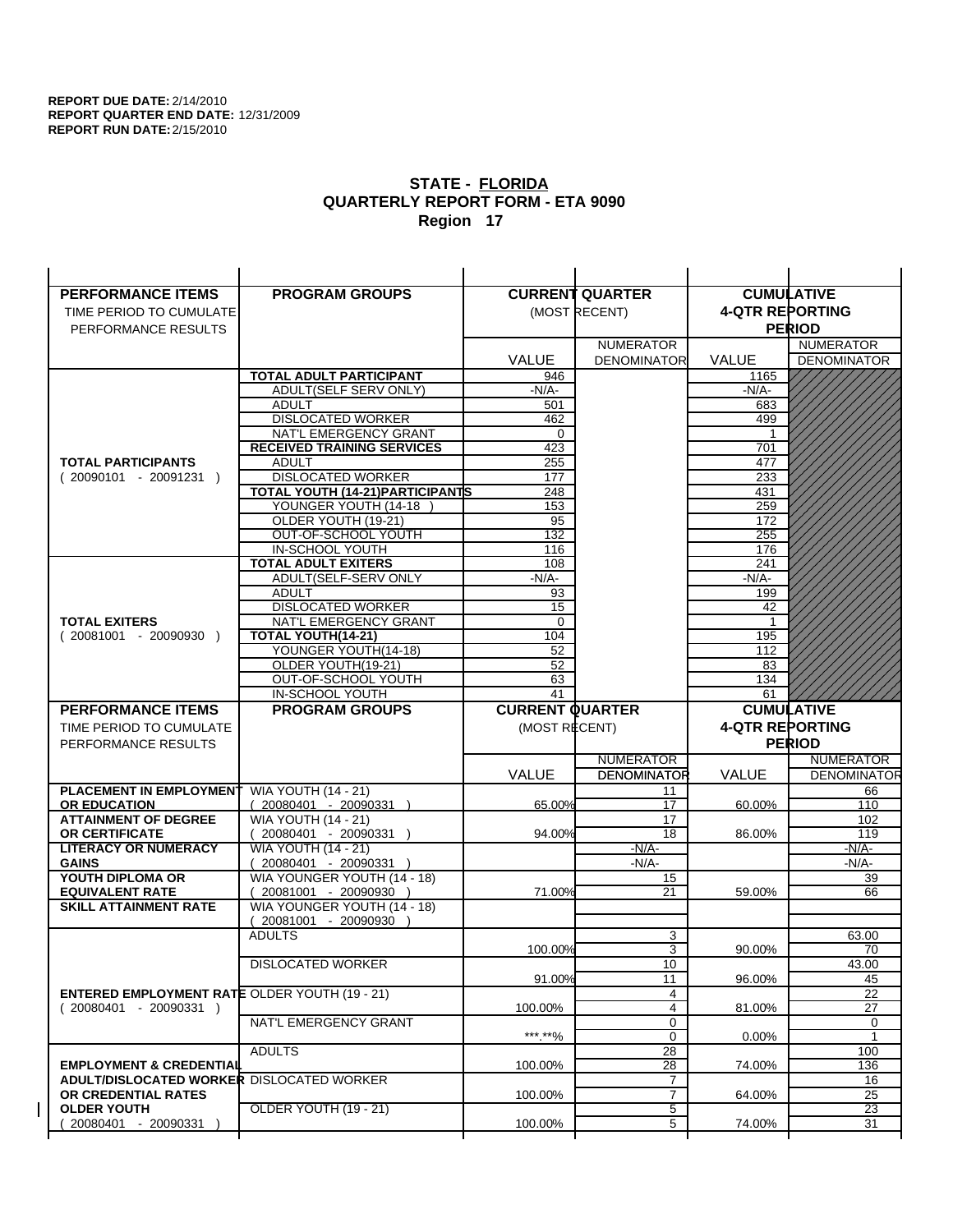$\bar{\Gamma}$ 

 $\mathbf{I}$ 

# **STATE - FLORIDA QUARTERLY REPORT FORM - ETA 9090 Region 17**

|                            | <b>ADULTS</b>            |                 | 20           |            | 143            |
|----------------------------|--------------------------|-----------------|--------------|------------|----------------|
|                            |                          | 83.00%          | 24           | 95.00%     | 150            |
|                            | <b>DISLOCATED WORKER</b> |                 | 11           |            | 51             |
| <b>RETENTION RATE</b>      |                          | 92.00%          | 12           | 93.00%     | 55             |
| 20071001<br>- 20080930     | OLDER YOUTH (19 - 21)    |                 | 2            |            | 16             |
|                            |                          | 40.00%          | 5            | 59.00%     | 27             |
|                            | YOUNGER YOUTH (14 - 18)  |                 | 10           |            | 44             |
|                            |                          | 59.00%          | 17           | 47.00%     | 94             |
|                            | NAT'L EMERGENCY GRANT    |                 |              |            | 0              |
|                            |                          | *** **%         |              | 0.00%      |                |
|                            | <b>ADULTS</b>            |                 | \$275,697.00 |            | \$1,707,152.59 |
|                            |                          | \$11,027.88     | 25           | \$9,983.35 | 171            |
| <b>SIX MONTHS EARNINGS</b> | <b>DISLOCATED WORKER</b> |                 | \$137,480.76 |            | \$583,930.90   |
| <b>INCREASE</b>            |                          | \$11,456.73     | 12           | \$9,572.64 | 61             |
| - 20080930<br>20071001     | OLDER YOUTH (19 - 21)    |                 | \$15,757.76  |            | \$44,219.65    |
|                            |                          | \$3,151.55      | 5            | \$1,700.76 | 26             |
|                            | NAT'L EMERGENCY GRANT    |                 | \$0.00       |            | \$0.00         |
|                            |                          | $S^{*********}$ | 0            | \$0.00     | 3              |
|                            |                          |                 |              |            |                |

 $\bar{\Gamma}$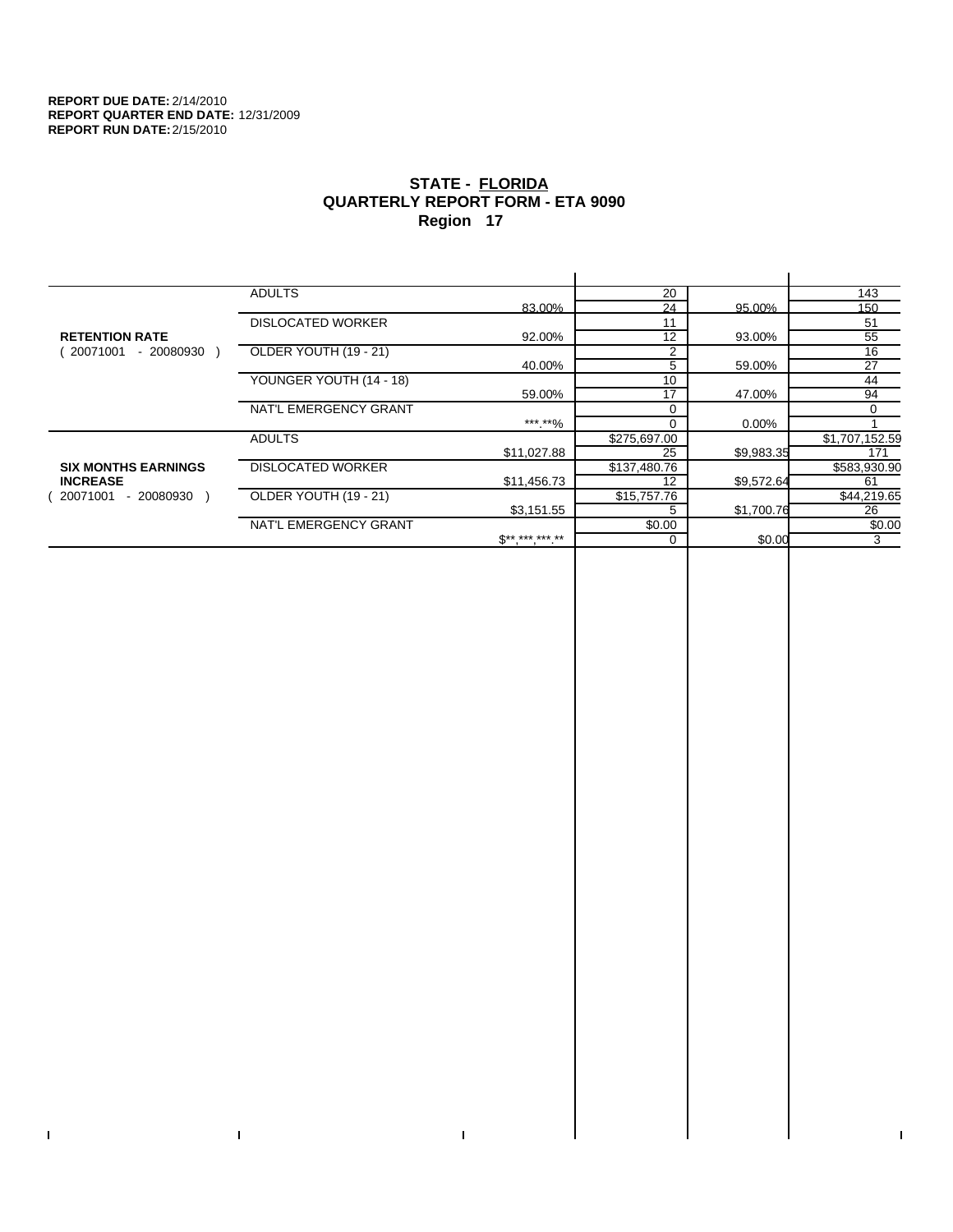| <b>PERFORMANCE ITEMS</b>                             | <b>PROGRAM GROUPS</b>                                 |                        | <b>CURRENT QUARTER</b>                 |                        | <b>CUMULATIVE</b>                      |
|------------------------------------------------------|-------------------------------------------------------|------------------------|----------------------------------------|------------------------|----------------------------------------|
| TIME PERIOD TO CUMULATE                              |                                                       |                        | (MOST RECENT)                          | <b>4-QTR REPORTING</b> |                                        |
| PERFORMANCE RESULTS                                  |                                                       |                        |                                        |                        | <b>PERIOD</b>                          |
|                                                      |                                                       |                        | <b>NUMERATOR</b>                       |                        | <b>NUMERATOR</b>                       |
|                                                      |                                                       | <b>VALUE</b>           | <b>DENOMINATOR</b>                     | <b>VALUE</b>           | <b>DENOMINATOR</b>                     |
|                                                      | TOTAL ADULT PARTICIPANT                               | 628                    |                                        | 964                    |                                        |
|                                                      | ADULT(SELF SERV ONLY)                                 | -N/A-                  |                                        | $-N/A-$                |                                        |
|                                                      | <b>ADULT</b>                                          | 396                    |                                        | 707                    |                                        |
|                                                      | <b>DISLOCATED WORKER</b>                              | 249                    |                                        | 276                    |                                        |
|                                                      | NAT'L EMERGENCY GRANT                                 | 0                      |                                        | $\Omega$               |                                        |
|                                                      | <b>RECEIVED TRAINING SERVICES</b>                     | 421                    |                                        | 791                    |                                        |
| <b>TOTAL PARTICIPANTS</b>                            | <b>ADULT</b>                                          | 297                    |                                        | 647                    |                                        |
| $(20090101 - 20091231)$                              | <b>DISLOCATED WORKER</b>                              | 133                    |                                        | 159                    |                                        |
|                                                      | <b>TOTAL YOUTH (14-21) PARTICIPANTS</b>               | 118                    |                                        | 152                    |                                        |
|                                                      | YOUNGER YOUTH (14-18                                  | 93                     |                                        | 121                    |                                        |
|                                                      | OLDER YOUTH (19-21)                                   | 25                     |                                        | 31                     |                                        |
|                                                      | OUT-OF-SCHOOL YOUTH                                   | $\overline{26}$        |                                        | $\overline{30}$        |                                        |
|                                                      | IN-SCHOOL YOUTH                                       | 92                     |                                        | 122                    |                                        |
|                                                      | <b>TOTAL ADULT EXITERS</b>                            | 14                     |                                        | 358                    |                                        |
|                                                      | ADULT(SELF-SERV ONLY                                  | $-N/A-$                |                                        | $-N/A-$                |                                        |
|                                                      | <b>ADULT</b><br><b>DISLOCATED WORKER</b>              | 9<br>5                 |                                        | 330<br>30              |                                        |
| <b>TOTAL EXITERS</b>                                 | NAT'L EMERGENCY GRANT                                 | 0                      |                                        | 0                      |                                        |
| $(20081001 - 20090930)$                              | <b>TOTAL YOUTH(14-21)</b>                             | $\overline{4}$         |                                        | 35                     |                                        |
|                                                      | YOUNGER YOUTH(14-18)                                  | 2                      |                                        | 29                     |                                        |
|                                                      | OLDER YOUTH(19-21)                                    | $\overline{2}$         |                                        | 6                      |                                        |
|                                                      | OUT-OF-SCHOOL YOUTH                                   | $\overline{2}$         |                                        | $\overline{4}$         |                                        |
|                                                      | IN-SCHOOL YOUTH                                       | $\overline{2}$         |                                        | 31                     |                                        |
|                                                      |                                                       |                        |                                        |                        |                                        |
| <b>PERFORMANCE ITEMS</b>                             | <b>PROGRAM GROUPS</b>                                 | <b>CURRENT QUARTER</b> |                                        |                        | <b>CUMULATIVE</b>                      |
| TIME PERIOD TO CUMULATE                              |                                                       |                        |                                        |                        |                                        |
|                                                      |                                                       | (MOST RECENT)          |                                        | <b>4-QTR REPORTING</b> |                                        |
| PERFORMANCE RESULTS                                  |                                                       |                        |                                        |                        | <b>PERIOD</b>                          |
|                                                      |                                                       |                        | <b>NUMERATOR</b><br><b>DENOMINATOR</b> | <b>VALUE</b>           | <b>NUMERATOR</b><br><b>DENOMINATOR</b> |
|                                                      |                                                       | <b>VALUE</b>           |                                        |                        |                                        |
| PLACEMENT IN EMPLOYMENT<br><b>OR EDUCATION</b>       | <b>WIA YOUTH (14 - 21)</b><br>(20080401 - 20090331 )  | 100.00%                | $\mathbf{1}$                           | 37.00%                 | 20<br>54                               |
| <b>ATTAINMENT OF DEGREE</b>                          |                                                       |                        | 0                                      |                        | 49                                     |
| <b>OR CERTIFICATE</b>                                | <b>WIA YOUTH (14 - 21)</b><br>$(20080401 - 20090331)$ | 0.00%                  | $\mathbf{1}$                           | 86.00%                 | 57                                     |
| <b>LITERACY OR NUMERACY</b>                          | <b>WIA YOUTH (14 - 21)</b>                            |                        | $-N/A-$                                |                        | -N/A-                                  |
| <b>GAINS</b>                                         | 20080401 - 20090331                                   |                        | $-N/A-$                                |                        | $-N/A-$                                |
| YOUTH DIPLOMA OR                                     | WIA YOUNGER YOUTH (14 - 18)                           |                        | 1                                      |                        | 17                                     |
| <b>EQUIVALENT RATE</b>                               | 20081001 - 20090930 )                                 | 100.00%                | 1                                      | 94.00%                 | 18                                     |
| <b>SKILL ATTAINMENT RATE</b>                         | WIA YOUNGER YOUTH (14 - 18)                           |                        |                                        |                        |                                        |
|                                                      | (20081001 - 20090930                                  |                        |                                        |                        |                                        |
|                                                      | <b>ADULTS</b>                                         |                        | 3                                      |                        | 25.00                                  |
|                                                      |                                                       | 75.00%                 | 4                                      | 76.00%                 | 33                                     |
|                                                      | <b>DISLOCATED WORKER</b>                              |                        | $\overline{3}$                         |                        | 14.00                                  |
|                                                      |                                                       | 75.00%                 | 4                                      | 82.00%                 | 17                                     |
| <b>ENTERED EMPLOYMENT RATE OLDER YOUTH (19 - 21)</b> |                                                       |                        | 0                                      |                        | 5                                      |
| $(20080401 - 20090331)$                              |                                                       | ***.**%                | 0                                      | 83.00%                 | 6                                      |
|                                                      | NAT'L EMERGENCY GRANT                                 |                        | 0                                      |                        | 0                                      |
|                                                      |                                                       | ***.**%                | 0                                      | *** **%                | 0                                      |
| <b>EMPLOYMENT &amp; CREDENTIAL</b>                   | <b>ADULTS</b>                                         | 71.00%                 | 5<br>$\overline{7}$                    | 80.00%                 | 92                                     |
| <b>ADULT/DISLOCATED WORKER DISLOCATED WORKER</b>     |                                                       |                        | 2                                      |                        | 115                                    |
| OR CREDENTIAL RATES                                  |                                                       | 100.00%                | $\overline{2}$                         | 79.00%                 | 11<br>14                               |
| <b>OLDER YOUTH</b>                                   | OLDER YOUTH (19 - 21)                                 |                        | 0                                      |                        | 4                                      |
| 20080401 - 20090331                                  |                                                       | ***.**%                | 0                                      | 57.00%                 | $\overline{7}$                         |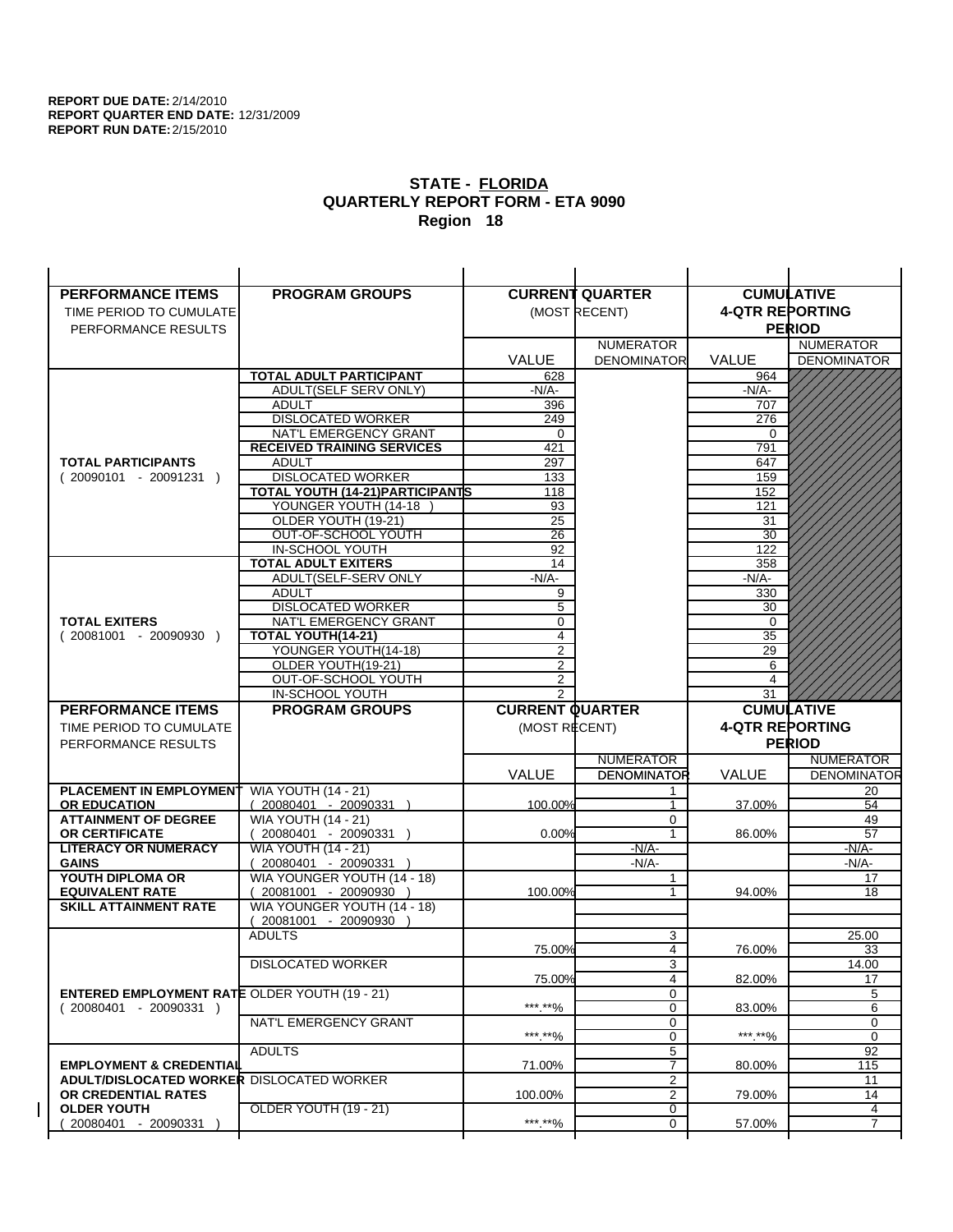$\bar{\Gamma}$ 

 $\mathbf{L}$ 

# **STATE - FLORIDA QUARTERLY REPORT FORM - ETA 9090 Region 18**

|                            | <b>ADULTS</b>            |                     | 60             |             | 121            |
|----------------------------|--------------------------|---------------------|----------------|-------------|----------------|
|                            |                          | 88.00%              | 68             | 90.00%      | 135            |
|                            | <b>DISLOCATED WORKER</b> |                     | 3              |             | 9              |
| <b>RETENTION RATE</b>      |                          | 50.00%              | 6              | 60.00%      | 15             |
| 20071001<br>- 20080930     | OLDER YOUTH (19 - 21)    |                     | 2              |             | 8              |
|                            |                          | 100.00%             | $\overline{2}$ | 89.00%      | 9              |
|                            | YOUNGER YOUTH (14 - 18)  |                     |                |             | 13             |
|                            |                          | 50.00%              | $\overline{2}$ | 46.00%      | 28             |
|                            | NAT'L EMERGENCY GRANT    |                     | 0              |             | 0              |
|                            |                          | *** **%             | O              | ***.**%     | 0              |
|                            | <b>ADULTS</b>            |                     | \$977,963.03   |             | \$2,085,559.40 |
|                            |                          | \$13,215.72         | 74             | \$13,997.04 | 149            |
| <b>SIX MONTHS EARNINGS</b> | <b>DISLOCATED WORKER</b> |                     | \$36,920.00    |             | \$137,534.11   |
| <b>INCREASE</b>            |                          | \$6,153.33          | 6              | \$8,595.88  | 16             |
| - 20080930 )<br>20071001   | OLDER YOUTH (19 - 21)    |                     | \$7,888.00     |             | \$23,678.00    |
|                            |                          | \$7,888.00          |                | \$3,946.33  | 6              |
|                            | NAT'L EMERGENCY GRANT    |                     | \$0.00         |             | \$0.00         |
|                            |                          | $S^{**}$ *** *** ** | 0              | $S********$ | 0              |
|                            |                          |                     |                |             |                |

 $\bar{\Gamma}$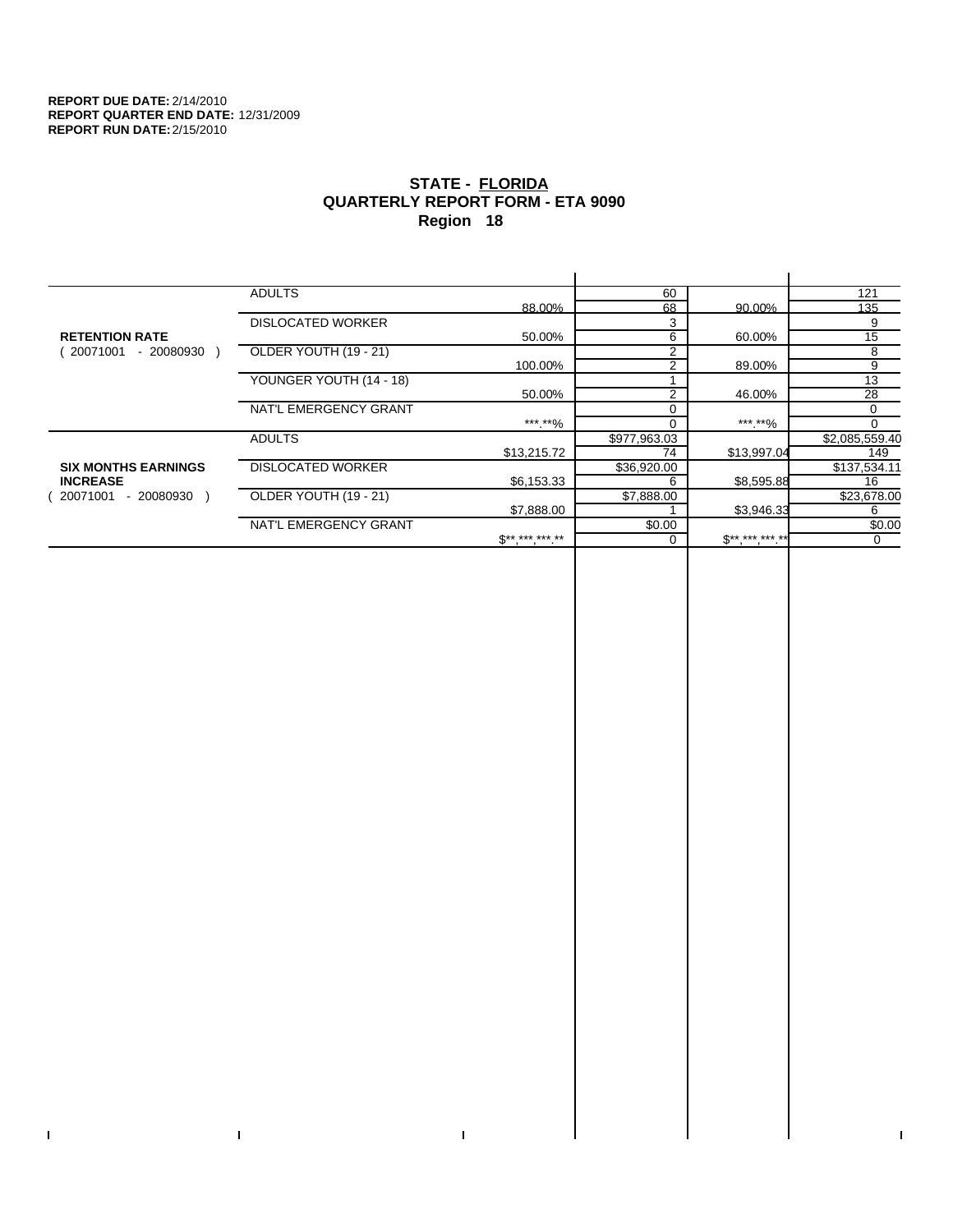| <b>PERFORMANCE ITEMS</b>                             | <b>PROGRAM GROUPS</b>                              |                        | <b>CURRENT QUARTER</b> |                        | <b>CUMULATIVE</b>  |
|------------------------------------------------------|----------------------------------------------------|------------------------|------------------------|------------------------|--------------------|
| TIME PERIOD TO CUMULATE                              |                                                    |                        | (MOST RECENT)          | <b>4-QTR REPORTING</b> |                    |
| PERFORMANCE RESULTS                                  |                                                    |                        |                        |                        | <b>PERIOD</b>      |
|                                                      |                                                    |                        | <b>NUMERATOR</b>       |                        | <b>NUMERATOR</b>   |
|                                                      |                                                    | <b>VALUE</b>           | <b>DENOMINATOR</b>     | <b>VALUE</b>           | <b>DENOMINATOR</b> |
|                                                      | <b>TOTAL ADULT PARTICIPANT</b>                     | 154                    |                        | 251                    |                    |
|                                                      | ADULT(SELF SERV ONLY)                              | -N/A-                  |                        | $-N/A-$                |                    |
|                                                      | <b>ADULT</b>                                       | 140                    |                        | 236                    |                    |
|                                                      | <b>DISLOCATED WORKER</b>                           | 14                     |                        | 15                     |                    |
|                                                      | NAT'L EMERGENCY GRANT                              | $\mathbf 0$            |                        | $\Omega$               |                    |
|                                                      | <b>RECEIVED TRAINING SERVICES</b>                  | 129                    |                        | 226                    |                    |
| <b>TOTAL PARTICIPANTS</b>                            | <b>ADULT</b>                                       | 119                    |                        | 215                    |                    |
| $(20090101 - 20091231)$                              | <b>DISLOCATED WORKER</b>                           | 10                     |                        | 11                     |                    |
|                                                      | TOTAL YOUTH (14-21) PARTICIPANTS                   | 79                     |                        | 137                    |                    |
|                                                      | YOUNGER YOUTH (14-18<br>OLDER YOUTH (19-21)        | 59                     |                        | 99                     |                    |
|                                                      | OUT-OF-SCHOOL YOUTH                                | 20<br>$\overline{21}$  |                        | 38<br>54               |                    |
|                                                      | IN-SCHOOL YOUTH                                    | 58                     |                        | 83                     |                    |
|                                                      | <b>TOTAL ADULT EXITERS</b>                         | 59                     |                        | 131                    |                    |
|                                                      | ADULT(SELF-SERV ONLY                               | $-N/A$ -               |                        | $-N/A-$                |                    |
|                                                      | <b>ADULT</b>                                       | 59                     |                        | 129                    |                    |
|                                                      | <b>DISLOCATED WORKER</b>                           | 0                      |                        | $\overline{2}$         |                    |
| <b>TOTAL EXITERS</b>                                 | NAT'L EMERGENCY GRANT                              | 0                      |                        | 0                      |                    |
| $(20081001 - 20090930)$                              | <b>TOTAL YOUTH(14-21)</b>                          | 42                     |                        | 73                     |                    |
|                                                      | YOUNGER YOUTH(14-18)                               | 31                     |                        | 53                     |                    |
|                                                      | OLDER YOUTH(19-21)                                 | 11                     |                        | 20                     |                    |
|                                                      | OUT-OF-SCHOOL YOUTH                                | 19<br>$\overline{23}$  |                        | 38                     |                    |
|                                                      | IN-SCHOOL YOUTH                                    |                        |                        | 35                     |                    |
|                                                      |                                                    |                        |                        |                        |                    |
| <b>PERFORMANCE ITEMS</b>                             | <b>PROGRAM GROUPS</b>                              | <b>CURRENT QUARTER</b> |                        |                        | <b>CUMULATIVE</b>  |
| TIME PERIOD TO CUMULATE                              |                                                    | (MOST RECENT)          |                        | <b>4-QTR REPORTING</b> |                    |
| PERFORMANCE RESULTS                                  |                                                    |                        |                        |                        | <b>PERIOD</b>      |
|                                                      |                                                    |                        | <b>NUMERATOR</b>       |                        | <b>NUMERATOR</b>   |
|                                                      |                                                    | <b>VALUE</b>           | <b>DENOMINATOR</b>     | <b>VALUE</b>           | <b>DENOMINATOR</b> |
| PLACEMENT IN EMPLOYMENT                              | <b>WIA YOUTH (14 - 21)</b>                         |                        | 6                      |                        | 26                 |
| <b>OR EDUCATION</b>                                  | $(20080401 - 20090331)$                            | 75.00%                 | 8                      | 65.00%                 | 40                 |
| <b>ATTAINMENT OF DEGREE</b>                          | <b>WIA YOUTH (14 - 21)</b>                         |                        | $\overline{7}$         |                        | 32                 |
| <b>OR CERTIFICATE</b>                                | $(20080401 - 20090331)$                            | 78.00%                 | $\overline{9}$         | 74.00%                 | 43                 |
| <b>LITERACY OR NUMERACY</b>                          | <b>WIA YOUTH (14 - 21)</b>                         |                        | $-N/A$ -               |                        | -N/A-              |
| <b>GAINS</b>                                         | 20080401 - 20090331<br>WIA YOUNGER YOUTH (14 - 18) |                        | $-N/A-$<br>17          |                        | $-N/A-$<br>33      |
| YOUTH DIPLOMA OR<br><b>EQUIVALENT RATE</b>           | 20081001 - 20090930 )                              | 77.00%                 | 22                     | 83.00%                 | 40                 |
| <b>SKILL ATTAINMENT RATE</b>                         | WIA YOUNGER YOUTH (14 - 18)                        |                        |                        |                        |                    |
|                                                      | (20081001 - 20090930                               |                        |                        |                        |                    |
|                                                      | <b>ADULTS</b>                                      |                        | 0                      |                        | 20.00              |
|                                                      |                                                    | ***.**%                | 0                      | 91.00%                 | 22                 |
|                                                      | <b>DISLOCATED WORKER</b>                           |                        | $\mathbf{1}$           |                        | 5.00               |
|                                                      |                                                    | 100.00%                | $\mathbf{1}$           | 83.00%                 | 6                  |
| <b>ENTERED EMPLOYMENT RATE OLDER YOUTH (19 - 21)</b> |                                                    |                        | $\overline{2}$         |                        | 8                  |
| $(20080401 - 20090331)$                              |                                                    | 67.00%                 | 3                      | 73.00%                 | 11                 |
|                                                      | NAT'L EMERGENCY GRANT                              |                        | 0                      |                        | 0<br>0             |
|                                                      | <b>ADULTS</b>                                      | ***.**%                | 0<br>17                | *** **%                | 124                |
| <b>EMPLOYMENT &amp; CREDENTIAL</b>                   |                                                    | 100.00%                | $\overline{17}$        | 98.00%                 | 127                |
| <b>ADULT/DISLOCATED WORKER DISLOCATED WORKER</b>     |                                                    |                        | 1                      |                        | 2                  |
| OR CREDENTIAL RATES                                  |                                                    | 100.00%                | $\mathbf{1}$           | 67.00%                 | 3                  |
| <b>OLDER YOUTH</b><br>20080401 - 20090331            | <b>OLDER YOUTH (19 - 21)</b>                       | 67.00%                 | 2<br>3                 | 44.00%                 | 7<br>16            |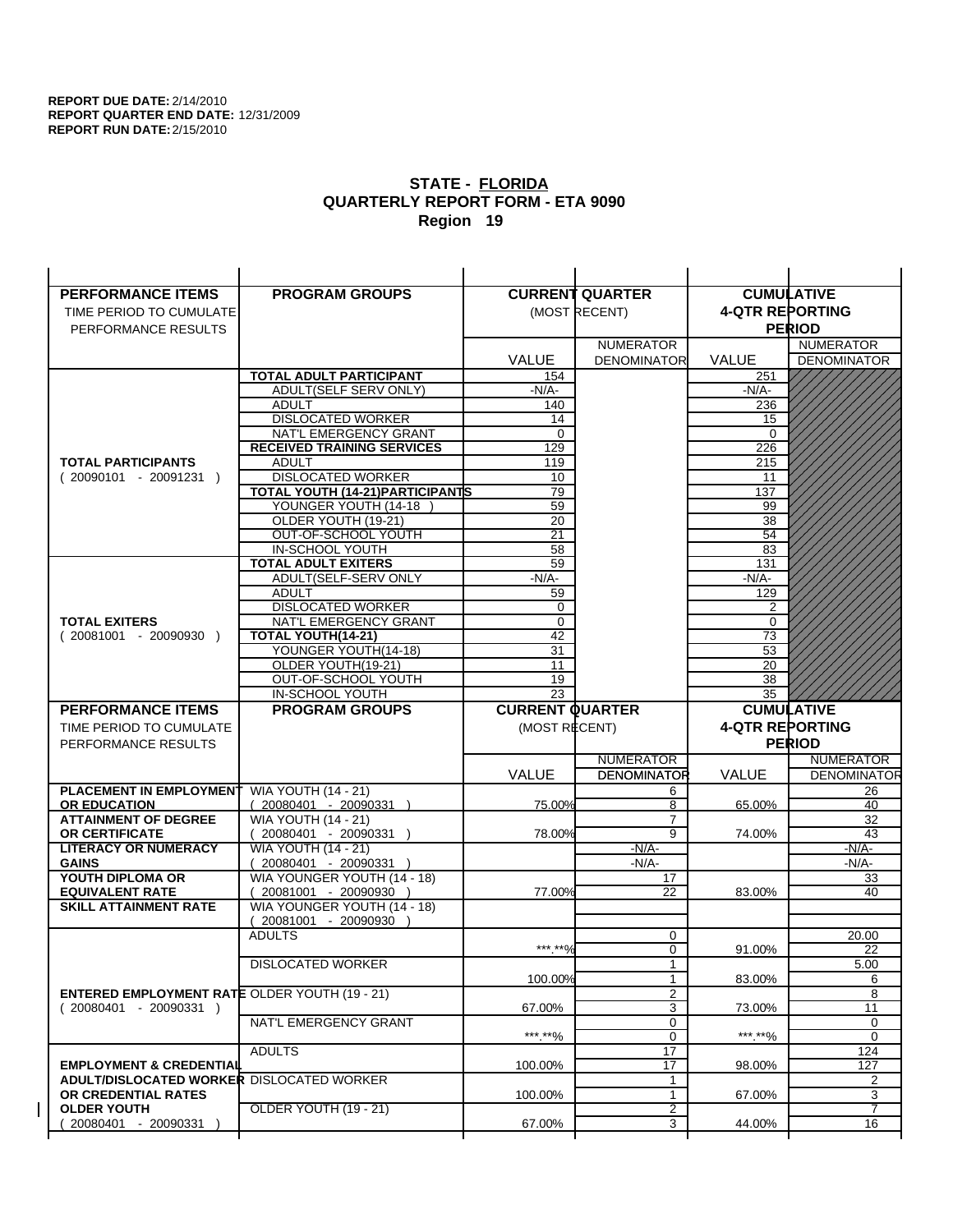$\bar{\Gamma}$ 

 $\mathbf{L}$ 

# **STATE - FLORIDA QUARTERLY REPORT FORM - ETA 9090 Region 19**

|                            | <b>ADULTS</b>            |              | 60             |              | 112            |
|----------------------------|--------------------------|--------------|----------------|--------------|----------------|
|                            |                          | 97.00%       | 62             | 93.00%       | 120            |
|                            | <b>DISLOCATED WORKER</b> |              |                |              | 6              |
| <b>RETENTION RATE</b>      |                          | 100.00%      |                | 75.00%       | 8              |
| 20071001<br>- 20080930     | OLDER YOUTH (19 - 21)    |              | 3              |              | 9              |
|                            |                          | 100.00%      | 3              | 82.00%       | 11             |
|                            | YOUNGER YOUTH (14 - 18)  |              | 6              |              | 16             |
|                            |                          | 75.00%       | 8              | 70.00%       | 23             |
|                            | NAT'L EMERGENCY GRANT    |              |                |              | 0              |
|                            |                          | ***.**%      |                | *** **%      |                |
|                            | <b>ADULTS</b>            |              | \$1,174,738.00 |              | \$1,965,600.83 |
|                            |                          | \$18,947.39  | 62             | \$15,120.01  | 130            |
| <b>SIX MONTHS EARNINGS</b> | <b>DISLOCATED WORKER</b> |              | \$25,352.00    |              | \$92,743.37    |
| <b>INCREASE</b>            |                          | \$25,352.00  |                | \$10,304.82  | 9              |
| 20071001<br>- 20080930     | OLDER YOUTH (19 - 21)    |              | \$25,170.00    |              | \$44,136.00    |
|                            |                          | \$8,390.00   |                | \$5,517.00   | 8              |
|                            | NAT'L EMERGENCY GRANT    |              | \$0.00         |              | \$0.00         |
|                            |                          | $S*********$ |                | $S*********$ | $\Omega$       |
|                            |                          |              |                |              |                |

 $\bar{\Gamma}$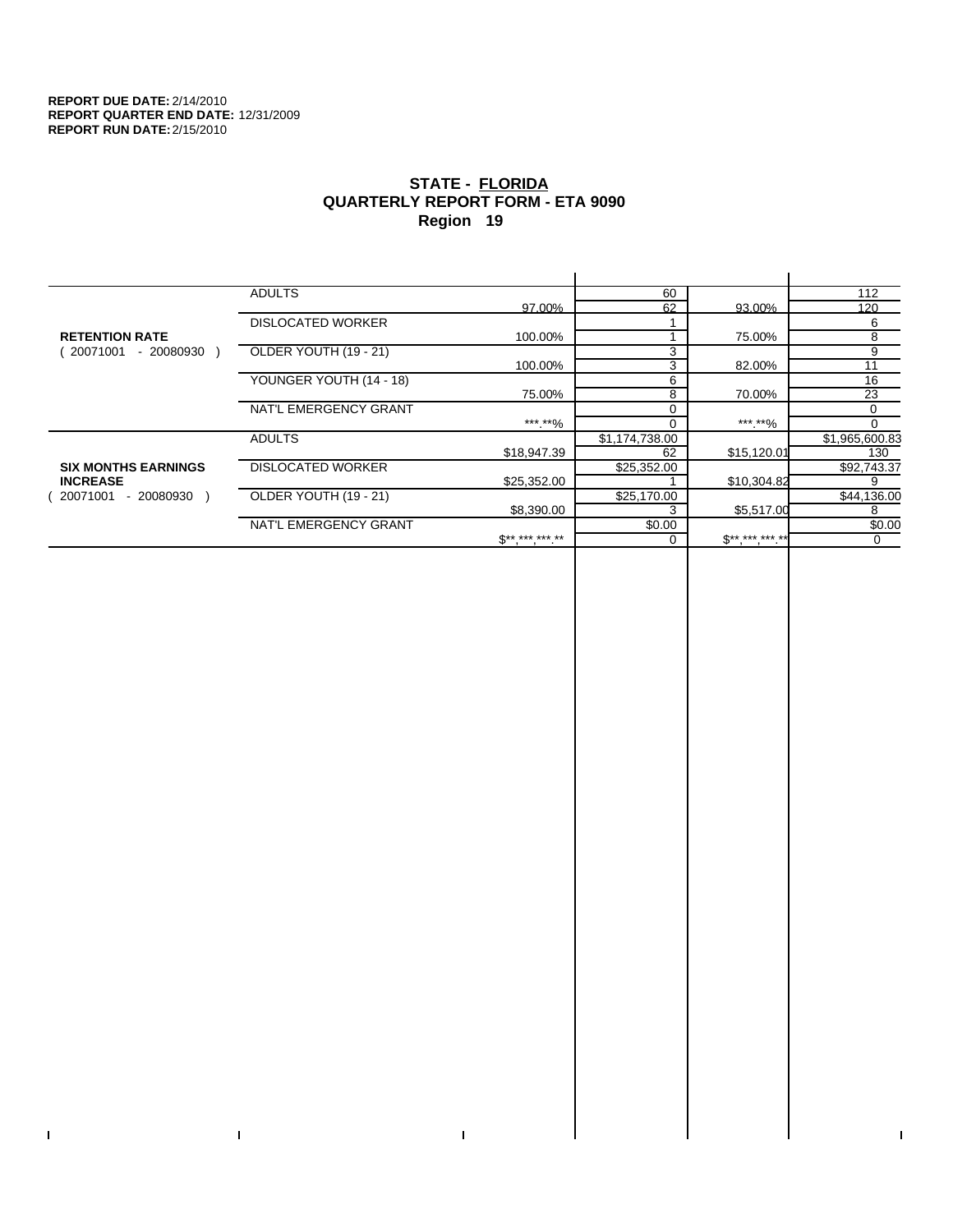| <b>PERFORMANCE ITEMS</b>                             | <b>PROGRAM GROUPS</b>                                |                        | <b>CURRENT QUARTER</b> |                        | <b>CUMULATIVE</b>  |
|------------------------------------------------------|------------------------------------------------------|------------------------|------------------------|------------------------|--------------------|
| TIME PERIOD TO CUMULATE                              |                                                      |                        | (MOST RECENT)          | <b>4-QTR REPORTING</b> |                    |
| PERFORMANCE RESULTS                                  |                                                      |                        |                        |                        | <b>PERIOD</b>      |
|                                                      |                                                      |                        | <b>NUMERATOR</b>       |                        | <b>NUMERATOR</b>   |
|                                                      |                                                      | <b>VALUE</b>           | <b>DENOMINATOR</b>     | <b>VALUE</b>           | <b>DENOMINATOR</b> |
|                                                      | TOTAL ADULT PARTICIPANT                              | 1491                   |                        | 1818                   |                    |
|                                                      | ADULT(SELF SERV ONLY)                                | $-N/A-$                |                        | -N/A-                  |                    |
|                                                      | <b>ADULT</b>                                         | 939                    |                        | 1224                   |                    |
|                                                      | <b>DISLOCATED WORKER</b>                             | 577                    |                        | 621                    |                    |
|                                                      | NAT'L EMERGENCY GRANT                                | 5                      |                        | 6                      |                    |
|                                                      | <b>RECEIVED TRAINING SERVICES</b>                    | 1062                   |                        | 1413                   |                    |
| <b>TOTAL PARTICIPANTS</b>                            | <b>ADULT</b>                                         | 695                    |                        | 996                    |                    |
| $(20090101 - 20091231)$                              | <b>DISLOCATED WORKER</b>                             | 383                    |                        | 435                    |                    |
|                                                      | <b>TOTAL YOUTH (14-21) PARTICIPANTS</b>              | 160                    |                        | 357                    |                    |
|                                                      | YOUNGER YOUTH (14-18                                 | 109                    |                        | 270                    |                    |
|                                                      | OLDER YOUTH (19-21)<br>OUT-OF-SCHOOL YOUTH           | 51<br>89               |                        | 87<br>155              |                    |
|                                                      | IN-SCHOOL YOUTH                                      | 71                     |                        | 202                    |                    |
|                                                      | <b>TOTAL ADULT EXITERS</b>                           | 162                    |                        | 443                    |                    |
|                                                      | ADULT(SELF-SERV ONLY                                 | $-N/A-$                |                        | $-N/A-$                |                    |
|                                                      | <b>ADULT</b>                                         | 144                    |                        | 358                    |                    |
|                                                      | <b>DISLOCATED WORKER</b>                             | 18                     |                        | 87                     |                    |
| <b>TOTAL EXITERS</b>                                 | NAT'L EMERGENCY GRANT                                | 0                      |                        | $\overline{2}$         |                    |
| $(20081001 - 20090930)$                              | <b>TOTAL YOUTH(14-21)</b>                            | 59                     |                        | 213                    |                    |
|                                                      | YOUNGER YOUTH(14-18)                                 | 57                     |                        | 171                    |                    |
|                                                      | OLDER YOUTH(19-21)                                   | 2                      |                        | 42                     |                    |
|                                                      | OUT-OF-SCHOOL YOUTH                                  | 17                     |                        | 76                     |                    |
|                                                      | IN-SCHOOL YOUTH                                      | $\overline{42}$        |                        | 137                    |                    |
|                                                      |                                                      |                        |                        |                        |                    |
| <b>PERFORMANCE ITEMS</b>                             | <b>PROGRAM GROUPS</b>                                | <b>CURRENT QUARTER</b> |                        |                        | <b>CUMULATIVE</b>  |
| TIME PERIOD TO CUMULATE                              |                                                      | (MOST RECENT)          |                        | <b>4-QTR REPORTING</b> |                    |
| PERFORMANCE RESULTS                                  |                                                      |                        |                        |                        | <b>PERIOD</b>      |
|                                                      |                                                      |                        | <b>NUMERATOR</b>       |                        | <b>NUMERATOR</b>   |
|                                                      |                                                      | <b>VALUE</b>           | <b>DENOMINATOR</b>     | <b>VALUE</b>           | <b>DENOMINATOR</b> |
| PLACEMENT IN EMPLOYMENT                              | <b>WIA YOUTH (14 - 21)</b>                           |                        | 4                      |                        | 60                 |
| <b>OR EDUCATION</b>                                  | (20080401 - 20090331 )                               | 29.00%                 | 14                     | 47.00%                 | 128                |
| <b>ATTAINMENT OF DEGREE</b>                          | <b>WIA YOUTH (14 - 21)</b>                           |                        | 11                     |                        | 124                |
| <b>OR CERTIFICATE</b>                                | $(20080401 - 20090331)$                              | 79.00%                 | 14                     | 91.00%                 | 136                |
| <b>LITERACY OR NUMERACY</b>                          | <b>WIA YOUTH (14 - 21)</b>                           |                        | $-N/A$ -               |                        | $-N/A$ -           |
| <b>GAINS</b>                                         | 20080401 - 20090331                                  |                        | $-N/A-$                |                        | $-N/A-$            |
| YOUTH DIPLOMA OR<br><b>EQUIVALENT RATE</b>           | WIA YOUNGER YOUTH (14 - 18)<br>20081001 - 20090930 ) | 69.00%                 | 20<br>29               | 74.00%                 | 78<br>105          |
| <b>SKILL ATTAINMENT RATE</b>                         | WIA YOUNGER YOUTH (14 - 18)                          |                        |                        |                        |                    |
|                                                      | (20081001 - 20090930                                 |                        |                        |                        |                    |
|                                                      | <b>ADULTS</b>                                        |                        | 8                      |                        | 58.00              |
|                                                      |                                                      | 80.00%                 | 10                     | 76.00%                 | 76                 |
|                                                      | <b>DISLOCATED WORKER</b>                             |                        | $\overline{9}$         |                        | 74.00              |
|                                                      |                                                      | 82.00%                 | 11                     | 77.00%                 | 96                 |
| <b>ENTERED EMPLOYMENT RATE OLDER YOUTH (19 - 21)</b> |                                                      |                        | 3                      |                        | 14                 |
| $(20080401 - 20090331)$                              |                                                      | 38.00%                 | 8                      | 34.00%                 | 41                 |
|                                                      | NAT'L EMERGENCY GRANT                                |                        | $\mathbf{1}$           |                        | 2                  |
|                                                      |                                                      | 100.00%                | 1                      | 100.00%                | $\overline{2}$     |
| <b>EMPLOYMENT &amp; CREDENTIAL</b>                   | <b>ADULTS</b>                                        | 52.00%                 | 14<br>$\overline{27}$  | 61.00%                 | 105<br>172         |
| <b>ADULT/DISLOCATED WORKER DISLOCATED WORKER</b>     |                                                      |                        | 4                      |                        | 28                 |
| OR CREDENTIAL RATES                                  |                                                      | 67.00%                 | 6                      | 47.00%                 | 59                 |
| <b>OLDER YOUTH</b>                                   | OLDER YOUTH (19 - 21)                                |                        | 3                      |                        | $\overline{22}$    |
| 20080401 - 20090331                                  |                                                      | 30.00%                 | 10                     | 40.00%                 | 55                 |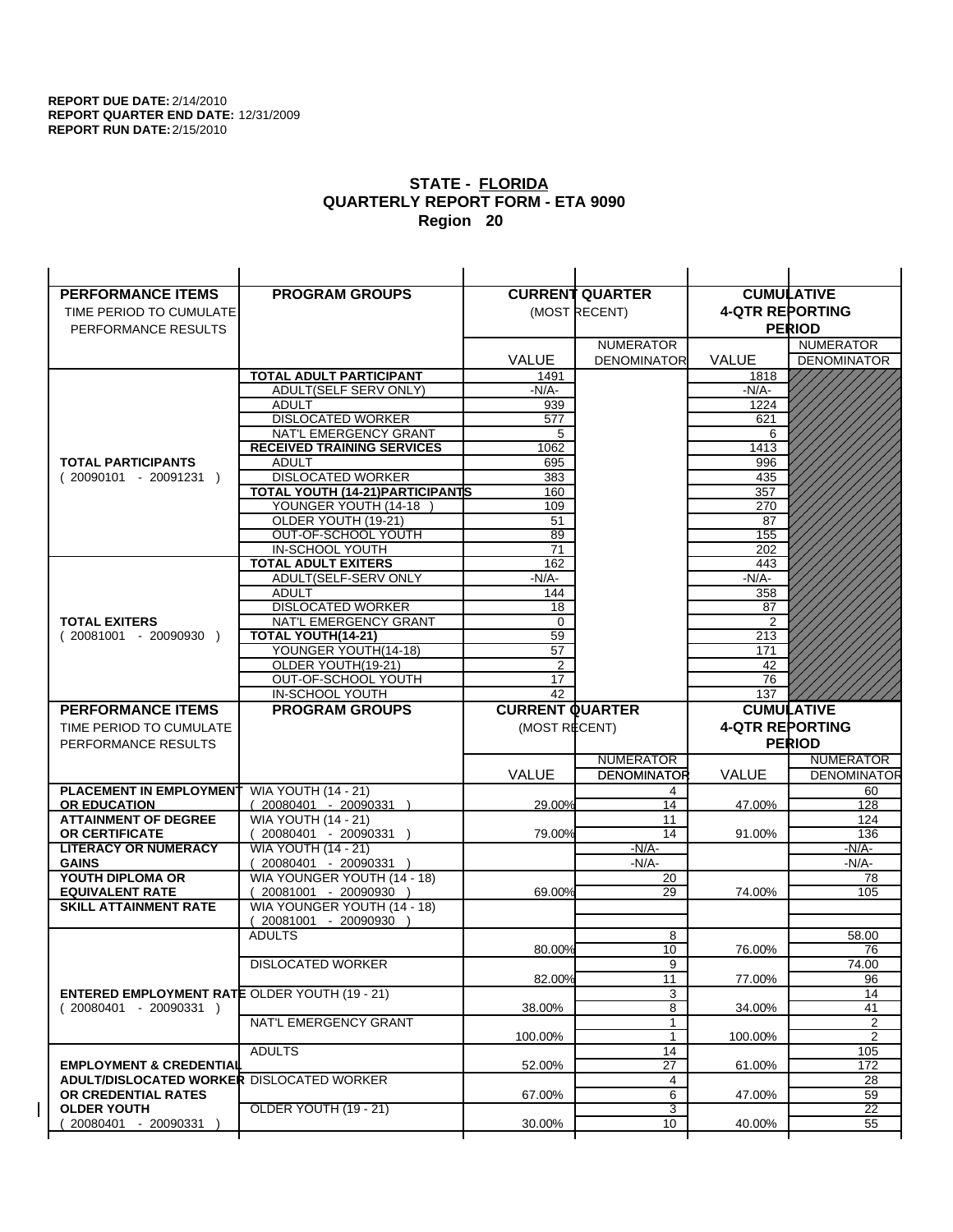$\bar{\Gamma}$ 

 $\mathbf{L}$ 

# **STATE - FLORIDA QUARTERLY REPORT FORM - ETA 9090 Region 20**

|                            | <b>ADULTS</b>            |                            | 42           |             | 225            |
|----------------------------|--------------------------|----------------------------|--------------|-------------|----------------|
|                            |                          | 91.00%                     | 46           | 90.00%      | 251            |
|                            | <b>DISLOCATED WORKER</b> |                            | 13           |             | 95             |
| <b>RETENTION RATE</b>      |                          | 93.00%                     | 14           | 83.00%      | 115            |
| - 20080930<br>20071001     | OLDER YOUTH (19 - 21)    |                            |              |             | 15             |
|                            |                          | 100.00%                    |              | 58.00%      | 26             |
|                            | YOUNGER YOUTH (14 - 18)  |                            | 3            |             | 31             |
|                            |                          | 25.00%                     | 12           | 36.00%      | 85             |
|                            | NAT'L EMERGENCY GRANT    |                            | $\Omega$     |             | 0              |
|                            |                          | ***.**%                    |              | ***.**%     |                |
|                            | <b>ADULTS</b>            |                            | \$935,449.90 |             | \$4,380,482.46 |
|                            |                          | \$19,488.54                | 48           | \$15,157.38 | 289            |
| <b>SIX MONTHS EARNINGS</b> | <b>DISLOCATED WORKER</b> |                            | \$160,605.27 |             | \$1,180,269.52 |
| <b>INCREASE</b>            |                          | \$10,707.02                | 15           | \$8,941.44  | 132            |
| - 20080930<br>20071001     | OLDER YOUTH (19 - 21)    |                            | \$3,774.00   |             | \$44,802.51    |
|                            |                          | \$3,774.00                 |              | \$1,723.17  | 26             |
|                            | NAT'L EMERGENCY GRANT    |                            | \$0.00       |             | \$0.00         |
|                            |                          | $\mathbb{S}$ ** *** *** ** |              | $S********$ | $\mathbf 0$    |
|                            |                          |                            |              |             |                |

 $\bar{\Gamma}$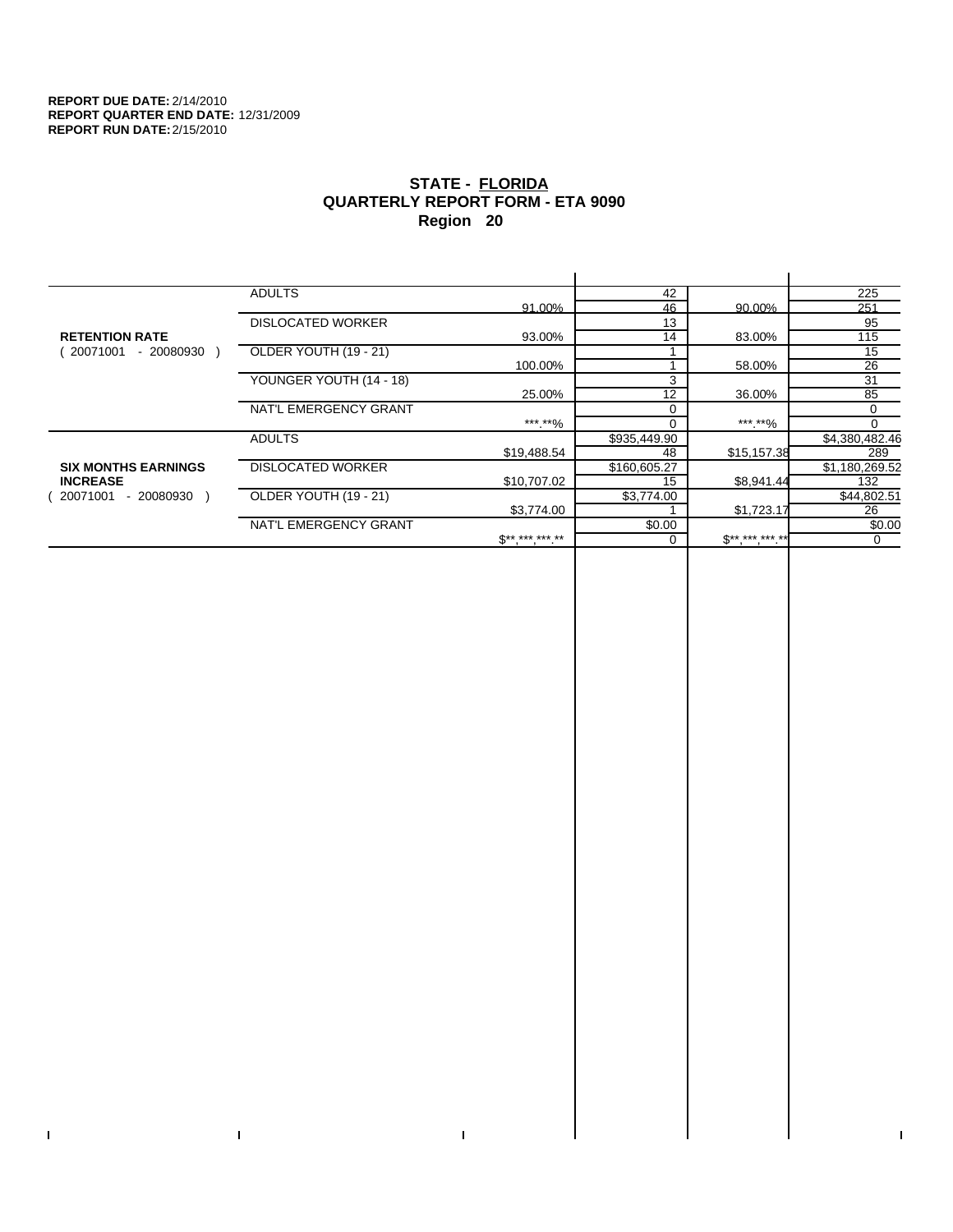| <b>PERFORMANCE ITEMS</b>                             |                                                    |                        |                        |                        |                          |
|------------------------------------------------------|----------------------------------------------------|------------------------|------------------------|------------------------|--------------------------|
|                                                      | <b>PROGRAM GROUPS</b>                              |                        | <b>CURRENT QUARTER</b> |                        | <b>CUMULATIVE</b>        |
| TIME PERIOD TO CUMULATE                              |                                                    |                        | (MOST RECENT)          | <b>4-QTR REPORTING</b> |                          |
| PERFORMANCE RESULTS                                  |                                                    |                        |                        |                        | <b>PERIOD</b>            |
|                                                      |                                                    |                        | <b>NUMERATOR</b>       |                        | <b>NUMERATOR</b>         |
|                                                      |                                                    | <b>VALUE</b>           | <b>DENOMINATOR</b>     | <b>VALUE</b>           | <b>DENOMINATOR</b>       |
|                                                      | TOTAL ADULT PARTICIPANT                            | 1117                   |                        | 2012                   |                          |
|                                                      | ADULT(SELF SERV ONLY)                              | $-N/A-$                |                        | -N/A-                  |                          |
|                                                      | <b>ADULT</b>                                       | 708                    |                        | 1561                   |                          |
|                                                      | <b>DISLOCATED WORKER</b>                           | 427                    |                        | 473                    |                          |
|                                                      | NAT'L EMERGENCY GRANT                              | 2                      |                        | 3                      |                          |
|                                                      | <b>RECEIVED TRAINING SERVICES</b>                  | 644                    |                        | 1536                   |                          |
| <b>TOTAL PARTICIPANTS</b>                            | <b>ADULT</b>                                       | 396                    |                        | 1255                   |                          |
| $(20090101 - 20091231)$                              | <b>DISLOCATED WORKER</b>                           | 260                    |                        | 295                    |                          |
|                                                      | <b>TOTAL YOUTH (14-21) PARTICIPANTS</b>            | 229                    |                        | 410                    |                          |
|                                                      | YOUNGER YOUTH (14-18                               | 90                     |                        | 164                    |                          |
|                                                      | OLDER YOUTH (19-21)                                | 139                    |                        | 246                    |                          |
|                                                      | OUT-OF-SCHOOL YOUTH                                | 170                    |                        | 297                    |                          |
|                                                      | IN-SCHOOL YOUTH                                    | 59                     |                        | 113                    |                          |
|                                                      | <b>TOTAL ADULT EXITERS</b>                         | 370                    |                        | 956                    |                          |
|                                                      | ADULT(SELF-SERV ONLY                               | $-N/A-$                |                        | $-N/A-$                |                          |
|                                                      | <b>ADULT</b><br><b>DISLOCATED WORKER</b>           | 352                    |                        | 902<br>58              |                          |
| <b>TOTAL EXITERS</b>                                 | NAT'L EMERGENCY GRANT                              | 18<br>0                |                        | -1                     |                          |
| $(20081001 - 20090930)$                              | TOTAL YOUTH(14-21)                                 | 78                     |                        | 236                    |                          |
|                                                      | YOUNGER YOUTH(14-18)                               | 35                     |                        | 103                    |                          |
|                                                      | OLDER YOUTH(19-21)                                 | 43                     |                        | 133                    |                          |
|                                                      | OUT-OF-SCHOOL YOUTH                                | 45                     |                        | 169                    |                          |
|                                                      | IN-SCHOOL YOUTH                                    | $\overline{33}$        |                        | 67                     |                          |
|                                                      |                                                    |                        |                        |                        |                          |
|                                                      |                                                    |                        |                        |                        | <b>CUMULATIVE</b>        |
| <b>PERFORMANCE ITEMS</b>                             | <b>PROGRAM GROUPS</b>                              | <b>CURRENT QUARTER</b> |                        |                        |                          |
| TIME PERIOD TO CUMULATE                              |                                                    | (MOST RECENT)          |                        | <b>4-QTR REPORTING</b> |                          |
| PERFORMANCE RESULTS                                  |                                                    |                        |                        |                        | <b>PERIOD</b>            |
|                                                      |                                                    |                        | <b>NUMERATOR</b>       |                        | <b>NUMERATOR</b>         |
|                                                      |                                                    | <b>VALUE</b>           | <b>DENOMINATOR</b>     | <b>VALUE</b>           |                          |
| PLACEMENT IN EMPLOYMENT                              | <b>WIA YOUTH (14 - 21)</b>                         |                        | 22                     |                        | 127                      |
| <b>OR EDUCATION</b>                                  | (20080401 - 20090331 )                             | 61.00%                 | 36                     | 63.00%                 | 202                      |
| <b>ATTAINMENT OF DEGREE</b>                          | <b>WIA YOUTH (14 - 21)</b>                         |                        | 29                     |                        | 159                      |
| <b>OR CERTIFICATE</b>                                | $(20080401 - 20090331)$                            | 71.00%                 | 41                     | 76.00%                 | 210                      |
| <b>LITERACY OR NUMERACY</b><br><b>GAINS</b>          | <b>WIA YOUTH (14 - 21)</b>                         |                        | $-N/A-$<br>$-N/A-$     |                        | -N/A-<br>$-N/A-$         |
| YOUTH DIPLOMA OR                                     | 20080401 - 20090331<br>WIA YOUNGER YOUTH (14 - 18) |                        | 22                     |                        | <b>DENOMINATOR</b><br>39 |
| <b>EQUIVALENT RATE</b>                               | 20081001 - 20090930 )                              | 79.00%                 | 28                     | 54.00%                 | 72                       |
| <b>SKILL ATTAINMENT RATE</b>                         | WIA YOUNGER YOUTH (14 - 18)                        |                        |                        |                        |                          |
|                                                      | (20081001 - 20090930                               |                        |                        |                        |                          |
|                                                      | <b>ADULTS</b>                                      |                        | 6                      |                        | 56.00                    |
|                                                      |                                                    | 75.00%                 | 8                      | 85.00%                 | 66                       |
|                                                      | <b>DISLOCATED WORKER</b>                           |                        | $\overline{9}$         |                        | 48.00                    |
|                                                      |                                                    | 82.00%                 | 11                     | 91.00%                 | 53                       |
| <b>ENTERED EMPLOYMENT RATE OLDER YOUTH (19 - 21)</b> |                                                    |                        | 17                     |                        | 45                       |
| $(20080401 - 20090331)$                              |                                                    | 71.00%                 | 24                     | 78.00%                 | 58                       |
|                                                      | NAT'L EMERGENCY GRANT                              |                        | 0                      |                        | 0                        |
|                                                      |                                                    | ***.**%                | 0                      | 0.00%                  | $\mathbf{1}$             |
|                                                      | <b>ADULTS</b>                                      |                        | 69                     |                        | 553                      |
| <b>EMPLOYMENT &amp; CREDENTIAL</b>                   |                                                    | 93.00%                 | 74                     | 93.00%                 | 592                      |
| <b>ADULT/DISLOCATED WORKER DISLOCATED WORKER</b>     |                                                    |                        | 3                      |                        | 30                       |
| OR CREDENTIAL RATES                                  |                                                    | 75.00%                 | $\overline{4}$         | 81.00%                 | 37                       |
| <b>OLDER YOUTH</b><br>20080401 - 20090331            | <b>OLDER YOUTH (19 - 21)</b>                       | 63.00%                 | 19<br>30               | 63.00%                 | 53<br>84                 |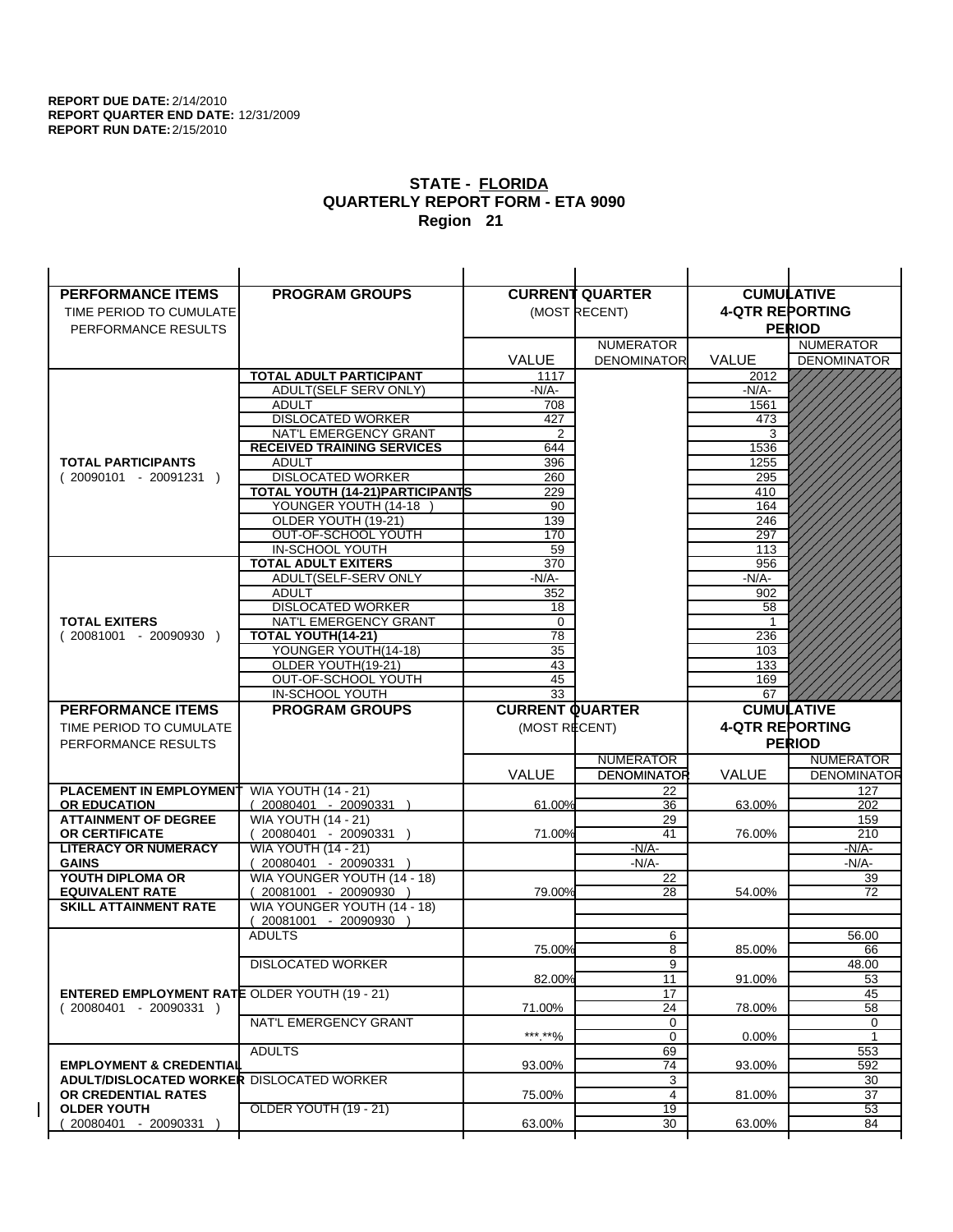$\bar{\Gamma}$ 

 $\mathbf{L}$ 

# **STATE - FLORIDA QUARTERLY REPORT FORM - ETA 9090 Region 21**

|                            | <b>ADULTS</b>            |             | 130            |             | 589             |
|----------------------------|--------------------------|-------------|----------------|-------------|-----------------|
|                            |                          | 89.00%      | 146            | 90.00%      | 656             |
|                            | <b>DISLOCATED WORKER</b> |             | 12             |             | 62              |
| <b>RETENTION RATE</b>      |                          | 92.00%      | 13             | 83.00%      | 75              |
| $-20080930$<br>20071001    | OLDER YOUTH (19 - 21)    |             | 8              |             | $\overline{38}$ |
|                            |                          | 89.00%      | 9              | 73.00%      | 52              |
|                            | YOUNGER YOUTH (14 - 18)  |             | 20             |             | 50              |
|                            |                          | 50.00%      | 40             | 63.00%      | 80              |
|                            | NAT'L EMERGENCY GRANT    |             | $\Omega$       |             |                 |
|                            |                          | ***.**%     | $\Omega$       | 50.00%      | $\mathcal{P}$   |
|                            | <b>ADULTS</b>            |             | \$2,635,553.06 |             | \$13,452,432.54 |
|                            |                          | \$17,113.98 | 154            | \$19,468.06 | 691             |
| <b>SIX MONTHS EARNINGS</b> | <b>DISLOCATED WORKER</b> |             | \$164,872.00   |             | \$1,019,380.04  |
| <b>INCREASE</b>            |                          | \$11,776.57 | 14             | \$12,584.94 | 81              |
| 20071001<br>- 20080930     | OLDER YOUTH (19 - 21)    |             | \$20,030.71    |             | \$108,993.01    |
|                            |                          | \$2,503.84  | 8              | \$2,595.07  | 42              |
|                            | NAT'L EMERGENCY GRANT    |             | \$0.00         |             | \$20,566.94     |
|                            |                          | \$0.00      |                | \$5,141.73  |                 |
|                            |                          |             |                |             |                 |

 $\bar{\Gamma}$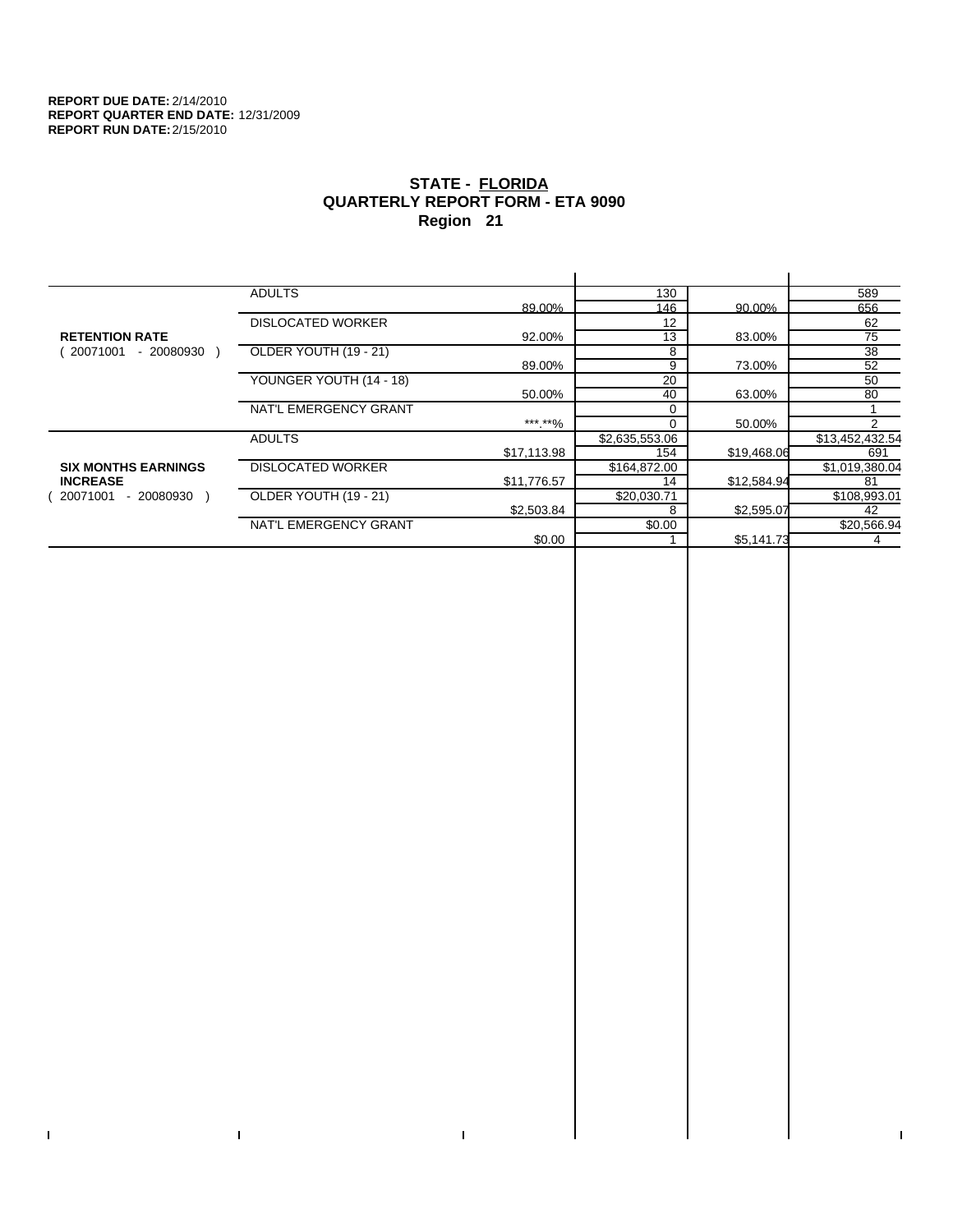| <b>PERFORMANCE ITEMS</b>                             | <b>PROGRAM GROUPS</b>                             |                        | <b>CURRENT QUARTER</b> |                        | <b>CUMULATIVE</b>  |
|------------------------------------------------------|---------------------------------------------------|------------------------|------------------------|------------------------|--------------------|
| TIME PERIOD TO CUMULATE                              |                                                   |                        | (MOST RECENT)          | <b>4-QTR REPORTING</b> |                    |
| PERFORMANCE RESULTS                                  |                                                   |                        |                        |                        | <b>PERIOD</b>      |
|                                                      |                                                   |                        | <b>NUMERATOR</b>       |                        | <b>NUMERATOR</b>   |
|                                                      |                                                   | <b>VALUE</b>           | <b>DENOMINATOR</b>     | <b>VALUE</b>           | <b>DENOMINATOR</b> |
|                                                      | TOTAL ADULT PARTICIPANT                           | 1854                   |                        | 2608                   |                    |
|                                                      | ADULT(SELF SERV ONLY)                             | $-N/A-$                |                        | -N/A-                  |                    |
|                                                      | <b>ADULT</b>                                      | 758                    |                        | 1271                   |                    |
|                                                      | <b>DISLOCATED WORKER</b>                          | 1138                   |                        | 1385                   |                    |
|                                                      | NAT'L EMERGENCY GRANT                             | 0                      |                        |                        |                    |
|                                                      | <b>RECEIVED TRAINING SERVICES</b>                 | 1112                   |                        | 1656                   |                    |
| <b>TOTAL PARTICIPANTS</b>                            | <b>ADULT</b>                                      | 396                    |                        | 768                    |                    |
| $(20090101 - 20091231)$                              | <b>DISLOCATED WORKER</b>                          | 741                    |                        | 921                    |                    |
|                                                      | <b>TOTAL YOUTH (14-21) PARTICIPANTS</b>           | 611                    |                        | 932                    |                    |
|                                                      | YOUNGER YOUTH (14-18                              | 379                    |                        | 588                    |                    |
|                                                      | OLDER YOUTH (19-21)                               | 232                    |                        | 344                    |                    |
|                                                      | OUT-OF-SCHOOL YOUTH                               | 287                    |                        | 393                    |                    |
|                                                      | IN-SCHOOL YOUTH                                   | 324                    |                        | 539                    |                    |
|                                                      | <b>TOTAL ADULT EXITERS</b>                        | 153<br>$-N/A-$         |                        | 943<br>$-N/A-$         |                    |
|                                                      | ADULT(SELF-SERV ONLY<br>ADULT                     |                        |                        |                        |                    |
|                                                      | <b>DISLOCATED WORKER</b>                          | 91<br>65               |                        | 600<br>351             |                    |
| <b>TOTAL EXITERS</b>                                 | NAT'L EMERGENCY GRANT                             | $\mathbf 0$            |                        | -1                     |                    |
| $(20081001 - 20090930)$                              | TOTAL YOUTH(14-21)                                | 70                     |                        | 389                    |                    |
|                                                      | YOUNGER YOUTH(14-18)                              | 30                     |                        | 229                    |                    |
|                                                      | OLDER YOUTH(19-21)                                | 40                     |                        | 160                    |                    |
|                                                      | OUT-OF-SCHOOL YOUTH                               | 39                     |                        | 163                    |                    |
|                                                      | IN-SCHOOL YOUTH                                   | 31                     |                        | 226                    |                    |
|                                                      |                                                   |                        |                        |                        |                    |
| <b>PERFORMANCE ITEMS</b>                             | <b>PROGRAM GROUPS</b>                             | <b>CURRENT QUARTER</b> |                        |                        | <b>CUMULATIVE</b>  |
|                                                      |                                                   |                        |                        |                        |                    |
| TIME PERIOD TO CUMULATE                              |                                                   | (MOST RECENT)          |                        | <b>4-QTR REPORTING</b> |                    |
| PERFORMANCE RESULTS                                  |                                                   |                        |                        |                        | <b>PERIOD</b>      |
|                                                      |                                                   |                        | <b>NUMERATOR</b>       |                        | <b>NUMERATOR</b>   |
|                                                      |                                                   | <b>VALUE</b>           | <b>DENOMINATOR</b>     | <b>VALUE</b>           | <b>DENOMINATOR</b> |
| PLACEMENT IN EMPLOYMENT                              | <b>WIA YOUTH (14 - 21)</b>                        |                        | 21                     |                        | 354                |
| <b>OR EDUCATION</b>                                  | (20080401 - 20090331 )                            | 81.00%                 | 26                     | 90.00%                 | 395                |
| <b>ATTAINMENT OF DEGREE</b><br><b>OR CERTIFICATE</b> | <b>WIA YOUTH (14 - 21)</b>                        | 14.00%                 | 3<br>22                | 78.00%                 | 306<br>390         |
| <b>LITERACY OR NUMERACY</b>                          | $(20080401 - 20090331)$                           |                        | $-N/A-$                |                        | -N/A-              |
| <b>GAINS</b>                                         | <b>WIA YOUTH (14 - 21)</b><br>20080401 - 20090331 |                        | $-N/A-$                |                        | $-N/A-$            |
| YOUTH DIPLOMA OR                                     | WIA YOUNGER YOUTH (14 - 18)                       |                        | 18                     |                        | 182                |
| <b>EQUIVALENT RATE</b>                               | 20081001 - 20090930 )                             | 90.00%                 | 20                     | 98.00%                 | 186                |
| <b>SKILL ATTAINMENT RATE</b>                         | WIA YOUNGER YOUTH (14 - 18)                       |                        |                        |                        |                    |
|                                                      | (20081001 - 20090930                              |                        |                        |                        |                    |
|                                                      | <b>ADULTS</b>                                     |                        | 48                     |                        | 210.00             |
|                                                      |                                                   | 96.00%                 | 50                     | 82.00%                 | 255                |
|                                                      | <b>DISLOCATED WORKER</b>                          |                        | 68                     |                        | 394.00             |
|                                                      |                                                   | 99.00%                 | 69                     | 86.00%                 | 456                |
| <b>ENTERED EMPLOYMENT RATE OLDER YOUTH (19 - 21)</b> |                                                   |                        | 18                     |                        | 94                 |
| $(20080401 - 20090331)$                              |                                                   | 78.00%                 | 23                     | 84.00%                 | 112                |
|                                                      | NAT'L EMERGENCY GRANT                             |                        | 0                      |                        | 0                  |
|                                                      |                                                   | ***.**%                | $\mathbf 0$            | 0.00%                  | $\overline{2}$     |
|                                                      | <b>ADULTS</b>                                     |                        | 26                     |                        | 346                |
| <b>EMPLOYMENT &amp; CREDENTIAL</b>                   |                                                   | 72.00%                 | 36                     | 79.00%                 | 437                |
| <b>ADULT/DISLOCATED WORKER DISLOCATED WORKER</b>     |                                                   |                        | 14                     |                        | 118                |
| OR CREDENTIAL RATES                                  |                                                   | 61.00%                 | 23                     | 69.00%                 | 170                |
| <b>OLDER YOUTH</b><br>20080401 - 20090331            | <b>OLDER YOUTH (19 - 21)</b>                      | 26.00%                 | 7<br>27                | 35.00%                 | 49<br>141          |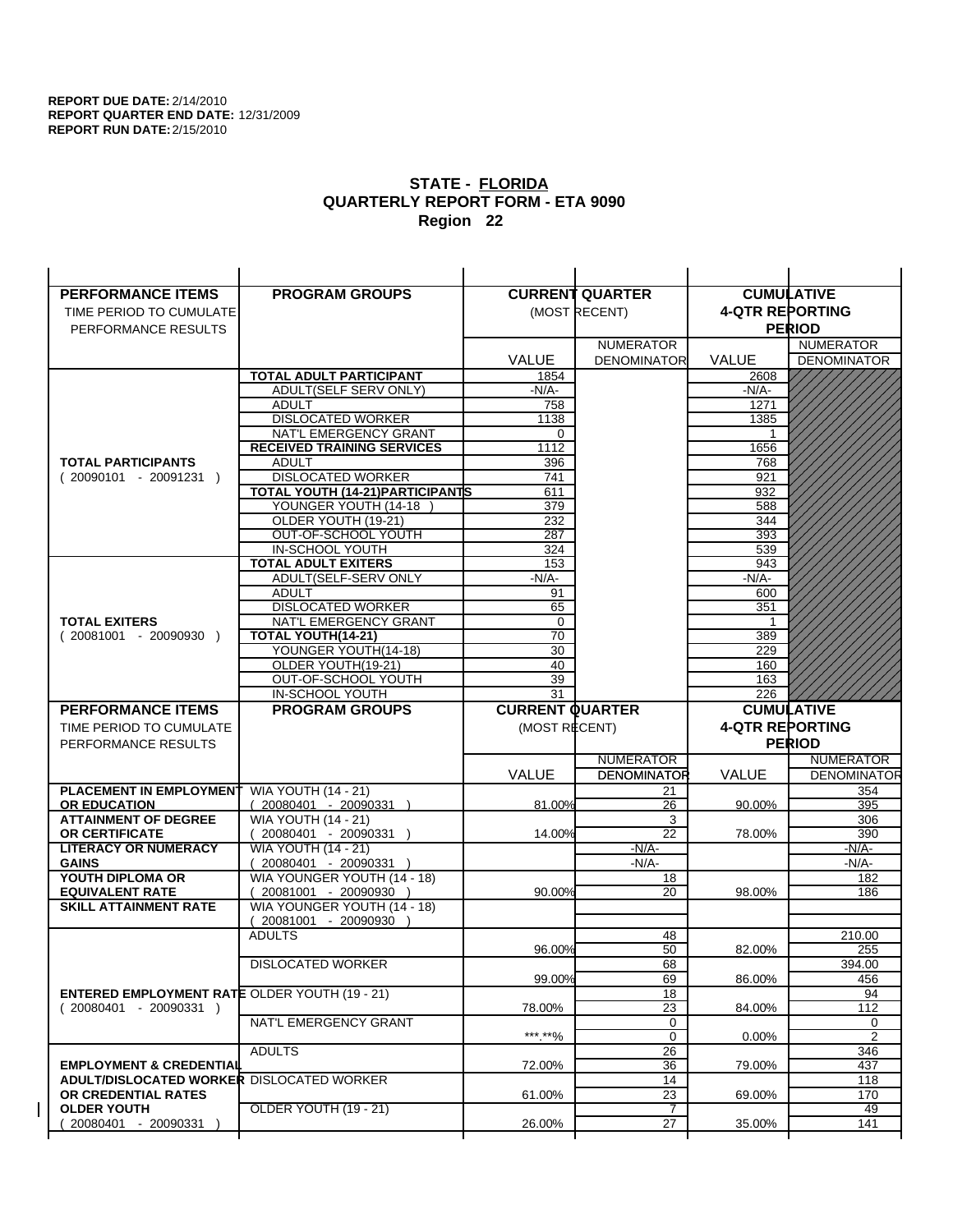$\bar{\Gamma}$ 

 $\mathbf{L}$ 

# **STATE - FLORIDA QUARTERLY REPORT FORM - ETA 9090 Region 22**

|                            | <b>ADULTS</b>            |             | 54              |             | 511            |
|----------------------------|--------------------------|-------------|-----------------|-------------|----------------|
|                            |                          | 84.00%      | 64              | 88.00%      | 584            |
|                            | <b>DISLOCATED WORKER</b> |             | 54              |             | 466            |
| <b>RETENTION RATE</b>      |                          | 81.00%      | 67              | 88.00%      | 532            |
| 20071001<br>- 20080930     | OLDER YOUTH (19 - 21)    |             | $\overline{13}$ |             | 70             |
|                            |                          | 59.00%      | 22              | 71.00%      | 99             |
|                            | YOUNGER YOUTH (14 - 18)  |             | 32              |             | 240            |
|                            |                          | 65.00%      | 49              | 85.00%      | 284            |
|                            | NAT'L EMERGENCY GRANT    |             | 0               |             | 3              |
|                            |                          | *** **%     | $\Omega$        | 100.00%     | 3              |
|                            | <b>ADULTS</b>            |             | \$859,206.99    |             | \$9,039,995.69 |
|                            |                          | \$12,635.40 | 68              | \$13,432.39 | 673            |
| <b>SIX MONTHS EARNINGS</b> | <b>DISLOCATED WORKER</b> |             | \$1,152,368.26  |             | \$9,639,435.20 |
| <b>INCREASE</b>            |                          | \$16,700.99 | 69              | \$15,750.71 | 612            |
| - 20080930<br>20071001     | OLDER YOUTH (19 - 21)    |             | \$39,534.00     |             | \$190,740.76   |
|                            |                          | \$3,041.08  | 13              | \$3,027.63  | 63             |
|                            | NAT'L EMERGENCY GRANT    |             | \$0.00          |             | \$43,985.00    |
|                            |                          | \$0.00      |                 | \$7,330.83  | 6              |
|                            |                          |             |                 |             |                |

 $\bar{\Gamma}$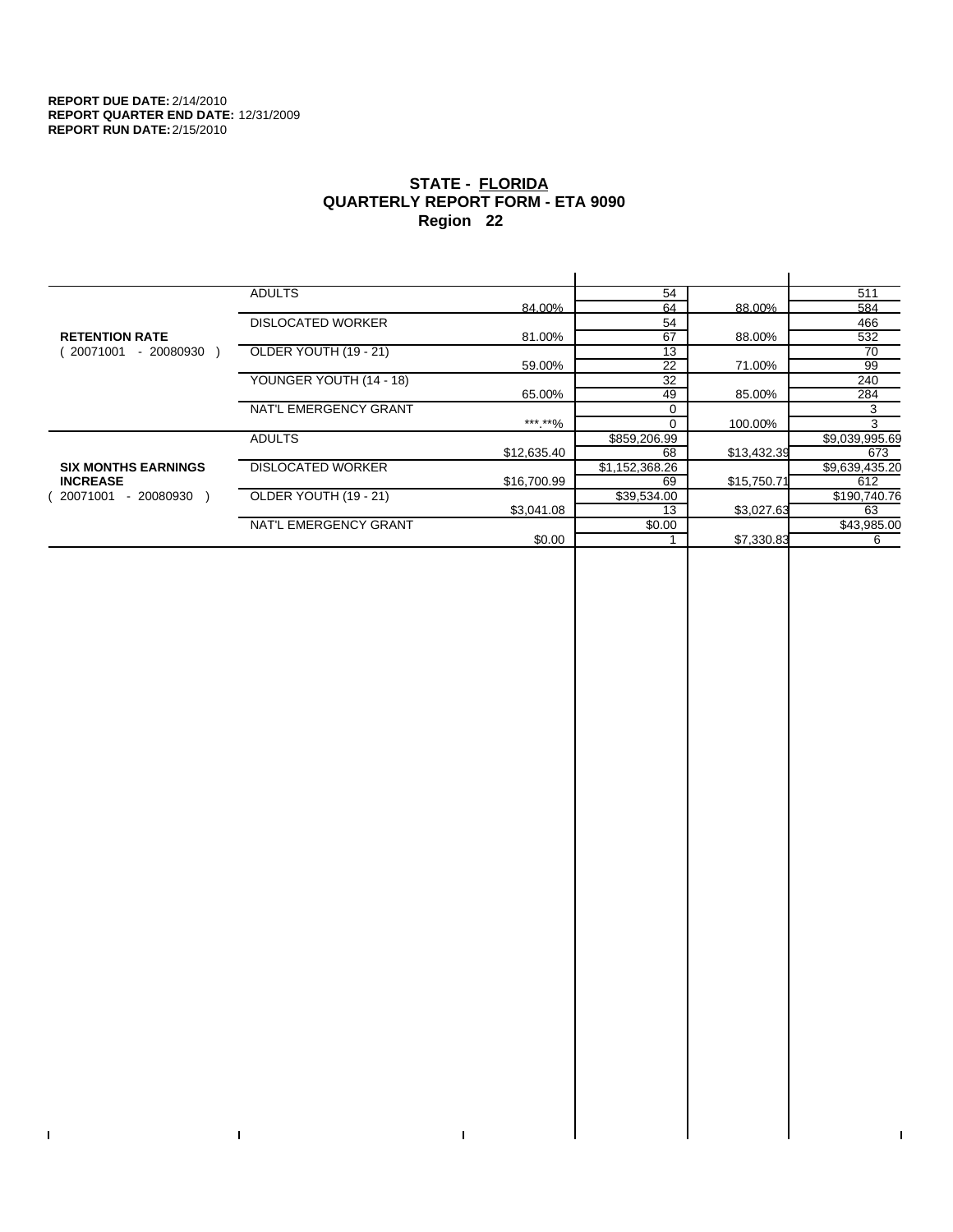| <b>PERFORMANCE ITEMS</b>                              | <b>PROGRAM GROUPS</b>                                 |                        | <b>CURRENT QUARTER</b>                 |                        | <b>CUMULATIVE</b>                      |
|-------------------------------------------------------|-------------------------------------------------------|------------------------|----------------------------------------|------------------------|----------------------------------------|
| TIME PERIOD TO CUMULATE                               |                                                       |                        | (MOST RECENT)                          | <b>4-QTR REPORTING</b> |                                        |
| PERFORMANCE RESULTS                                   |                                                       |                        |                                        |                        | <b>PERIOD</b>                          |
|                                                       |                                                       |                        | <b>NUMERATOR</b>                       |                        | <b>NUMERATOR</b>                       |
|                                                       |                                                       | <b>VALUE</b>           | <b>DENOMINATOR</b>                     | <b>VALUE</b>           | <b>DENOMINATOR</b>                     |
|                                                       | <b>TOTAL ADULT PARTICIPANT</b>                        | 5359                   |                                        | 7512                   |                                        |
|                                                       | ADULT(SELF SERV ONLY)                                 | -N/A-                  |                                        | -N/A-                  |                                        |
|                                                       | <b>ADULT</b>                                          | 3557                   |                                        | 5444                   |                                        |
|                                                       | <b>DISLOCATED WORKER</b>                              | 1926                   |                                        | 2212                   |                                        |
|                                                       | NAT'L EMERGENCY GRANT                                 | 37                     |                                        | 44                     |                                        |
|                                                       | <b>RECEIVED TRAINING SERVICES</b>                     | 3044                   |                                        | 3756                   |                                        |
| <b>TOTAL PARTICIPANTS</b>                             | <b>ADULT</b>                                          | 1781                   |                                        | 2291                   |                                        |
| $(20090101 - 20091231)$                               | <b>DISLOCATED WORKER</b>                              | 1293                   |                                        | 1509                   |                                        |
|                                                       | <b>TOTAL YOUTH (14-21) PARTICIPANTS</b>               | 3091                   |                                        | 3809                   |                                        |
|                                                       | YOUNGER YOUTH (14-18                                  | 2312                   |                                        | 2783                   |                                        |
|                                                       | OLDER YOUTH (19-21)                                   | 779                    |                                        | 1026                   |                                        |
|                                                       | OUT-OF-SCHOOL YOUTH                                   | 1429                   |                                        | 1817                   |                                        |
|                                                       | IN-SCHOOL YOUTH                                       | 1662                   |                                        | 1992                   |                                        |
|                                                       | <b>TOTAL ADULT EXITERS</b>                            | 657                    |                                        | 2969                   |                                        |
|                                                       | ADULT(SELF-SERV ONLY                                  | $-N/A-$                |                                        | $-N/A-$                |                                        |
|                                                       | <b>ADULT</b><br><b>DISLOCATED WORKER</b>              | 569                    |                                        | 2619<br>377            |                                        |
| <b>TOTAL EXITERS</b>                                  | <b>NAT'L EMERGENCY GRANT</b>                          | 94<br>0                |                                        | 10                     |                                        |
| $(20081001 - 20090930)$                               | <b>TOTAL YOUTH(14-21)</b>                             | 245                    |                                        | 1042                   |                                        |
|                                                       | YOUNGER YOUTH(14-18)                                  | 174                    |                                        | 683                    |                                        |
|                                                       | OLDER YOUTH(19-21)                                    | 71                     |                                        | 359                    |                                        |
|                                                       | OUT-OF-SCHOOL YOUTH                                   | 107                    |                                        | 550                    |                                        |
|                                                       | IN-SCHOOL YOUTH                                       | 138                    |                                        | 492                    |                                        |
|                                                       |                                                       |                        |                                        |                        |                                        |
| <b>PERFORMANCE ITEMS</b>                              | <b>PROGRAM GROUPS</b>                                 | <b>CURRENT QUARTER</b> |                                        |                        | <b>CUMULATIVE</b>                      |
| TIME PERIOD TO CUMULATE                               |                                                       |                        |                                        |                        |                                        |
|                                                       |                                                       | (MOST RECENT)          |                                        | <b>4-QTR REPORTING</b> |                                        |
| PERFORMANCE RESULTS                                   |                                                       |                        |                                        |                        | <b>PERIOD</b>                          |
|                                                       |                                                       |                        | <b>NUMERATOR</b><br><b>DENOMINATOR</b> | <b>VALUE</b>           | <b>NUMERATOR</b><br><b>DENOMINATOR</b> |
|                                                       |                                                       | <b>VALUE</b>           |                                        |                        |                                        |
| <b>PLACEMENT IN EMPLOYMENT</b><br><b>OR EDUCATION</b> | <b>WIA YOUTH (14 - 21)</b><br>(20080401 - 20090331 )  | 81.00%                 | 182<br>226                             | 77.00%                 | 481<br>621                             |
| <b>ATTAINMENT OF DEGREE</b>                           |                                                       |                        | 153                                    |                        | 405                                    |
| <b>OR CERTIFICATE</b>                                 | <b>WIA YOUTH (14 - 21)</b><br>$(20080401 - 20090331)$ | 54.00%                 | 283                                    | 59.00%                 | 691                                    |
| <b>LITERACY OR NUMERACY</b>                           | <b>WIA YOUTH (14 - 21)</b>                            |                        | -N/A-                                  |                        | -N/A-                                  |
| <b>GAINS</b>                                          | 20080401 - 20090331                                   |                        | $-N/A-$                                |                        | $-N/A-$                                |
| YOUTH DIPLOMA OR                                      | WIA YOUNGER YOUTH (14 - 18)                           |                        | 71                                     |                        | 292                                    |
| <b>EQUIVALENT RATE</b>                                | 20081001 - 20090930 )                                 | 82.00%                 | 87                                     | 71.00%                 | 411                                    |
| <b>SKILL ATTAINMENT RATE</b>                          | WIA YOUNGER YOUTH (14 - 18)                           |                        |                                        |                        |                                        |
|                                                       | (20081001 - 20090930                                  |                        |                                        |                        |                                        |
|                                                       | <b>ADULTS</b>                                         |                        | 513                                    |                        | 2046.00                                |
|                                                       |                                                       | 93.00%                 | 550                                    | 89.00%                 | 2294                                   |
|                                                       | <b>DISLOCATED WORKER</b>                              |                        | 66                                     |                        | 350.00                                 |
|                                                       |                                                       | 92.00%                 | 72                                     | 88.00%                 | 399                                    |
| <b>ENTERED EMPLOYMENT RATE OLDER YOUTH (19 - 21)</b>  |                                                       |                        | 56                                     |                        | 148                                    |
| $(20080401 - 20090331)$                               |                                                       | 76.00%                 | 74                                     | 76.00%                 | 196                                    |
|                                                       | NAT'L EMERGENCY GRANT                                 |                        | 1                                      |                        | 9                                      |
|                                                       |                                                       | 100.00%                | 1                                      | 69.00%                 | 13                                     |
| <b>EMPLOYMENT &amp; CREDENTIAL</b>                    | <b>ADULTS</b>                                         | 71.00%                 | 96                                     | 78.00%                 | 950<br>1212                            |
| <b>ADULT/DISLOCATED WORKER DISLOCATED WORKER</b>      |                                                       |                        | 135                                    |                        |                                        |
| OR CREDENTIAL RATES                                   |                                                       | 69.00%                 | 33<br>48                               | 63.00%                 | 172<br>273                             |
| <b>OLDER YOUTH</b>                                    | OLDER YOUTH (19 - 21)                                 |                        | 44                                     |                        | 108                                    |
| 20080401 - 20090331                                   |                                                       | 40.00%                 | 111                                    | 40.00%                 | 271                                    |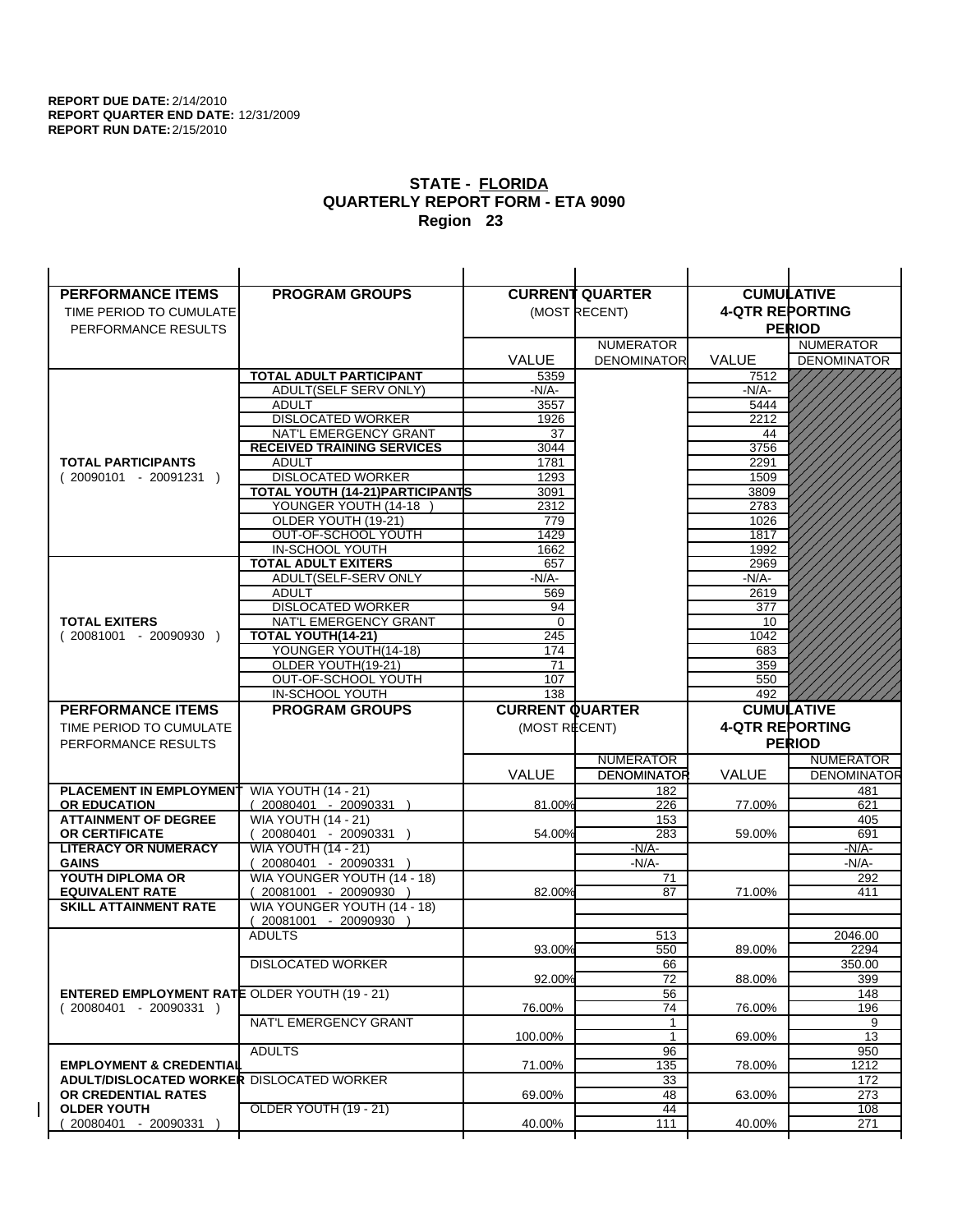$\bar{\Gamma}$ 

 $\mathbf{L}$ 

# **STATE - FLORIDA QUARTERLY REPORT FORM - ETA 9090 Region 23**

|                            | <b>ADULTS</b>            |             | 615             |             | 2624            |
|----------------------------|--------------------------|-------------|-----------------|-------------|-----------------|
|                            |                          | 84.00%      | 732             | 87.00%      | 3013            |
|                            | <b>DISLOCATED WORKER</b> |             | 78              |             | 462             |
| <b>RETENTION RATE</b>      |                          | 91.00%      | 86              | 91.00%      | 505             |
| - 20080930<br>20071001     | OLDER YOUTH (19 - 21)    |             | 17              |             | 74              |
|                            |                          | 71.00%      | 24              | 81.00%      | 91              |
|                            | YOUNGER YOUTH (14 - 18)  |             | 34              |             | 144             |
|                            |                          | 81.00%      | 42              | 78.00%      | 185             |
|                            | NAT'L EMERGENCY GRANT    |             |                 |             | 11              |
|                            |                          | 100.00%     |                 | 73.00%      | 15              |
|                            | <b>ADULTS</b>            |             | \$10,379,597.97 |             | \$45,129,539.13 |
|                            |                          | \$13,172.08 | 788             | \$13,721.36 | 3289            |
| <b>SIX MONTHS EARNINGS</b> | <b>DISLOCATED WORKER</b> |             | \$1,223,508.11  |             | \$6,902,025.50  |
| <b>INCREASE</b>            |                          | \$12,613.49 | 97              | \$12,259.37 | 563             |
| 20071001<br>- 20080930 )   | OLDER YOUTH (19 - 21)    |             | \$144,456.39    |             | \$558,713.58    |
|                            |                          | \$6,019.02  | 24              | \$6,496.67  | 86              |
|                            | NAT'L EMERGENCY GRANT    |             | \$10,328.00     |             | \$125,323.00    |
|                            |                          | \$5,164.00  |                 | \$5,221.79  | 24              |
|                            |                          |             |                 |             |                 |

 $\bar{\Gamma}$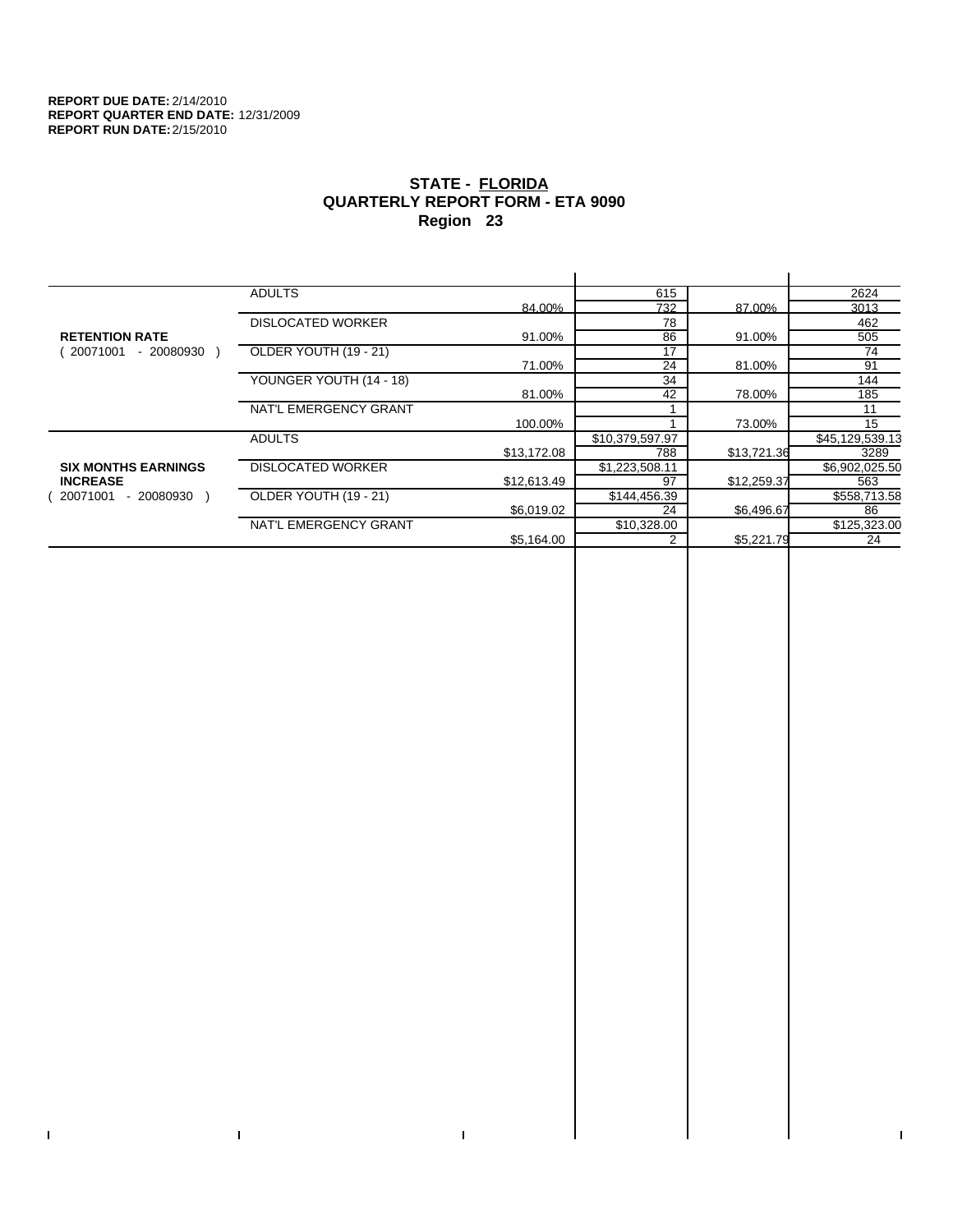| <b>PERFORMANCE ITEMS</b>                             | <b>PROGRAM GROUPS</b>                  |                        | <b>CURRENT QUARTER</b> |                        | <b>CUMULATIVE</b>  |
|------------------------------------------------------|----------------------------------------|------------------------|------------------------|------------------------|--------------------|
| TIME PERIOD TO CUMULATE                              |                                        |                        | (MOST RECENT)          | <b>4-QTR REPORTING</b> |                    |
| PERFORMANCE RESULTS                                  |                                        |                        |                        |                        | <b>PERIOD</b>      |
|                                                      |                                        |                        | <b>NUMERATOR</b>       |                        | <b>NUMERATOR</b>   |
|                                                      |                                        | <b>VALUE</b>           | <b>DENOMINATOR</b>     | <b>VALUE</b>           | <b>DENOMINATOR</b> |
|                                                      | TOTAL ADULT PARTICIPANT                | 2613                   |                        | 2945                   |                    |
|                                                      | ADULT(SELF SERV ONLY)                  | -N/A-                  |                        | -N/A-                  |                    |
|                                                      | <b>ADULT</b>                           | 1634                   |                        | 1938                   |                    |
|                                                      | <b>DISLOCATED WORKER</b>               | 1081                   |                        | 1125                   |                    |
|                                                      | NAT'L EMERGENCY GRANT                  | 0                      |                        |                        |                    |
|                                                      | <b>RECEIVED TRAINING SERVICES</b>      | 1876                   |                        | 2208                   |                    |
| <b>TOTAL PARTICIPANTS</b>                            | <b>ADULT</b>                           | 1159                   |                        | 1456                   |                    |
| $(20090101 - 20091231)$                              | <b>DISLOCATED WORKER</b>               | 761                    |                        | 810                    |                    |
|                                                      | TOTAL YOUTH (14-21) PARTICIPANTS       | 219                    |                        | 305                    |                    |
|                                                      | YOUNGER YOUTH (14-18                   | 114                    |                        | 152                    |                    |
|                                                      | OLDER YOUTH (19-21)                    | 105                    |                        | 153                    |                    |
|                                                      | OUT-OF-SCHOOL YOUTH<br>IN-SCHOOL YOUTH | 172                    |                        | 246<br>59              |                    |
|                                                      | <b>TOTAL ADULT EXITERS</b>             | 47<br>178              |                        | 450                    |                    |
|                                                      | ADULT(SELF-SERV ONLY                   | $-N/A-$                |                        | $-N/A-$                |                    |
|                                                      | <b>ADULT</b>                           | 173                    |                        | 407                    |                    |
|                                                      | <b>DISLOCATED WORKER</b>               | 8                      |                        | 61                     |                    |
| <b>TOTAL EXITERS</b>                                 | NAT'L EMERGENCY GRANT                  | 0                      |                        | -1                     |                    |
| $(20081001 - 20090930)$                              | TOTAL YOUTH(14-21)                     | 29                     |                        | 113                    |                    |
|                                                      | YOUNGER YOUTH(14-18)                   | 17                     |                        | 45                     |                    |
|                                                      | OLDER YOUTH(19-21)                     | 12                     |                        | 68                     |                    |
|                                                      | OUT-OF-SCHOOL YOUTH                    | 22                     |                        | 99                     |                    |
|                                                      | IN-SCHOOL YOUTH                        | $\overline{7}$         |                        | 14                     |                    |
|                                                      |                                        |                        |                        |                        |                    |
| <b>PERFORMANCE ITEMS</b>                             | <b>PROGRAM GROUPS</b>                  | <b>CURRENT QUARTER</b> |                        |                        | <b>CUMULATIVE</b>  |
| TIME PERIOD TO CUMULATE                              |                                        | (MOST RECENT)          |                        | <b>4-QTR REPORTING</b> |                    |
| PERFORMANCE RESULTS                                  |                                        |                        |                        |                        | <b>PERIOD</b>      |
|                                                      |                                        |                        | <b>NUMERATOR</b>       |                        | <b>NUMERATOR</b>   |
|                                                      |                                        | <b>VALUE</b>           | <b>DENOMINATOR</b>     | <b>VALUE</b>           | <b>DENOMINATOR</b> |
| PLACEMENT IN EMPLOYMENT                              | <b>WIA YOUTH (14 - 21)</b>             |                        | 10                     |                        | 75                 |
| <b>OR EDUCATION</b>                                  | (20080401 - 20090331 )                 | 77.00%                 | 13                     | 71.00%                 | 105                |
| <b>ATTAINMENT OF DEGREE</b>                          | <b>WIA YOUTH (14 - 21)</b>             |                        | 9                      |                        | 80                 |
| <b>OR CERTIFICATE</b>                                | $(20080401 - 20090331)$                | 64.00%                 | 14                     | 65.00%                 | 124                |
| <b>LITERACY OR NUMERACY</b>                          | <b>WIA YOUTH (14 - 21)</b>             |                        | $-N/A-$                |                        | -N/A-              |
| <b>GAINS</b>                                         | 20080401 - 20090331                    |                        | $-N/A-$                |                        | $-N/A-$            |
| YOUTH DIPLOMA OR                                     | WIA YOUNGER YOUTH (14 - 18)            |                        | 4                      |                        | $\overline{7}$     |
| <b>EQUIVALENT RATE</b>                               | 20081001 - 20090930 )                  | 50.00%                 | 8                      | 39.00%                 | 18                 |
| <b>SKILL ATTAINMENT RATE</b>                         | WIA YOUNGER YOUTH (14 - 18)            |                        |                        |                        |                    |
|                                                      | (20081001 - 20090930                   |                        |                        |                        |                    |
|                                                      | <b>ADULTS</b>                          | 88.00%                 | 22<br>25               | 87.00%                 | 130.00<br>150      |
|                                                      | <b>DISLOCATED WORKER</b>               |                        | $\overline{20}$        |                        | 87.00              |
|                                                      |                                        | 91.00%                 | 22                     | 91.00%                 | 96                 |
| <b>ENTERED EMPLOYMENT RATE OLDER YOUTH (19 - 21)</b> |                                        |                        | $\overline{7}$         |                        | 44                 |
| $(20080401 - 20090331)$                              |                                        | 70.00%                 | 10                     | 75.00%                 | 59                 |
|                                                      | NAT'L EMERGENCY GRANT                  |                        | 0                      |                        | 0                  |
|                                                      |                                        | 0.00%                  | 1                      | 0.00%                  | $\mathbf{1}$       |
|                                                      | <b>ADULTS</b>                          |                        | 9                      |                        | 185                |
| <b>EMPLOYMENT &amp; CREDENTIAL</b>                   |                                        | 53.00%                 | $\overline{17}$        | 83.00%                 | 223                |
| <b>ADULT/DISLOCATED WORKER DISLOCATED WORKER</b>     |                                        |                        | 10                     |                        | 46                 |
| OR CREDENTIAL RATES                                  |                                        | 71.00%                 | 14                     | 78.00%                 | 59                 |
| <b>OLDER YOUTH</b><br>20080401 - 20090331            | <b>OLDER YOUTH (19 - 21)</b>           | 58.00%                 | 7<br>12                | 52.00%                 | 41<br>79           |